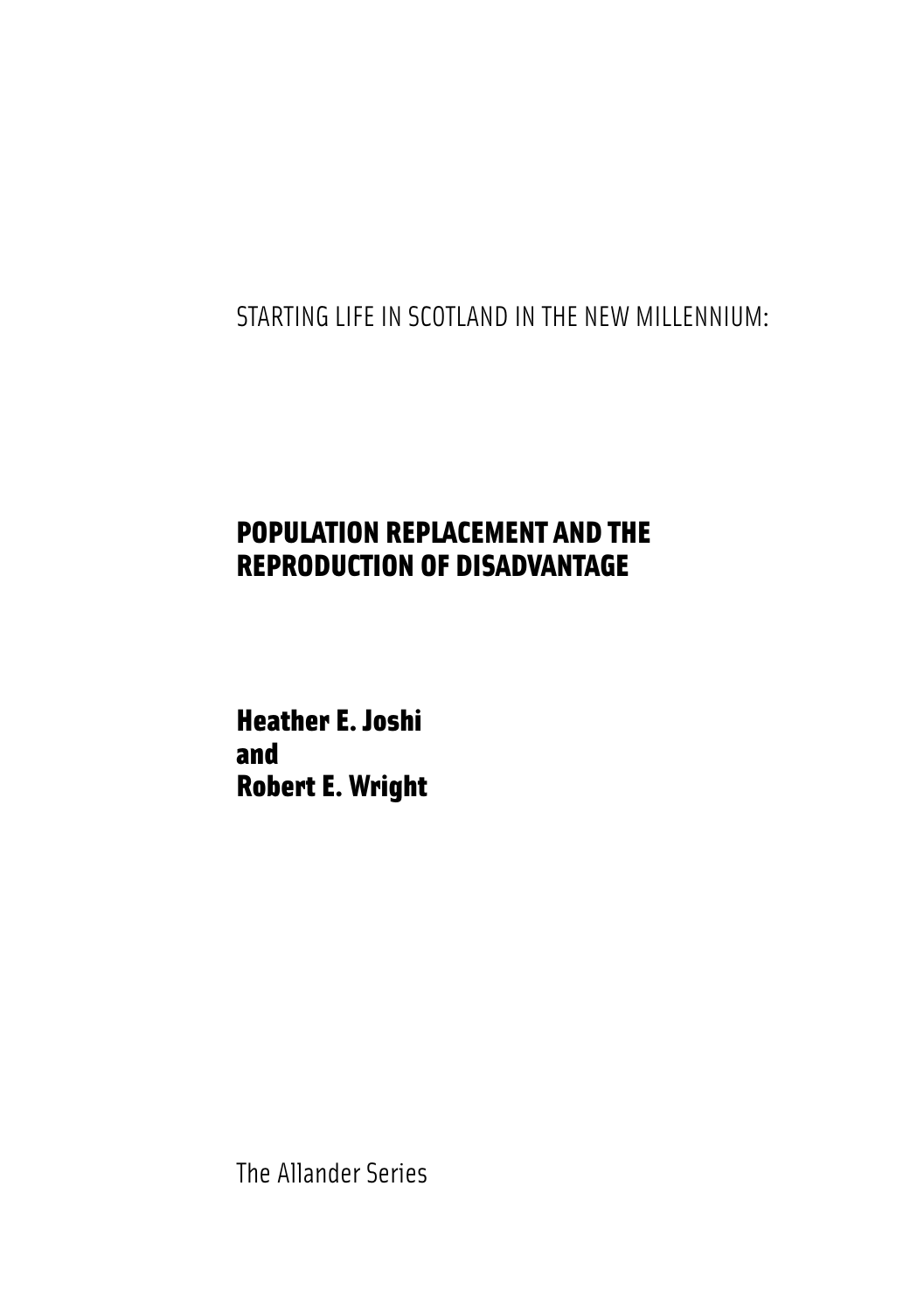# **CONTENTS**

Foreword

Introduction by Wendy Alexander

Starting Life in Scotland in the New Millennium by Heather E. Joshi and Robert E. Wright

- 1. Introduction
- 2. Population Ageing in Scotland
- 3. Scottish Fertility in a European Perspective
- 4. Substituting Quality for Quantity
- 5. Who is Having and Not Having Children in Scotland?
- 6. Children of the New Century
	- 6.1 Background to the Survey
	- 6.2 Age at Motherhood
	- 6.3 Partnership Status
	- 6.4 Socio-economic Status
	- 6.5 Housing and Neighbourhood Characteristics
	- 6.6 Income and Employment
	- 6.7 Time Costs and Psychological Well-being
- 7. Interpreting the Differences between Early and Late Family Formation
- 8. Policy Measures to Increase the Compatibility of Childrearing and Employment
	- 8.1 Fathers' Involvement
	- 8.2 Child-care
- 9. Conclusions

### References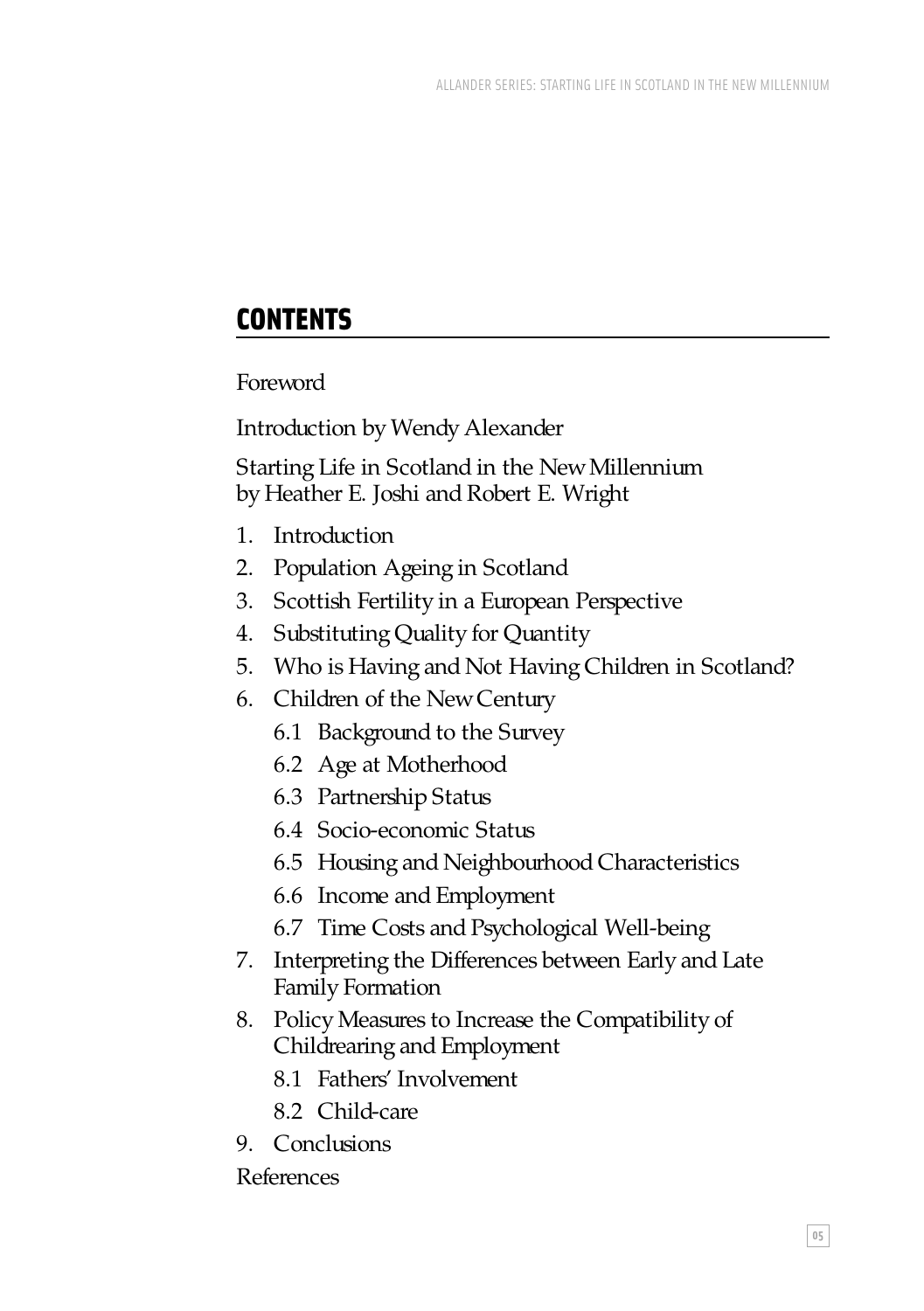# LIST OF FIGURES

- 1. Total Fertility Rate, Scotland, 1951-2002
- 2. Total Fertility Rate, Scotland and the United Kingdom, 1968-2002
- 3. Age-specific Fertility Rates, Scotland, 1951-2002
- 4. Population Size, Scotland, 2001-2041
- 5. Population in Different Age Groups, Scotland, 2001-2041
- 6. Total Fertility Rates in Larger Western European Countries, 2002
- 7. Percentage Childless by Current Age, Scotland, 2000/2001
- 8. Percentage Childless by Current Age and Education Level, Scotland, 2000/2001
- 9. Percentage of *Millennium Cohort Study* Mother Employed when MC Child Aged 9 Months by Education and Age at Motherhood, Scotland
- 10. Distribution of Family Income bands over Disadvantaged and Other Areas by Age at Motherhood, Scotland, *Millennium Cohort Study*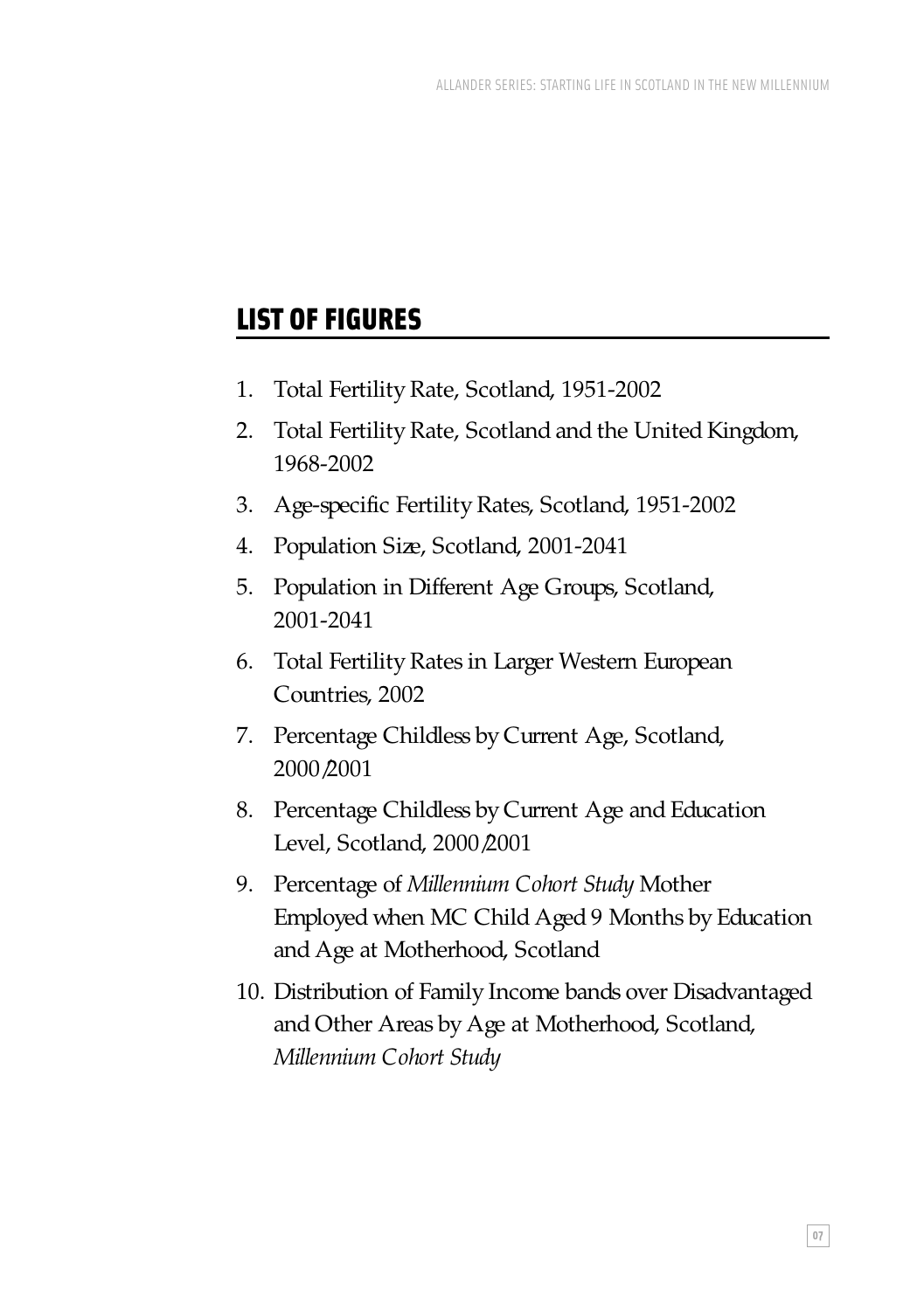# LIST OF TABLES

- 1. *Millennium Cohort Study* Mothers by Order of Cohort Birth, Scotland and the United Kingdom
- 2. *Millennium Cohort Study* Mothers by Order of Cohort Birth and Type of Ward, Scotland
- 3. Selected Demographic Characteristics of *Millennium Cohort Study* Mothers by Age at First Birth, Scotland and the United Kingdom
- 4. Reproductive Health Indicators of *Millennium Cohort Study* Mothers by Age at First Birth, Scotland and the United Kingdom
- 5. Living Environment of *Millennium Cohort Study* Mothers by Age at First Birth, Scotland and the United Kingdom
- 6. Earnings and Finances of *Millennium Cohort Study* Mothers by Age at First Birth, Scotland and the United Kingdom
- 7. Indicators of Well-being of *Millennium Cohort Study* Mothers by Age at First Birth, Scotland.
- 8. Fathers' Involvement with *Millennium Cohort Study* Babies, Scotland and the United Kingdom
- 9. Child-care Arrangements for *Millennium Cohort Study* Babies, Scotland and the United Kingdom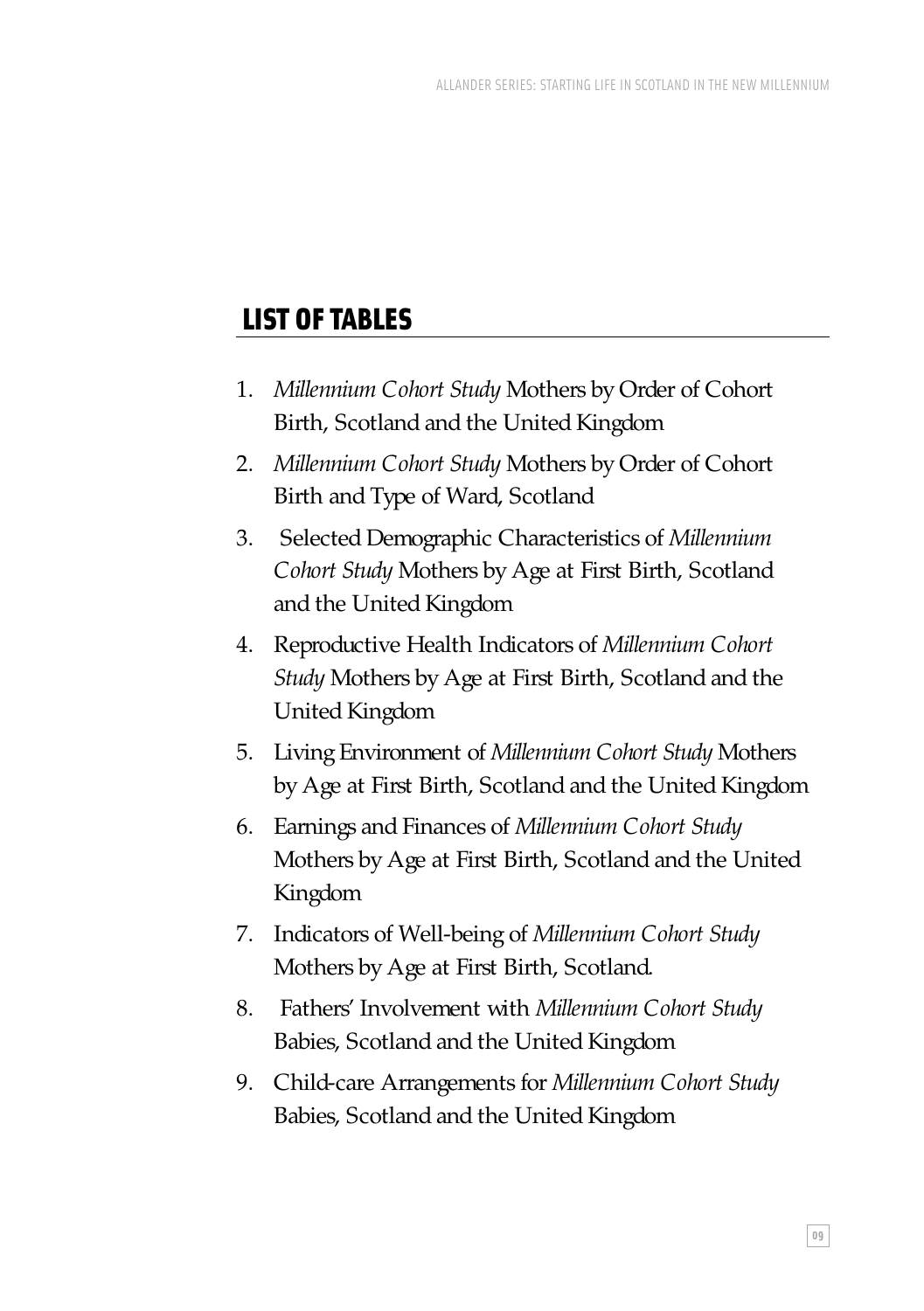## SPONSOR'S FOREWORD

Scotland's future depends, quite literally, on the size and calibre of the new generations of Scots who will take our country forward. Nothing could be more important to that future than the renewal of Scotland's population and the investment that the country is preparing to make in its people, its new born in particular. It is therefore entirely appropriate to look at population trends in Scotland and at how to avoid the reproduction of disadvantage.

ScottishPower welcomes the opportunity to support the Allander Series and, through the thought-provoking work of Professor Joshi and Professor Wright, to bring the diverse requirements of future generations of Scots to public attention and debate.

A company's ability to recruit and retain skilled staff is vital to its future competitiveness. Clearly, the continued decline in Scotland's population would have an impact on our ability to do this.

I am therefore privileged to be able to introduce the work of two such eminent authorities as they set out the challenges we face in reversing this trend.

Ian Russell Chief Executive, ScottishPower

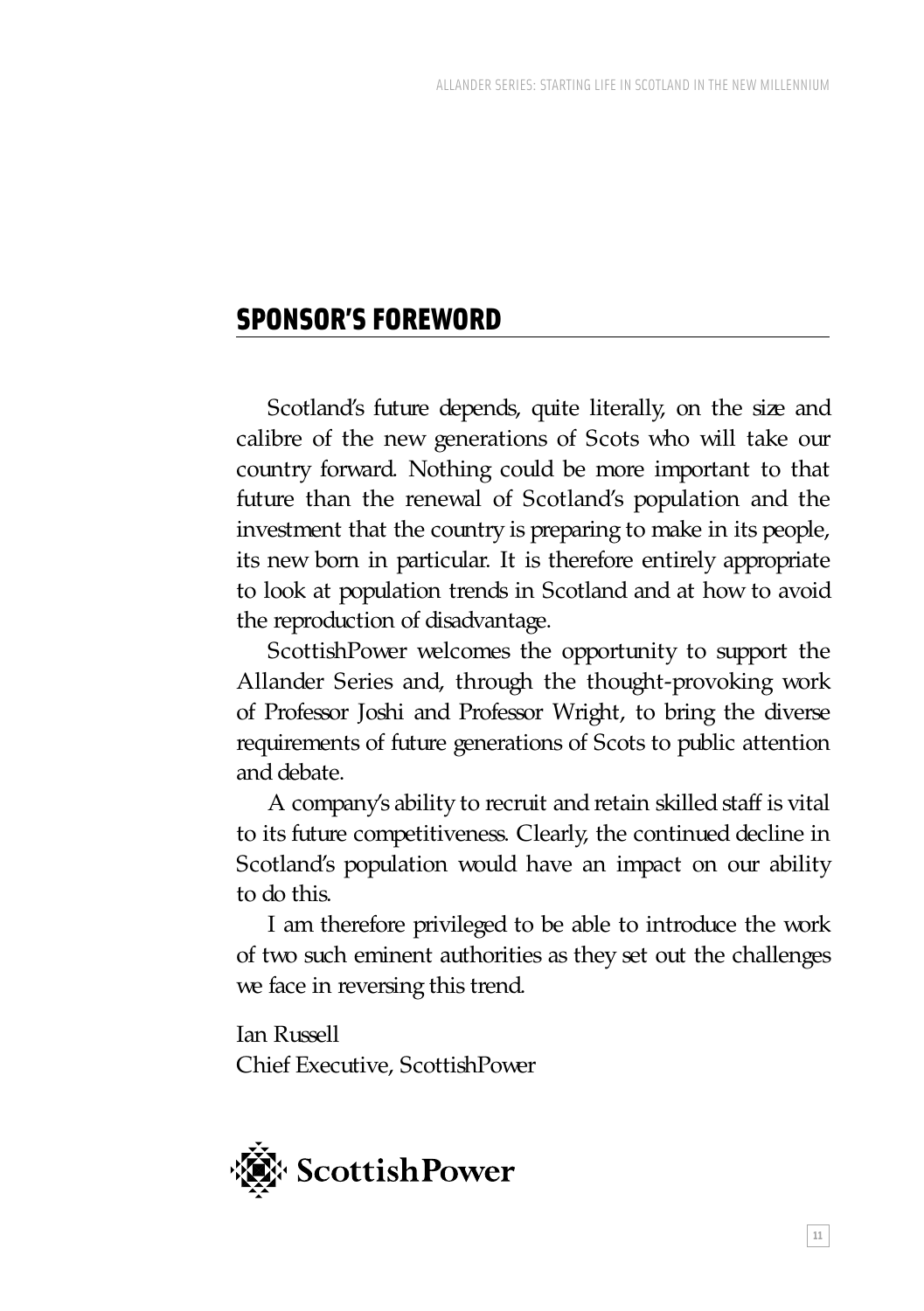## INTRODUCTION

### By Wendy Alexander, MSP

Scotland has spent too long reflecting on her past glories and on futile attempts at recapturing them. It is time to start looking to a new future for Scotland. Many Scots have a growing conviction that as part of this new future the nation needs to focus on higher growth. The Allander Series is dedicated to responding to this opportunity by catalysing a debate about achieving improved, sustainable growth.

The Series brings together some of the world's leading economists to assess how Scotland can best respond to the challenge of globalisation, of European enlargement and of devolution. The authors were chosen not only because of their outstanding expertise in economics but also because of their understanding of its application to policy. In a world where the economic challenges facing nations are frequently common, global and complex, their papers will help set a policy agenda that brings the best global research insights to bear on Scottish circumstances. Scotland can become a place where, in future, new policy ideas and their creative implementation come together.

The Series, which is conducted under the auspices of the Fraser of Allander Institute at the University of Strathclyde, is non-partisan and has attracted the support of leading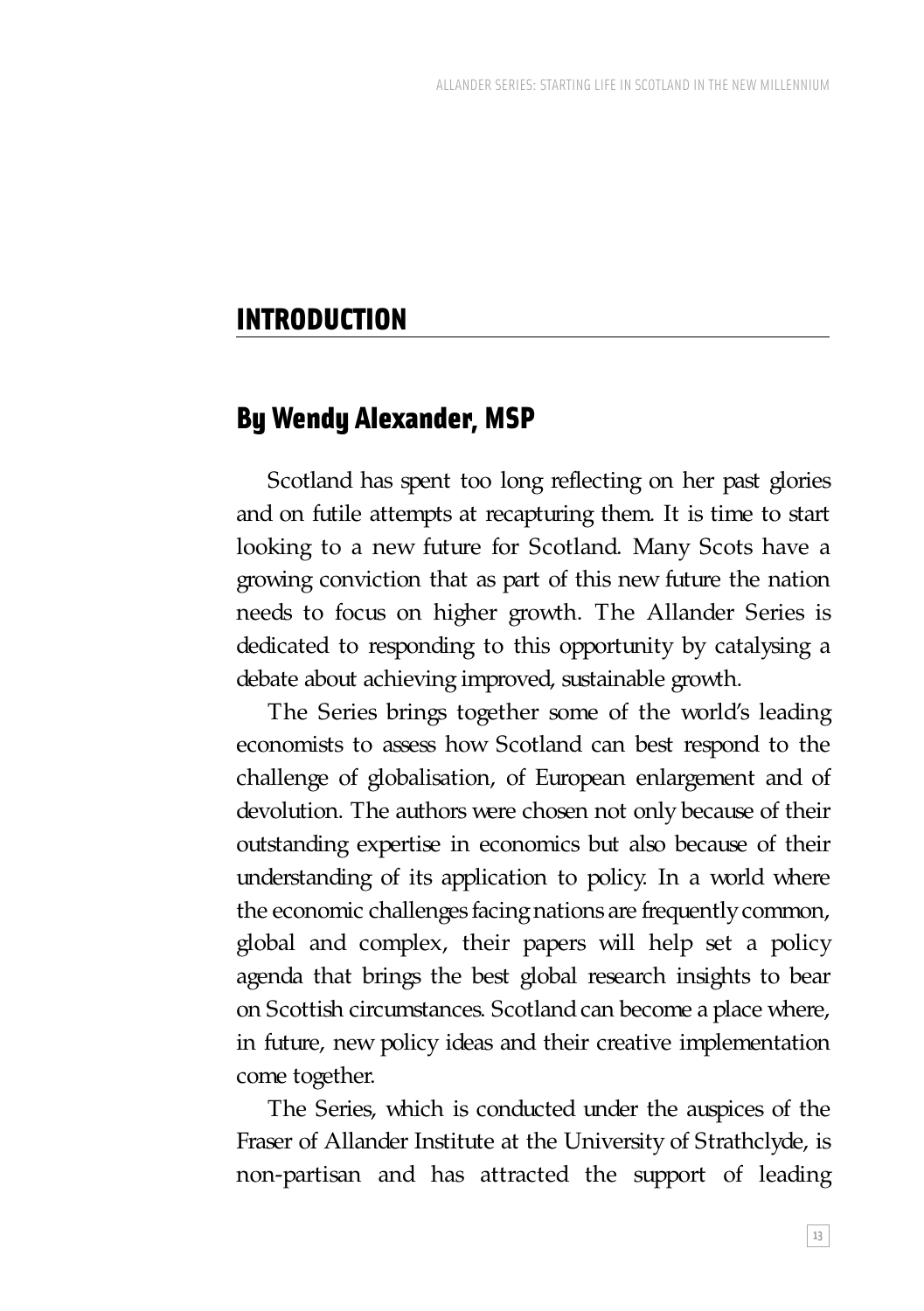corporations, entrepreneurs, academics and politicians. By focussing on how outsiders see Scotland it is designed to stimulate a far-reaching internal debate about the future of the Scottish economy and develop our understanding of the nation's future opportunities.

This pamphlet is the third in the Series, which will run through the winter and spring of 2003/04. It is written by Heather Joshi, Professor at the Institute of Education in London and Director of the Millennium Cohort Study and Professor Robert Wright of the University of Stirling, and focuses on Starting Life in the new Millennium in Scotland. Professor Joshi's pathbreaking research examines opportunity from the perspective of the next generation. She argues that a policy for 'New Scots' must be about more than migration encompassing policies to help raise Scottish fertility rates. Professor Joshi also discusses how Scotland might arrest the transfer of disadvantage between the generations. The public policy implications for supporting parenthood and diminishing inherited disadvantage more effectively are profound.

Professor Robert Wright, a Canadian by birth, is also Scotland's foremost demographer. His collaboration in this paper has developed the insights about the dimensions of Scotland's 'demographic challenge' and how a new approach to migration could contribute, not only to arresting further population decline, but also to enhancing future economic growth. Professors Joshi and Wright's contributions are timely as Scotland seeks to understand changing demographic patterns, including lower levels of out-migration, but also a declining birth-rate. They outline the long-term policy directions that the nation must consider if she wishes to create a more supportive environment for New Scots, whether foreign born or raised by tomorrow's parents.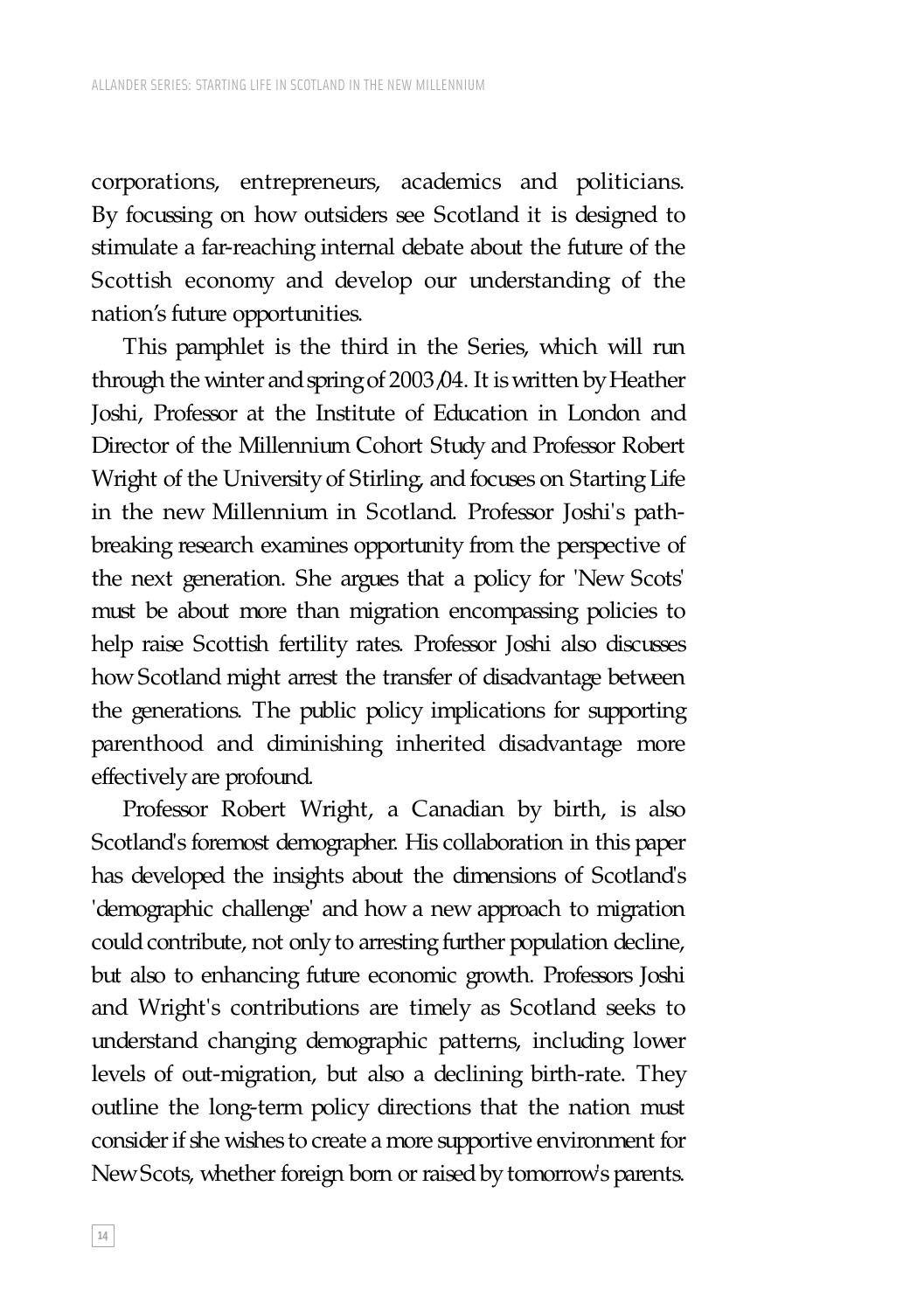Migration and fertility rates are live policy issues across the world and reflect our wider ambitions for this Series. The Series will culminate in a book designed to set a future research agenda for business and policy makers across Europe. In the new conditions of greater economic integration due to globalisation and EU enlargement, creating the conditions for economic growth represent a challenge throughout Europe. A common EU pattern is emerging. Whilst monetary policy through Monetary Union is managed at supra-national level and fiscal management remains largely the preserve of nation states, it is at regional level where the greatest opportunities lie to develop new and innovative supply-side policies. Policy makers across the continent are looking for those interventions, at regional level, which can support higher productivity-led growth, and generate a consensus on policy reform.

Our conviction is that Scotland has a remarkable set of assets on which to build. So long as we are not beholden to our past Scotland can become a test bed for a unique mixture of both the American spirits of enterprise and of European solidarity. Scotland has much to offer, she is a natural home for knowledge-based businesses, a place of technological advancement and possesses a people who value and support skills and learning. Devolution has enhanced the possibilities for further economic, cultural and social change.

This Series aims to set the agenda for that change.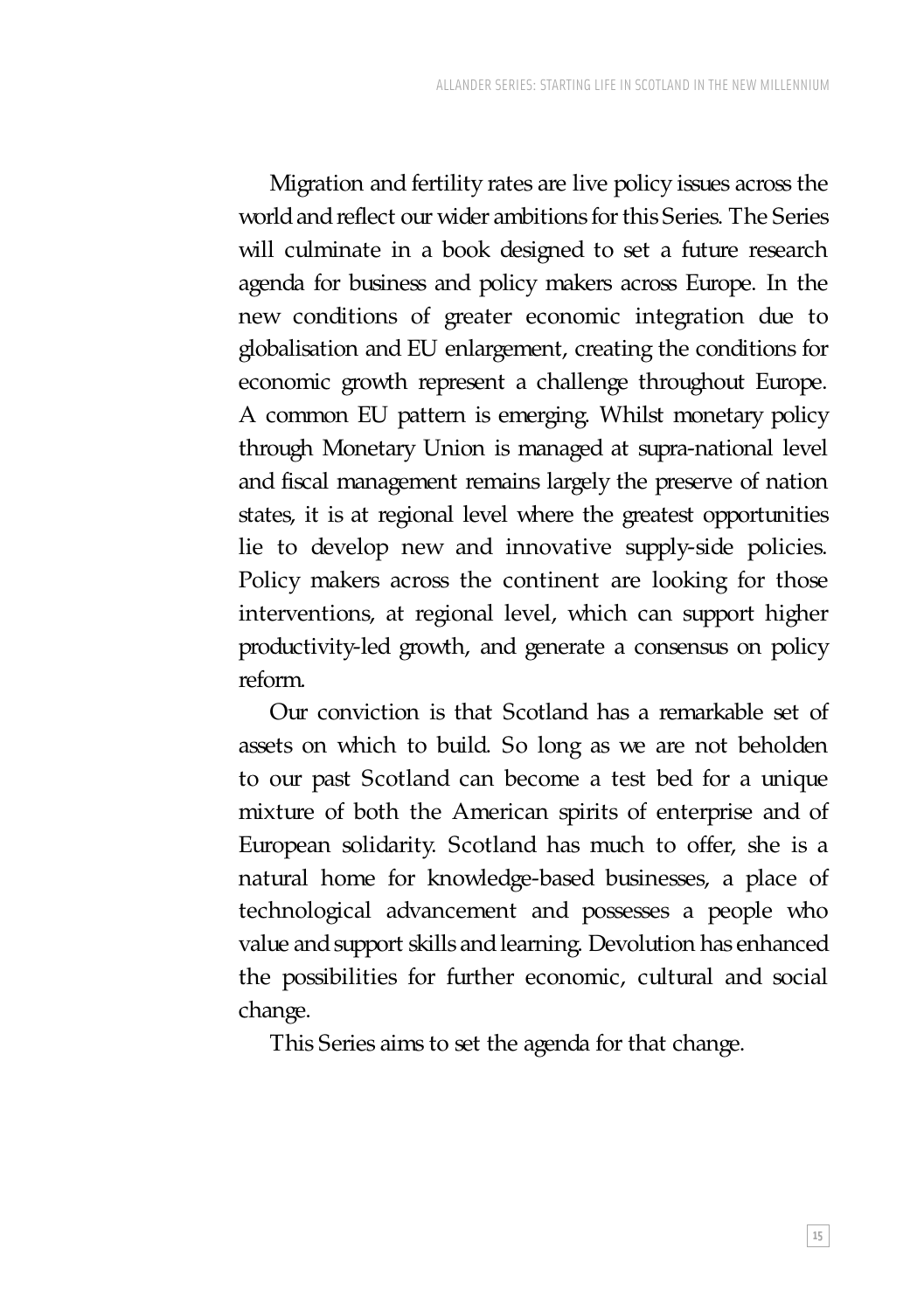### STARTING LIFE IN SCOTLAND IN THE NEW MILLENNIUM:

### Population Replacement and the Reproduction of Disadvantage<sup>1</sup>

Heather E. Joshi and Robert E. Wright

# INTRODUCTION 01

Scotland, in line with the rest of Europe, is experiencing low rates of child-bearing and its population is ageing. This does not necessarily mean that people in Scotland are going grey at a faster rate than they used to. Rather, it means that there is an increasing proportion of elderly people in its population, with more people who are growing old than are growing up. The "birth dearth" and "population greying" are not unconnected: low fertility is the key influence on the age structure of a population as well as the rate of population growth.

This paper is about the renewal of the Scottish population. The main focus is on cradles rather than graves and the

 $<sup>1</sup>$  This paper is largely based on new data from the Millennium Cohort Study, funded by the</sup> Economic and Social Research Council, and a consortium of Government departments including the Scottish Executive who funded a boost of the sample in Scotland. The comments received from Wendy Alexander, Jo Armstrong, Brian Ashcroft, Diane Coyle and John Mclaren on early drafts of this paper were most helpful. The assistance of Kelly Ward, Jackie Goossens and the Millennium Cohort Study team is gratefully acknowledged. However, the authors are fully responsible for all remaining errors and shortcomings.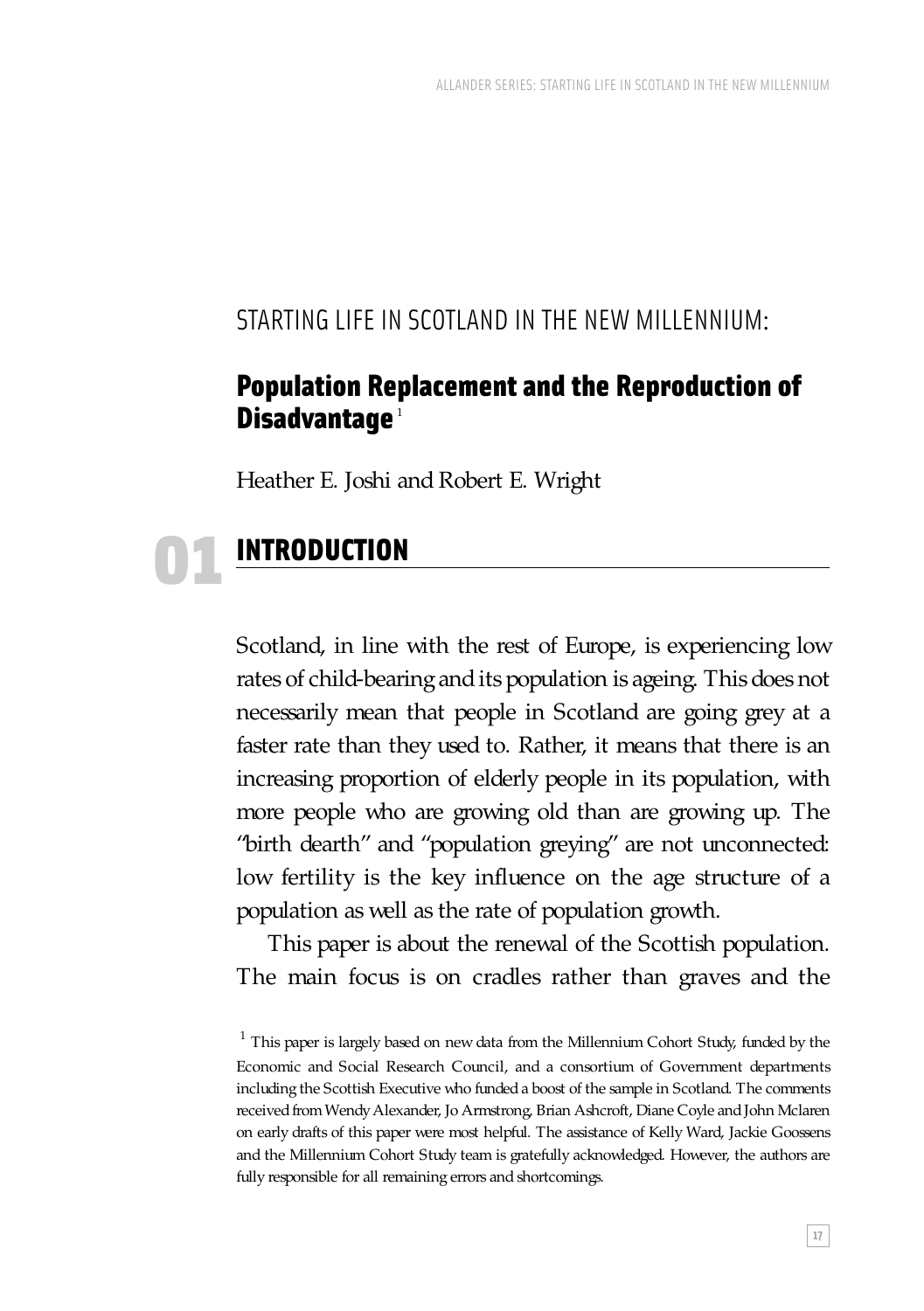conditions into which new Scots are being born. We look at the circumstances of individual families in the context of economic opportunities and public policies. These circumstances not only affect both the timing and probability of family formation, but also influence the life chances of those who are born. One of the main features of low fertility throughout Europe is that child-bearing is being postponed to ages towards and above 30 and away from ages in the teens or the twenties, which was the norm in previous generations. In many countries this postponement is socially selective, for it is the more highly educated women with careers to combine with children who are delaying childbearing. The new evidence presented in this paper shows how the polarization of family formation is particularly strong in Scotland – and that family polarization has several related dimensions. It appears that the reproduction of Scottish population is more characterised by the reproduction of disadvantage than the reproduction of excellence.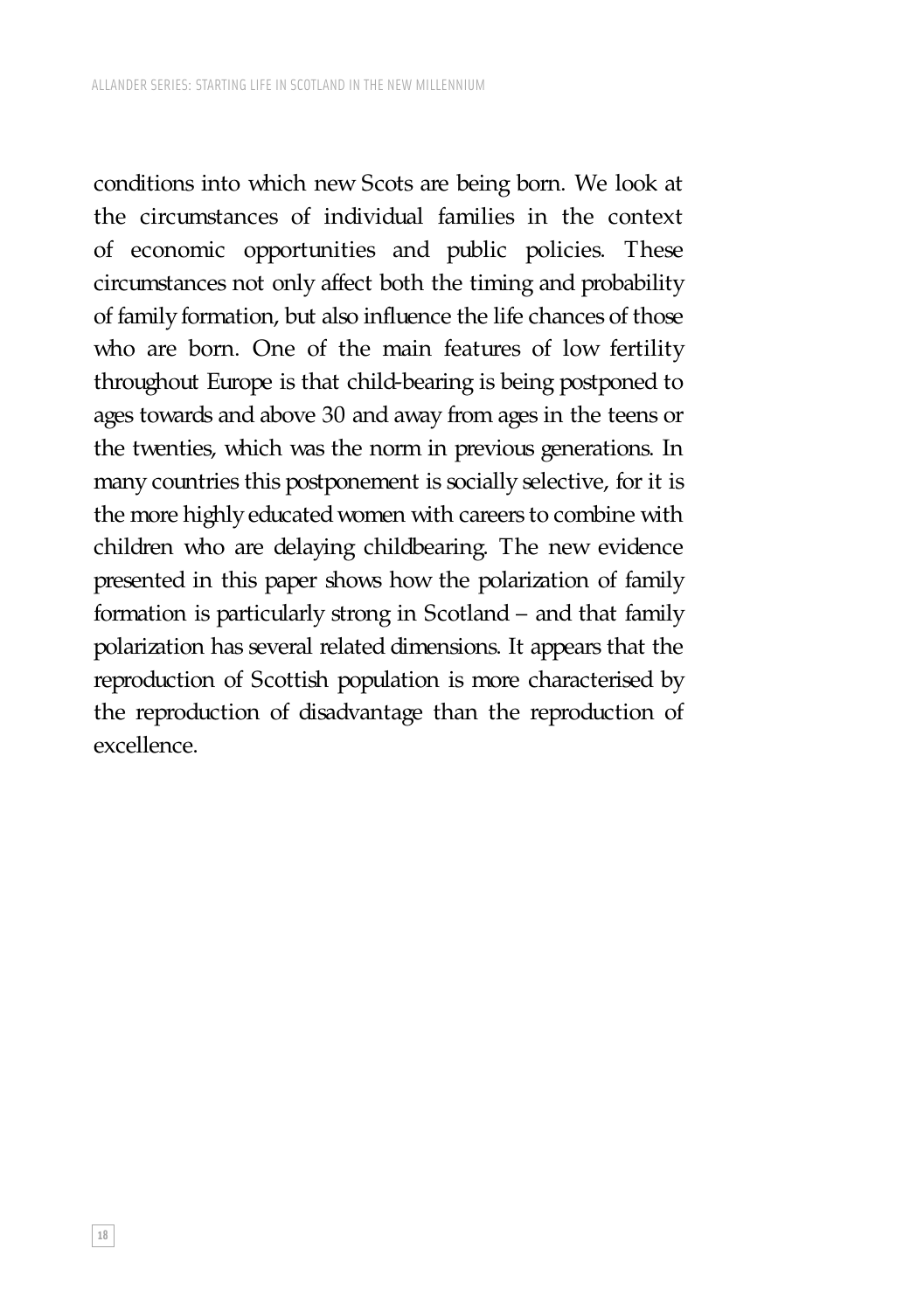# POPULATION AGEING IN SCOTLAND 02

Before turning to details of how many cradles are being filled (and by whom), it is important to appreciate the broader background of the changing size and structure of the Scottish population. To interpret it as simply as possible, population ageing is the redistribution of relative population shares away from the younger to the older age groups. Population ageing is caused by interactions between the three main demographic variables: fertility, mortality and migration. Like most industrialised nations, the population of Scotland is expected to age rapidly over the next few decades. At the same time it is the only country in the UK whose absolute numbers are expected to decline from the 5,062,011 people counted on Census Day, April 29, 2001 (General Register Office for Scotland, 2003; Shaw, 2003).

If current demographic trends continue, one outcome of the ageing process will be a large increase in the number of individuals of pension age and a sizeable decrease in the number of people of working age. This will result in an increase in the demand for state-supplied health-care, housing, pensions, and other services consumed by the elderly (see Wright, 2002a). At the same time, the population base that is expected to pay for this increase – essentially people of working age – will become progressively smaller, both in absolute numbers and as a share of the total population (see Wright 2002b). There is a growing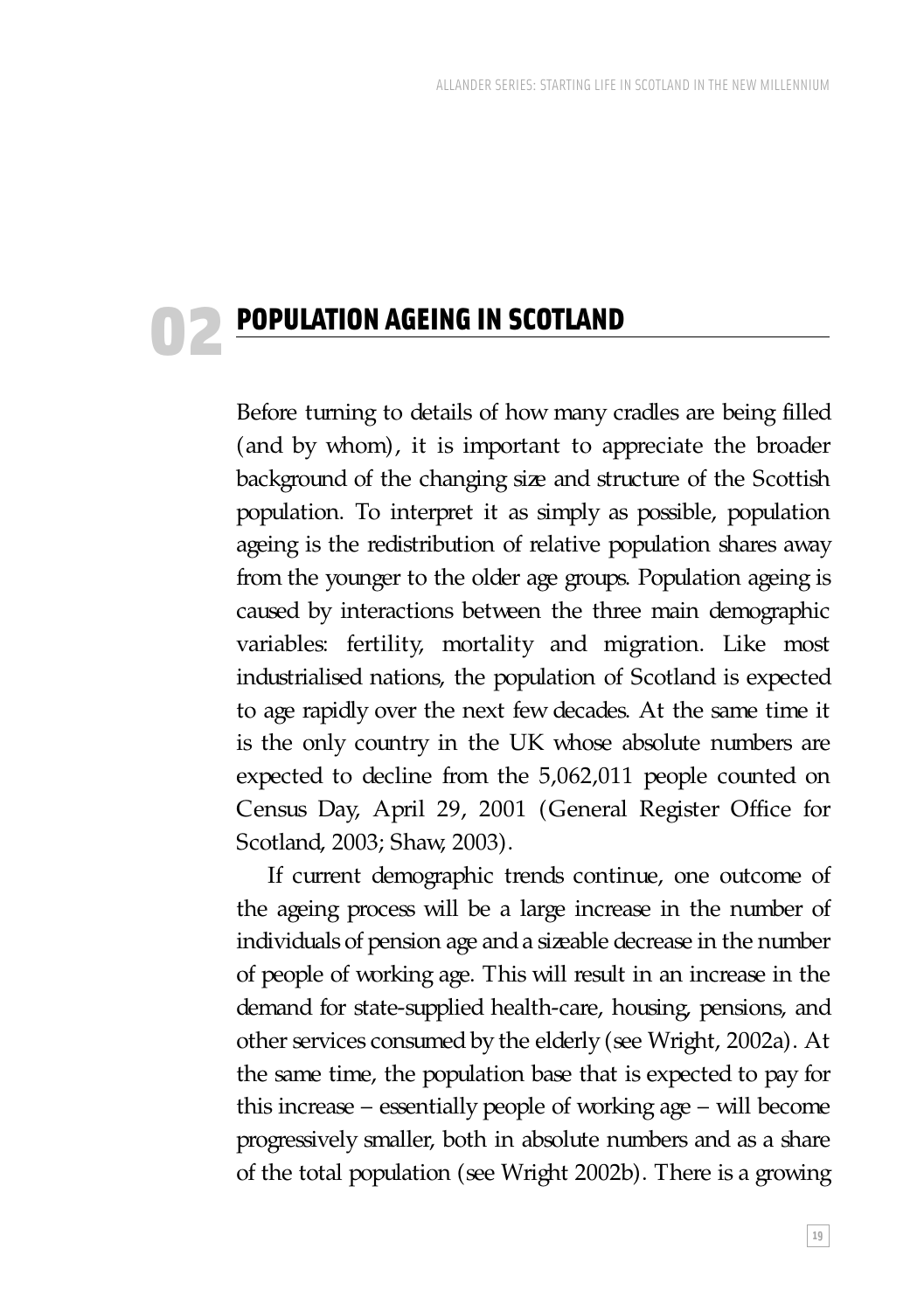consensus that the Scottish government will quickly find itself without the necessary resources to accommodate the changes in demand caused by population ageing. Nevertheless, it will be expected to increase expenditure in these areas. If it does not – or cannot – it will pay dearly at the ballot box, since a greying electorate will not vote for a government seen as ignoring their interests.

The main cause of Scotland's population ageing is low fertility. Figure 1 shows the total fertility rate for the period 1951 to 2002. This indicator summarizes current child-bearing at different ages as the total number of children a woman would have if she passed her entire span of ages from 15 to 49 experiencing this year's chances of having a birth at each age.



**20**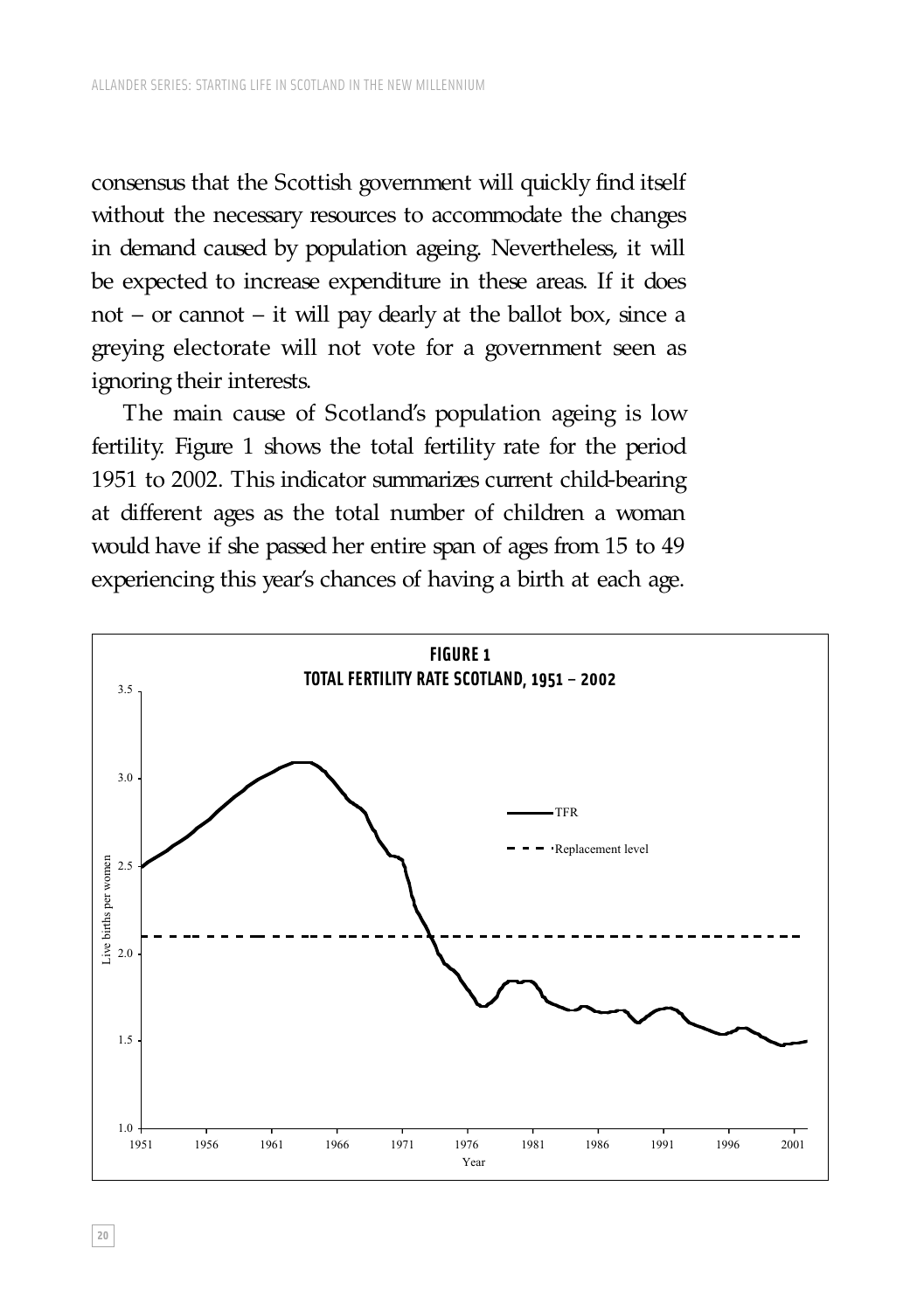

In 1951 in Scotland, it was 2.5 births per woman, well above the so-called replacement level of 2.1 births per woman, the number that is required in the long term to replace a generation. In the 1950s, and into the early 1960s, fertility increased, peaking at 3.1 births per women in 1964 – a period usually referred to as the baby boom. However, since 1965 the trend has been downwards. Currently the total fertility rate is less than 1.5 births per women, which is well below replacement and is less than half the rate at the peak of the baby boom. It is also interesting to note, as shown in Figure 2, that over the past two decades, the total fertility rate in Scotland has been below that for the United Kingdom as a whole. It is the lowest of the four UK countries.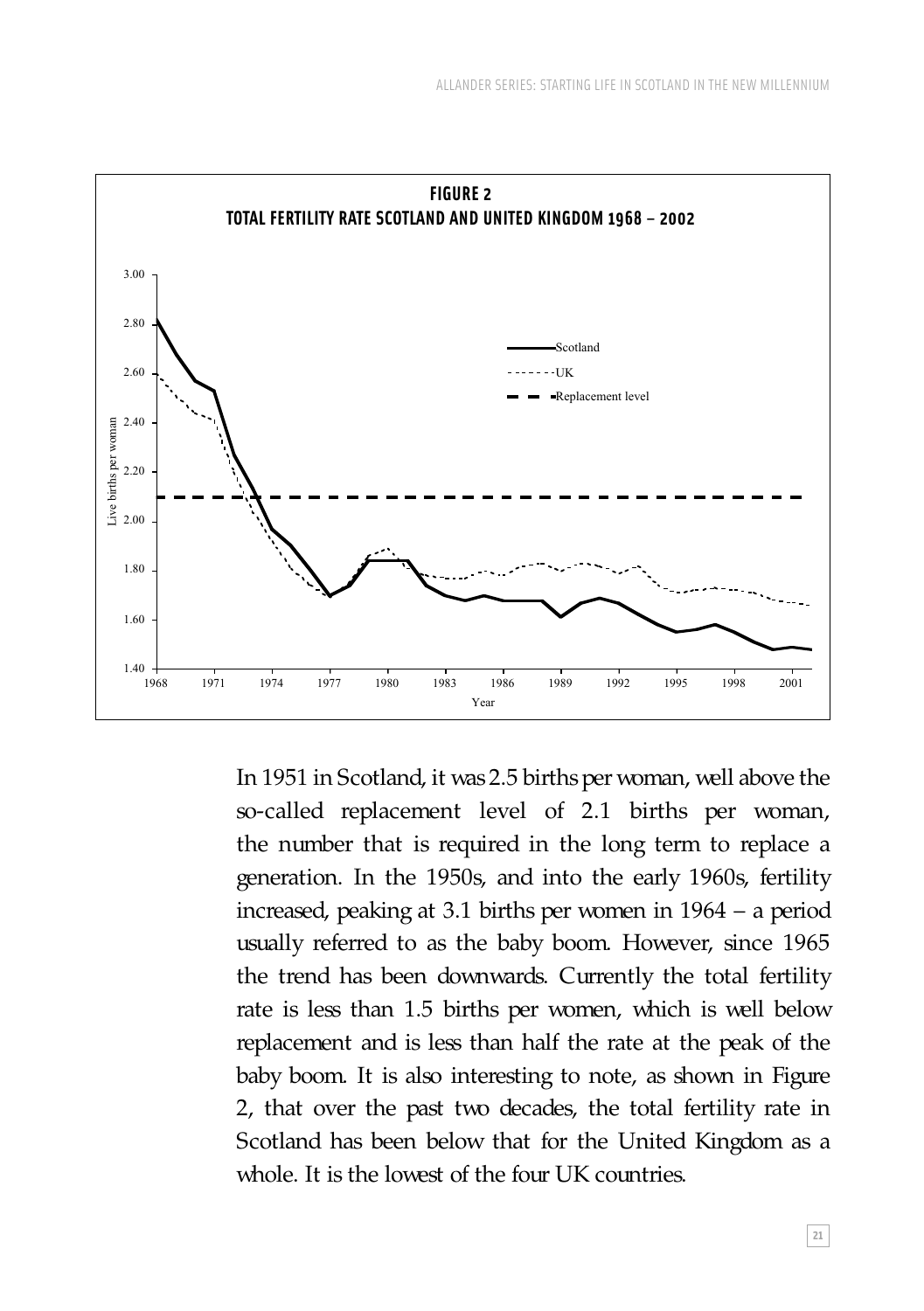This pattern of "boom and bust" is elaborated in Figure 3, which shows the trends in births per woman by age for the period 1951 to 2002. In what used to be the peak childbearing ages, in their twenties, women's fertility has declined continuously since the mid-1960s, from nearly one birth per year per 5 women. The trend is in the opposite direction for women in their thirties. In fact, among women aged 30-34, fertility has recently overtaken the rates for women under the age of 30, suggesting an upward shift of the age of childbearing. The fertility rate for women aged 25-29 and for those aged 30-34 stands at one in twelve. Women over 30 now account for nearly half of all births. The proportion of teenage women giving birth has always been relatively low and it also fell during this period. In 2001 teenage mothers represented 28 per thousand of the population of women aged 15-19. Teenage

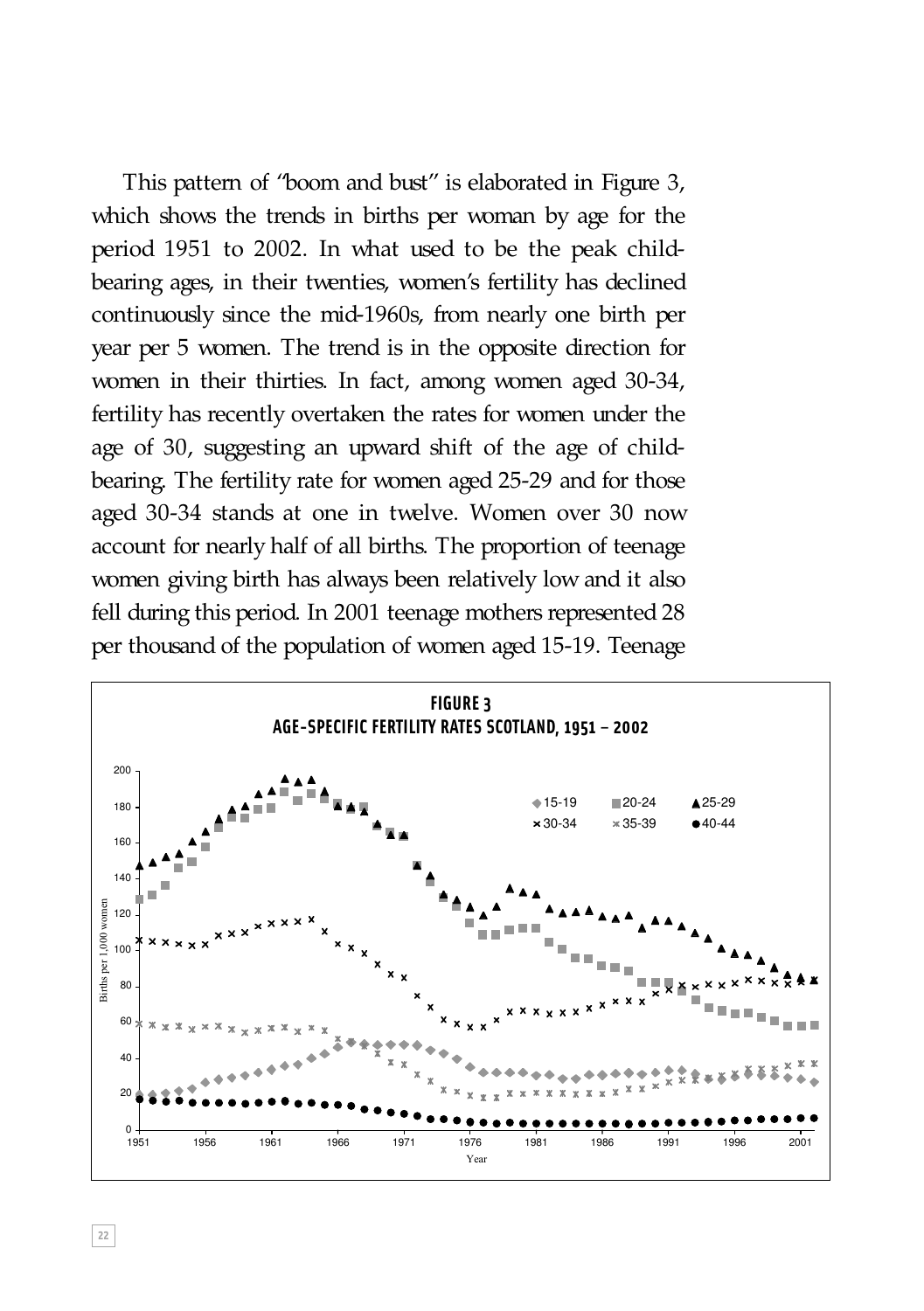mothers represented 8.5% of all births in Scotland in 2001, compared with 7.4% in the UK.

Falling mortality – delayed departure to the grave – has also played a role in population ageing. As in most industrialised countries, there has been a considerable increase in life expectancy in Scotland across all age groups during the past century. For example, in 1951, life expectancy at birth was 68.7 years for women and 64.4 years for men. By 2001, it had risen to 78.6 years for women and 73.1 years for men. However, despite this impressive progress, improved mortality has not been a main determinant of population ageing. The fact that older people are living longer does reinforce the ageing of the population, but it is not a key cause because mortality has declined at all ages and therefore its effect on the age distribution has largely been largely neutral (see Wright, 2004b for a formal demonstration of this point).

Migration has also been a factor contributing to population ageing although, like mortality, its overall impact has been very small. Throughout most of the period 1951-2001 the number of emigrants from Scotland was larger than the number of immigrants, leading to population loss. However, currently the number of immigrants is roughly equal to the number of emigrants. Immigrants and emigrants tend to share many common socio-economic characteristics, including age. On average, both tend to come from the younger age groups. This means that for most of this period Scotland lost more young people than it gained, which clearly contributed to population ageing. However, the scale of net migration has not been particularly large when measured relative to the total size of the population. More specifically, in this period net migration never exceeded 1% of the total population (and rarely reached one-half of a percentage point).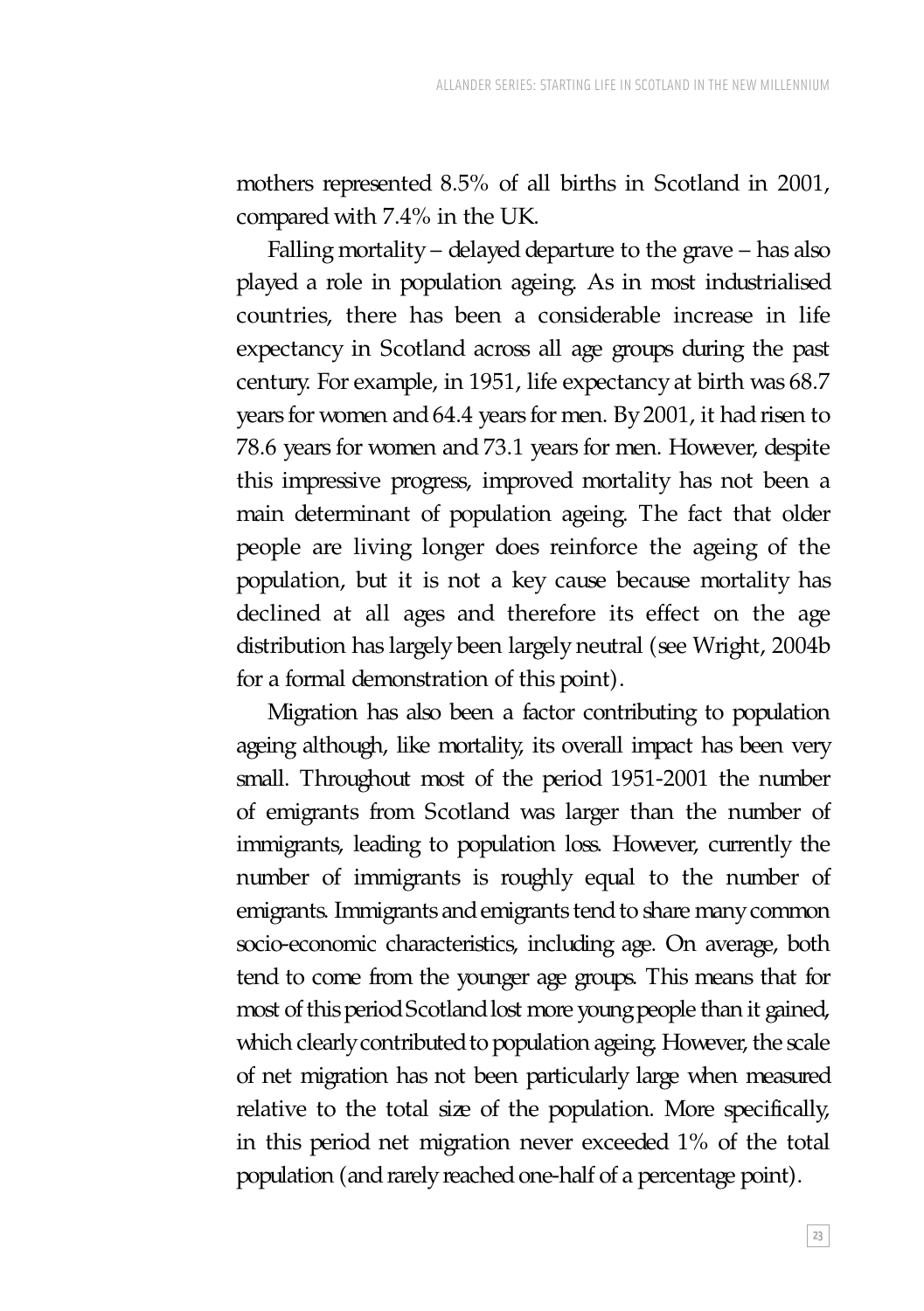There is a view that (on average) those people who emigrate are more skilled and more educated (and perhaps younger) than the people who immigrate. That is, even though the overall numbers balance out, Scotland is a net loser as emigration is eroding the skill and education base of the population. We are aware of no solid empirical evidence that supports this claim, although the Scottish population is somewhat better educated than the rest of the UK on average. For the moment, it should be treated as an important hypothesis that needs to be tested. There are unfortunately no data-sources currently available for an adequate analysis, although there is a project currently underway – the *Scottish Longitudinal Study* – that is linking data from the 1991 and 2001 census to allow comparison of a larger sample of individuals who have moved between constituent countries of the United Kingdom.

In sum, the current demographic situation in Scotland is a population with below-replacement level fertility, gradually decreasing mortality and zero net migration (see, Anderson, 2004). If there are no major changes in these factors, particularly fertility, the ageing of the population will accelerate quite dramatically in the coming decades. While it is not possible to predict the future, it is possible to forecast what the age distribution of the population will look like given a precise set of assumptions, by performing population projections. The most recently available set of population projections for Scotland produced by the *Government Actuary's Department*  are based on an extrapolation of the demographic situation prevailing in 2001 (see GAD, 2002; GROS, 2003; Wright, 2004a). They assume in their main projection that a belowreplacement level total fertility rate of 1.6 live births (which is slightly higher than the current rate) will prevail indefinitely,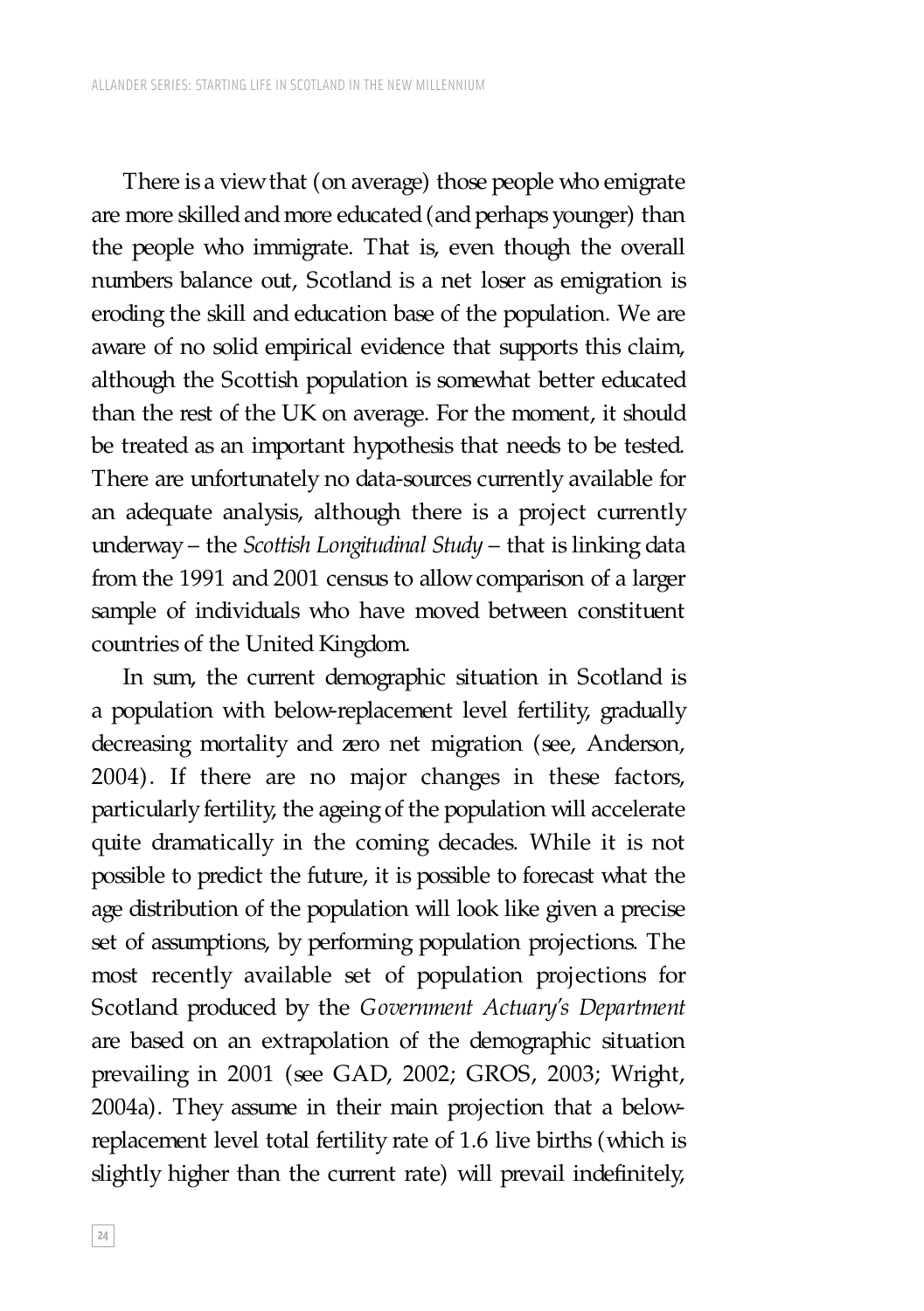that life expectancy at birth will increase to 82.6 years for women and to 77.6 years for men by 2041, and that the net migration will be constant at minus 1,000 people per annum (compared to the current level of about zero). The projection period covers four decades, beginning in 2001 and ending in 2041.

On these assumptions, the Scottish population would continue to decline in absolute numbers. Figure 6 shows the projected size of the Scottish population in the period 2001 to 2041. On this set of assumptions, the Scottish population will fall below five million in 2009 and continue to decline to below four million by 2041. There will also be a large increase in the number of people aged 65 and older and a large reduction in the number of people aged 15 and younger. As shown in Figure 5, the number of people aged 65 and older is expected to rise from

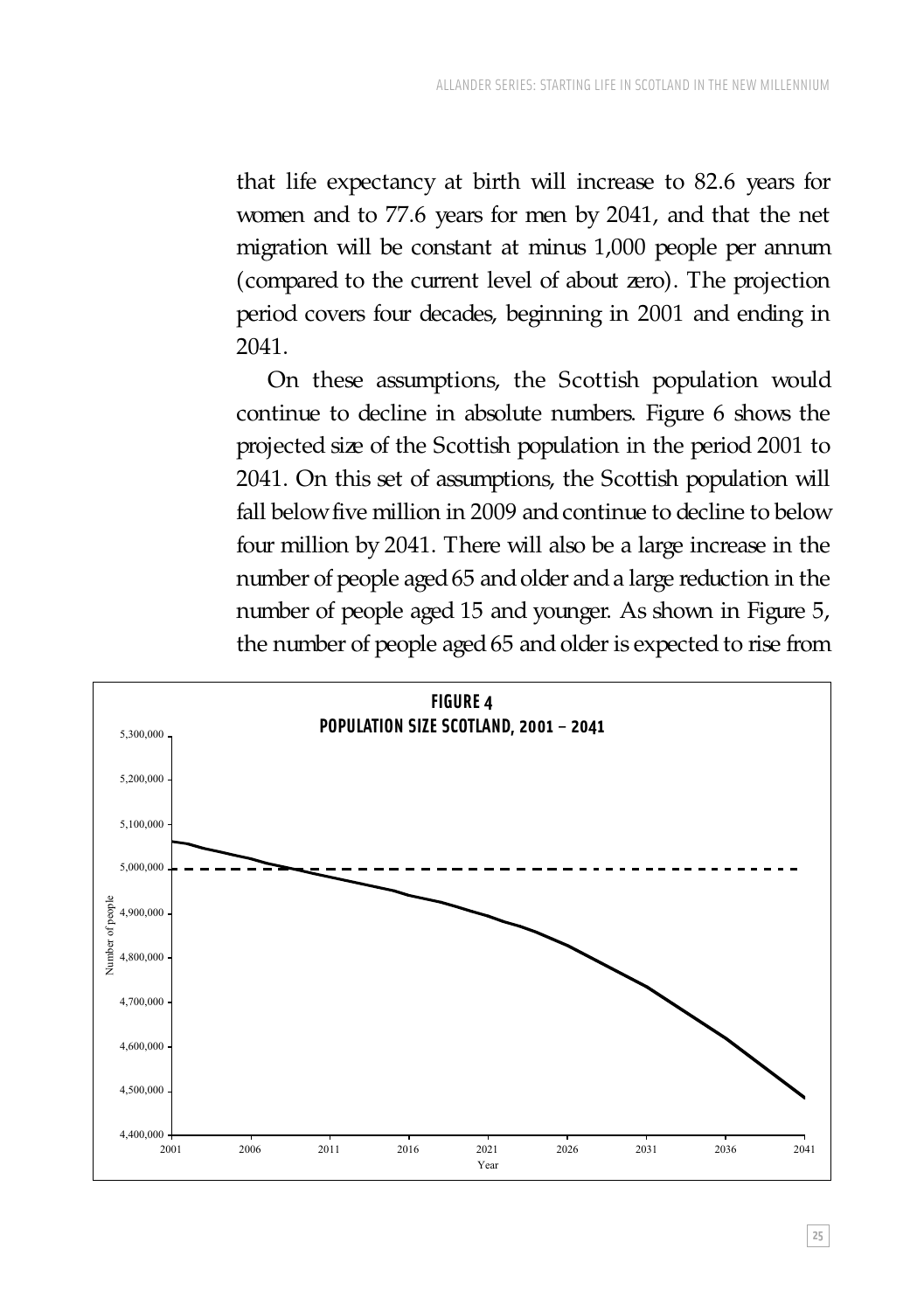about 800,000 in 2001 to about 1.2 million by 2041, while the number aged under 15 is expected to fall from about 900,000 to 650,000. In percentage terms, the share of the 65+ group will increase from 16% to 27% of the total population while the share of the under 15s and below group will decrease from 18% to 14%. Very soon, the population aged 65 and older will outnumber those under 15.

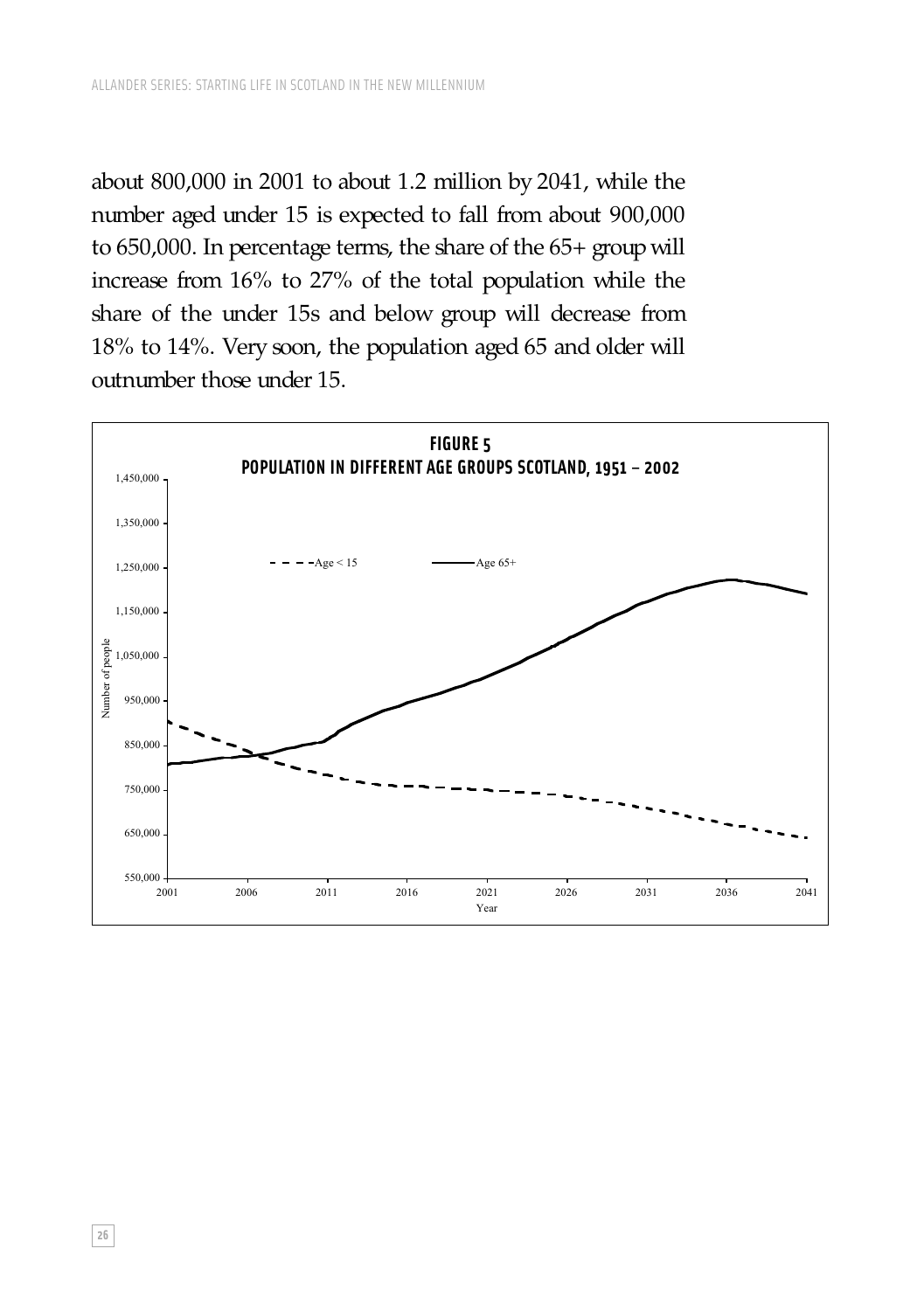# SCOTTISH FERTILITY IN A EUROPEAN PERSPECTIVE 03

If we look at the picture across Europe, fertility has fallen everywhere in the last decades of the 20th century but varies considerably between countries. Currently, only Albania and the Faroe Islands have total fertility rates above the replacement level of 2.1 births per woman. Figure 6 illustrates the broad regional pattern in the larger countries of Western Europe of fertility declining as one moves from North to South and from the Atlantic seaboard towards central Europe. Much of Scandinavia, France and Ireland are maintaining fertility rates nearer the replacement level (at least over 1.7), while fertility is very low in central and southern Europe. A "Eurovision Contest" for low fertility would be won by Spain (1.16) with Italy (1.19) being a close runner-up. Bulgaria, Latvia and the Czech Republic, although not shown in Figure 6, also have total fertility rates below 1.2 births per women. Within the United Kingdom, Scotland currently has the lowest fertility rate. However, in this crossnational comparative perspective, its fertility rate is squarely in the middle of the European distribution, on a par with Portugal and Switzerland rather than Scotland's immediate neighbours across the Irish or North Sea. It is worth noting that in the relatively minor matter of teenage fertility, Scotland resembles the rest of the UK which in turn exceeds most of the rest of Europe.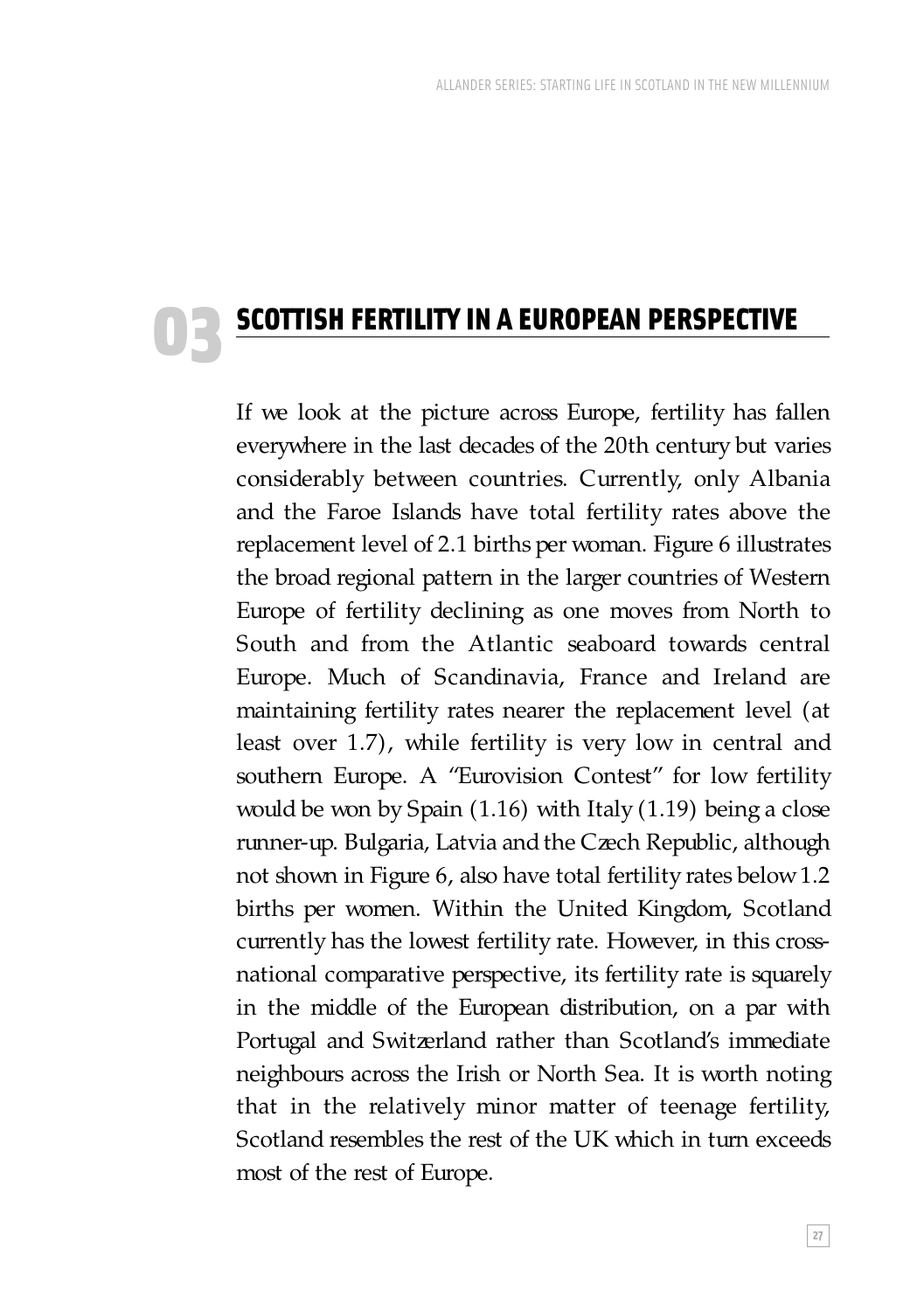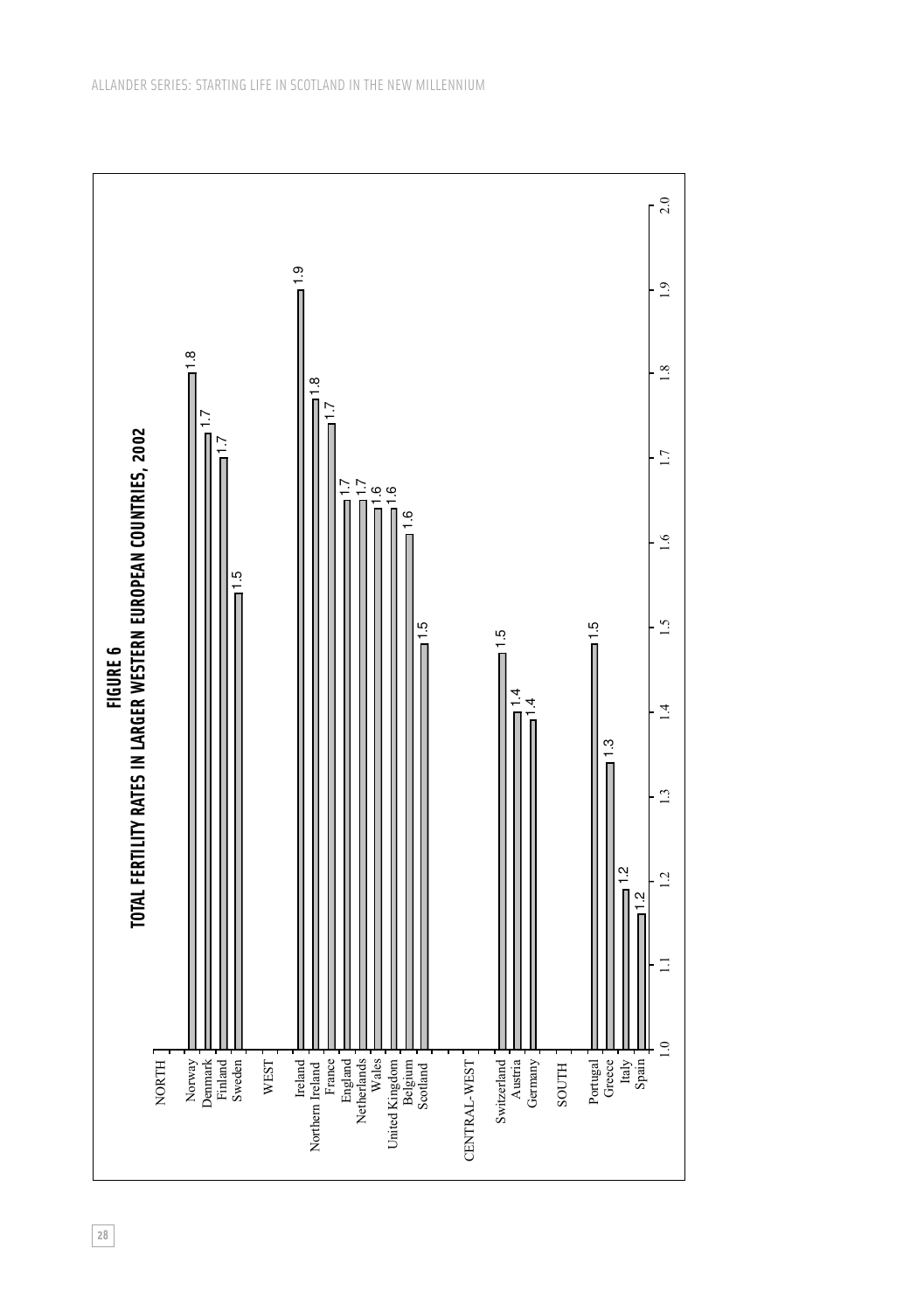# SUBSTITUTING QUALITY FOR QUANTITY 04

A falling proportion of children in the population will help limit the ratio of dependents to working people, but the longterm viability of a declining population will also need the productivity of upcoming generations to be maintained, or preferably enhanced, by increasing investment in children's skills and abilities. This means somehow, publicly or privately or both, investing in the health and education of the new generation, so that they are better equipped not only to experience a good quality of life, but also to become more productive citizens able to contribute to the supporting growing burden of old age dependency. The *New Home Economics* school of thought refers, somewhat awkwardly, to child "quality" substituting for child "quantity". For all the infelicity of the expression, particularly the eugenic overtones sometimes attributed to the idea of "quality", it is worth understanding that it is not only the number of births which matters. Children born into poverty have not only a poor experience of life during childhood, but a poorer chance of development, of enjoying opportunities for themselves, and of becoming productive citizens (see Gregg et al, 1999; Bynner et al, 2000; Feinstein, 2002; McCulloch and Joshi, 2001; McCulloch and Joshi, 2002; Pevalin 2003). We look next at who is, and who is not, having children in Scotland. Then we return to the question of the prospects for children born in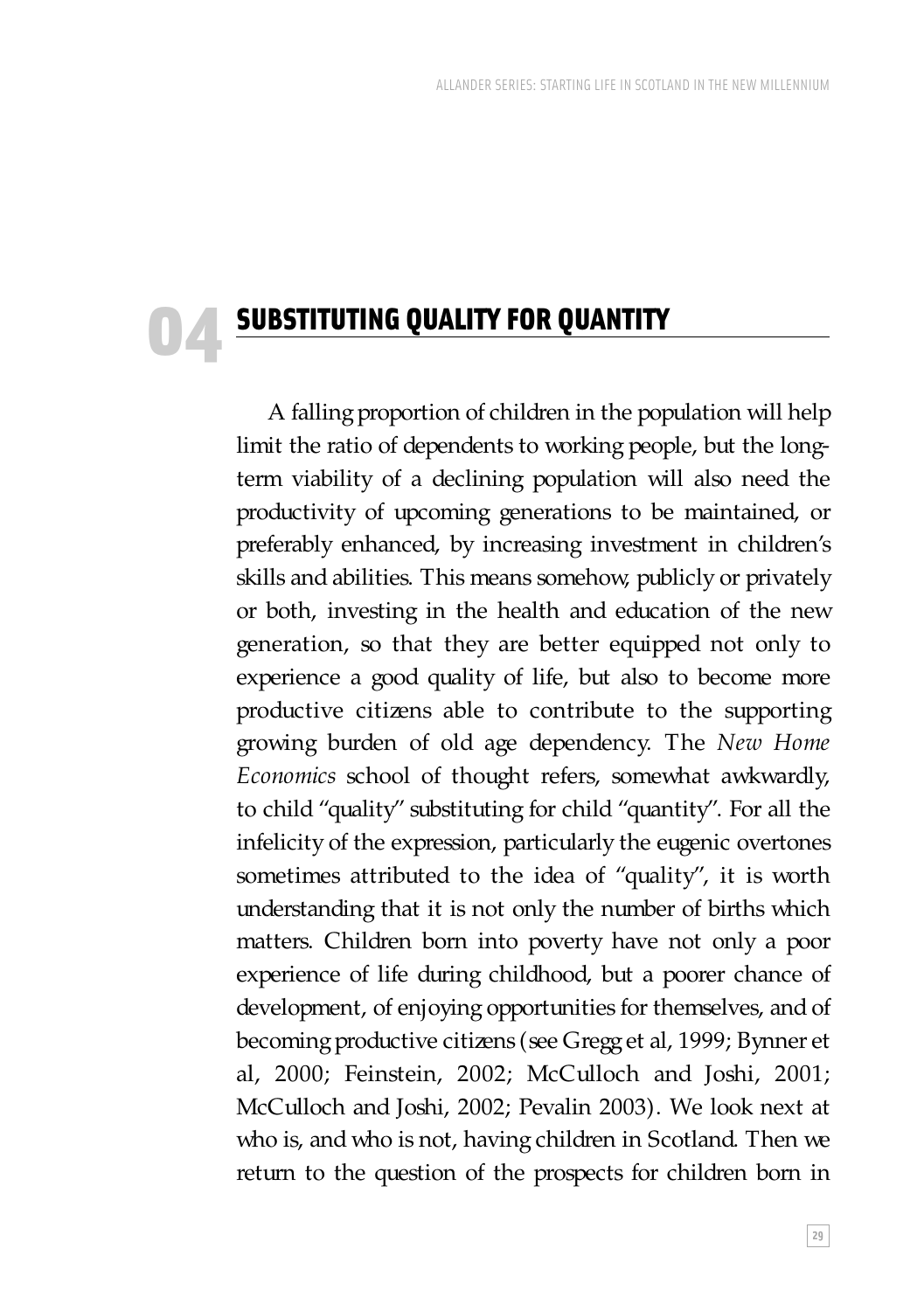Scotland: which of them are likely to receive the investments, from their own families as well as the state, that will maximise their own quality of life as well as their potential contributions to society?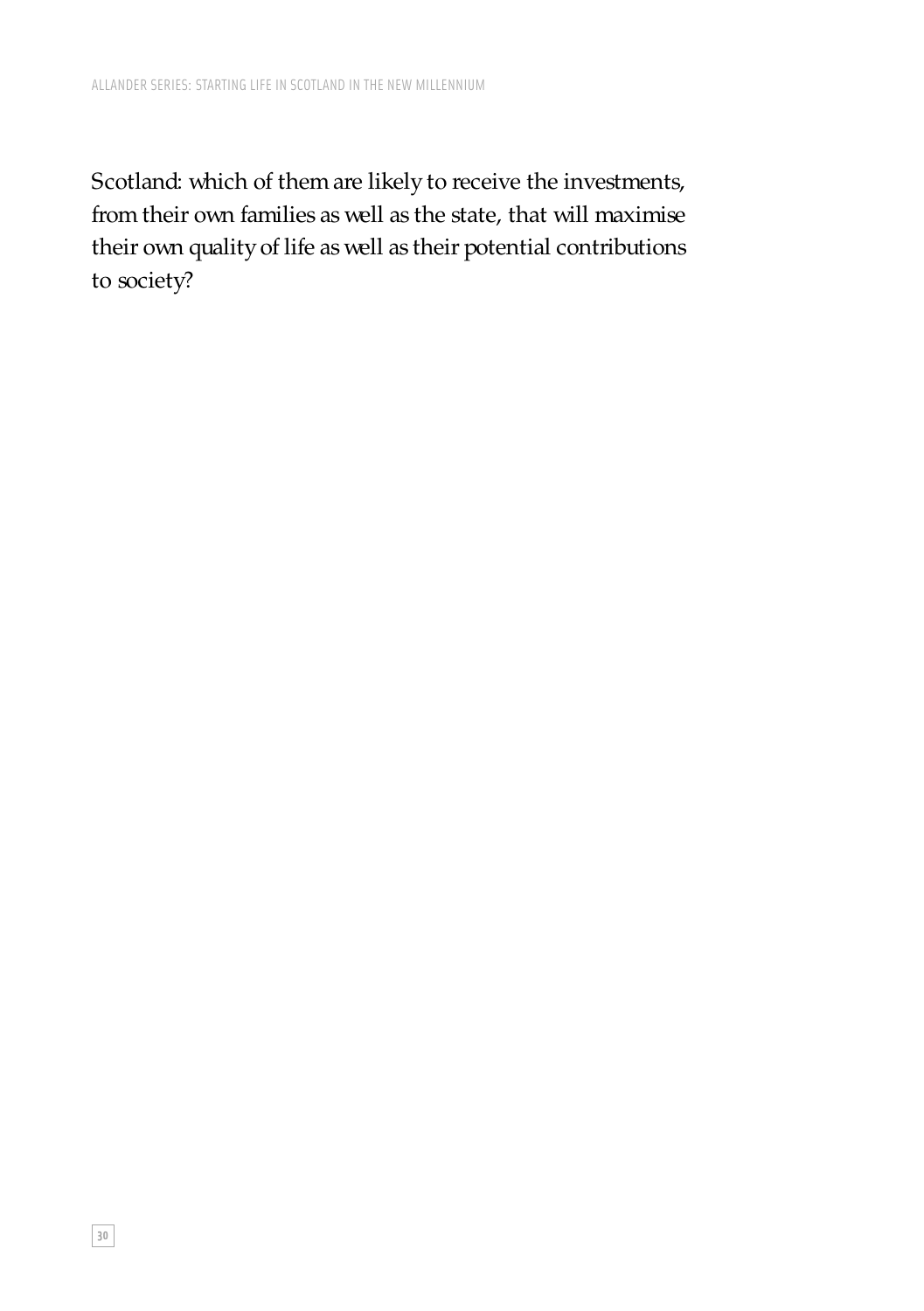# WHO IS HAVING AND NOT HAVING CHILDREN IN O 5 WHO IS HAVE

We now turn to the details of child-bearing trends in Scotland using data collected in wave 11 of the *British Household Panel Survey*, which covers the period 2000 to 2001 (see Brice et al., 2001a,b. For women who have reached the end of their childbearing span, defined as women aged 45-49, the number of children born is 1.6. This value corresponds closely to the fertility level assumed in the *Government Actuary's Department* population projections discussed above. As the figure shows, the big increase in fertility, measured cumulatively by the number of children ever born to them, occurs between their late twenties and early thirties. Although we cannot predict that the young women currently under age 30 will end up with as many children as those who are currently older, it is likely given past trends that when their childbearing spans end, their overall fertility will have continued to build up. The key question, of course, is how far will today's twenty-somethings catch up or even overtake their predecessors.

Figure 7 shows the percentages of women who remain childless at their current age. Although many of the younger women will have children in the future, for those in their late thirties or early forties, this is likely to be permanent. For women reaching the end of their child-bearing span, childlessness in Scotland is well above England and Wales, where it is around one in five (Rendall and Smallwood, 2003). The proportion of women in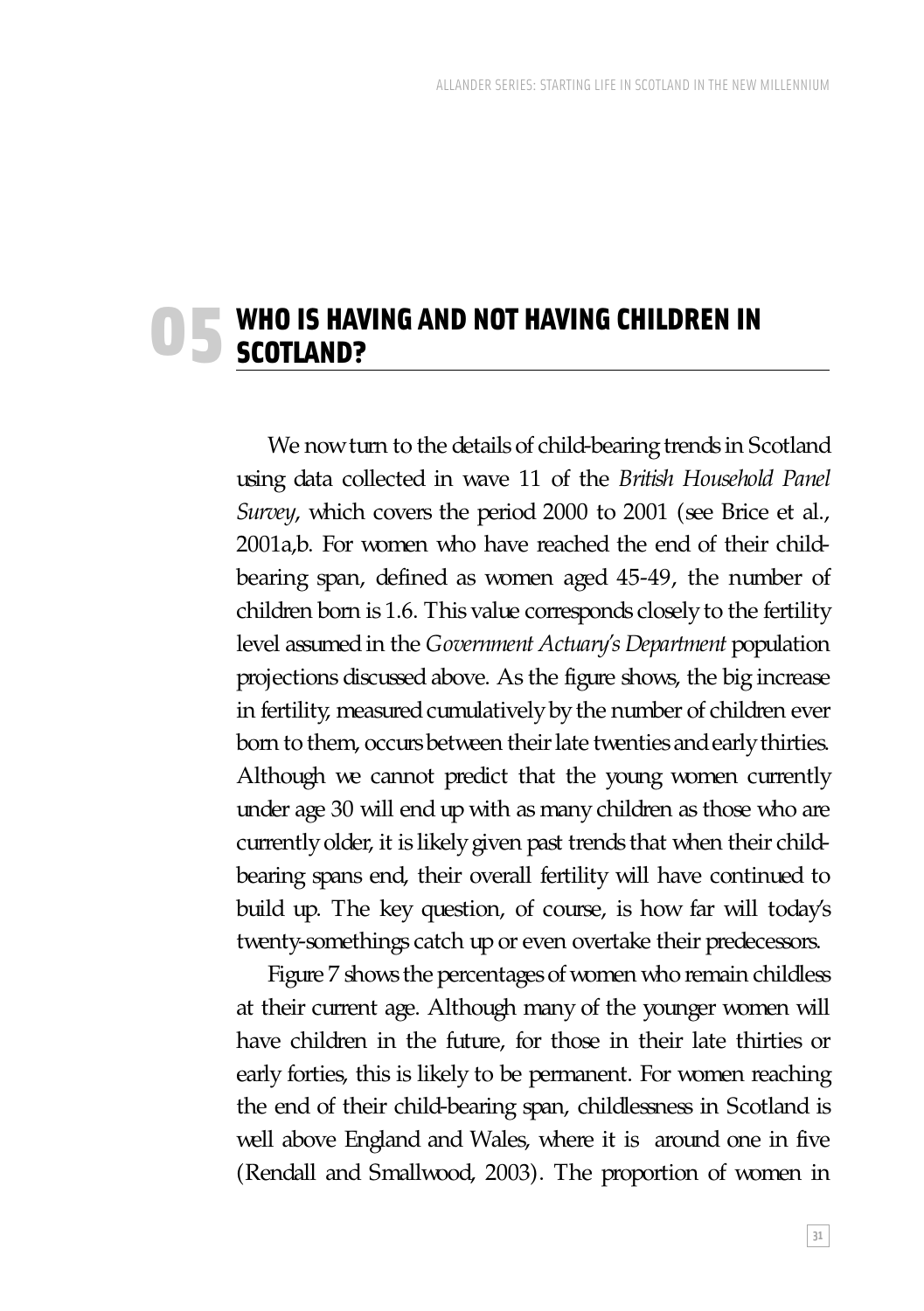

Scotland currently aged 40-44 who are childless is 32.5%, and 39.2% for women aged 45-49. Fewer than half the Scottish women now aged 16-49 have any children. This suggests that one important reason why fertility is lower in Scotland than in England and Wales is that many more women in Scotland do not have children at all.

Figure 8 shows childlessness by educational level (highest qualification obtained) for women over the age of 25 in Scotland. More highly educated women have fewer children during their twenties, but by age 45 the differences according to educational level diminish. The women with higher education or "any qualifications beyond basic school-leaving" each averaged 1.5 children, while those with "no qualifications" averaged 1.8 children. But the percentage of the highly educated who were childless in the 45-49 group is 41%, which is higher than the other two other educational level groups (Figure 8).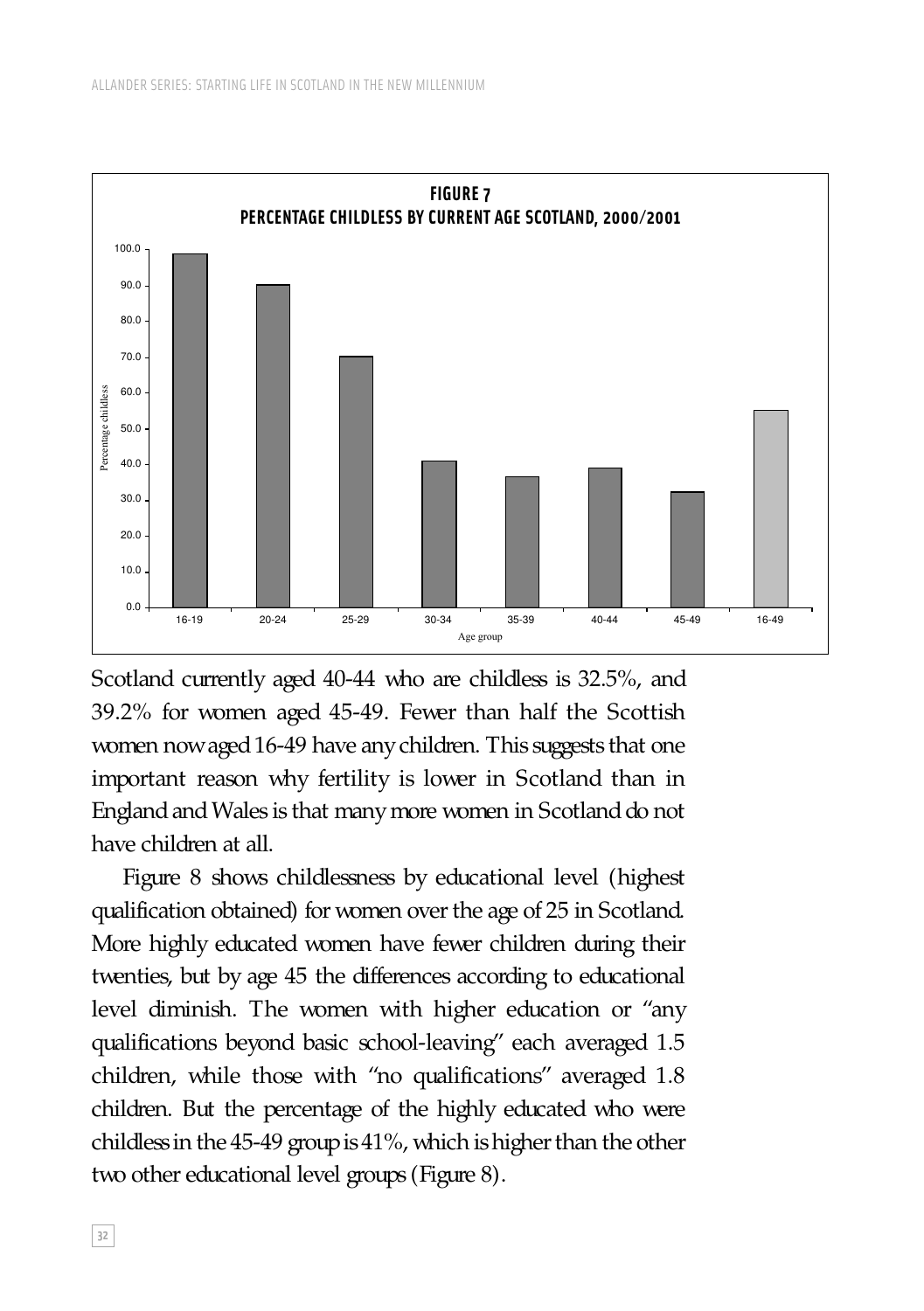This cross-section snapshot suggests that the more educated women tend to start child-bearing later. It follows that the increase over time in the proportion of the female population with higher qualifications has contributed to the downward trend in fertility, although this may reflect more the lengthening of the average child-bearing period than a reduction in the fertility of each complete cohort. Although there is a lot more new evidence in the next section about the women who are having children in Scotland, we can already learn from these charts that the flight from early child-bearing has particularly involved more educated women. We can also note from Graham and Boyle (2003) that fertility rates are lower in urban than rural areas, which they attribute to there being more students, more expensive housing and more female employment in urban areas. Whether a buoyant labour market for women need be a deterrent to child-bearing is a question we consider later.

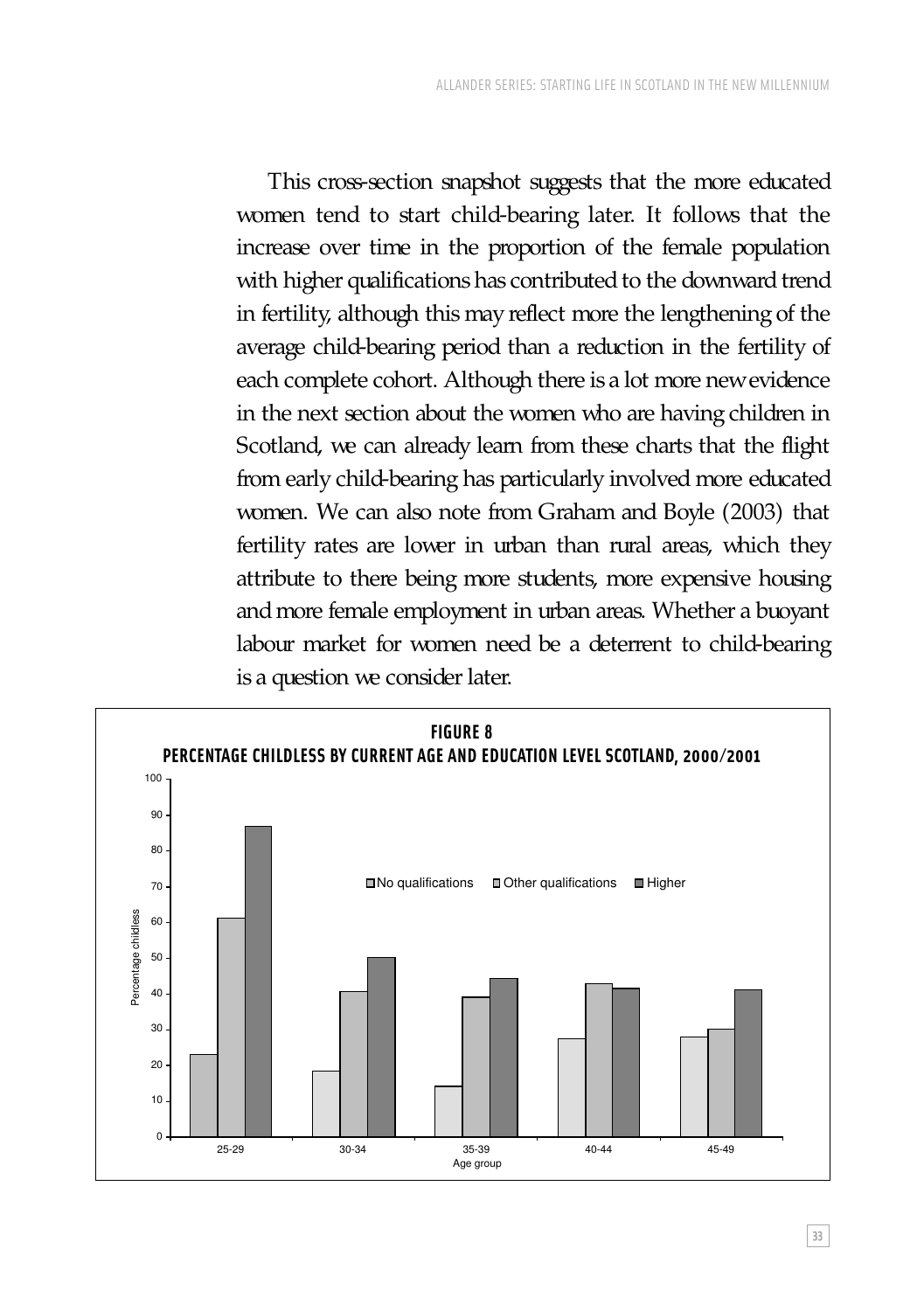# 6. CHILDREN OF THE NEW CENTURY 06

### 6.1. Background to the Survey

#### *More childlessness and smaller families in Scotland*

We now turn to more new evidence on those Scots who were born into the new century, the members of the *Millennium Cohort Study* (Smith and Joshi, 2002; Shepherd et al., 2003). These data were collected mostly during the year 2001 on children born between end-November 2000 and January 2002 in Scotland, at the time the children were nine months old. They are part of a major UK-wide study to which some comparison will be made. Another feature of this survey is that children living in areas of high child poverty were over-sampled to focus on the government's objective of alleviating child poverty. We provide a first glimpse into a large data set, focusing on the conditions into which children are being born. This has the twin function of seeing the costs and benefits of child-bearing from the point of view of those Scottish women who do have children and also what the prospects are for their children. Are they all starting out life in equally favourable circumstances, or is there a polarisation in their early conditions? Are some less likely, right from the outset, to be able to fulfil their potential for a high quality of life and a significant contribution to the Scottish economy?

Tables 1 and 2 present some summary statistics relating to the data set used in this paper. In Scotland there were 2,294 mothers in the sample and 18,273 in the United Kingdom as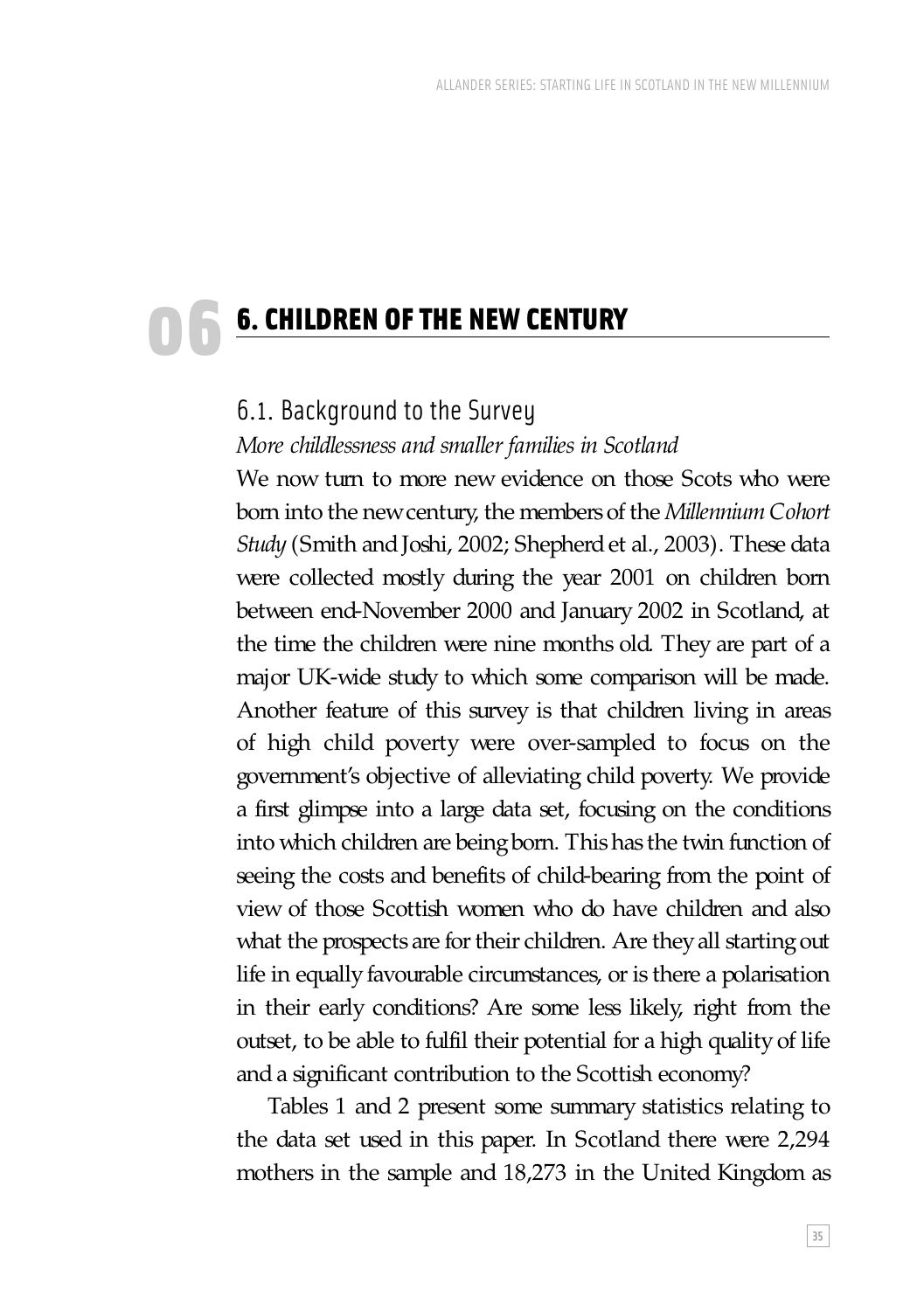whole. Scotland is over-sampled and there was also over-sampling in "disadvantaged" areas, defined as electoral wards with more than 38.4% of children in families receiving means-tested benefits (see Plewis, 2003). Allowing for sample weighting, 45% of the Scottish mothers in the survey were having their first child, slightly more than in the UK as a whole. In the rest of the UK more babies were second and higher order births than in Scotland at the time of the survey. This implies that smaller family size, and along with greater prevalence of childlessness, are the reasons behind the lower fertility rate observed in Scotland. Teenage mothers may be notorious but they were not in fact very numerous, constituting only 8% of mothers by their age at the time of the survey child's birth. Half of the mothers were 30 years of age and older. Both proportions are slightly higher than in the UK as a whole: though Scotland has fewer births altogether, these births are more spread across the age range.

#### 6.2 Age at Motherhood

## *Polarisation by age and "disadvantage" of starting child-bearing*

The age distribution of mothers at the time of their first birth is naturally somewhat younger than that for all current births. Classifying the mothers by age when they had their *first* child (rather than at the time they had their child in the Millennium cohort) identifies those who had started their families early, including those currently having second or later births at later ages. Because there are few teenage mothers, and the disadvantages of early child-bearing do not necessarily stop for women becoming mothers in their early twenties (Kiernan, 1997; Hobcraft and Kiernan 2001), we have somewhat arbitrarily defined "early-starters" as having a first (live-born) child under the age of 21. They constitute 24% of the Scottish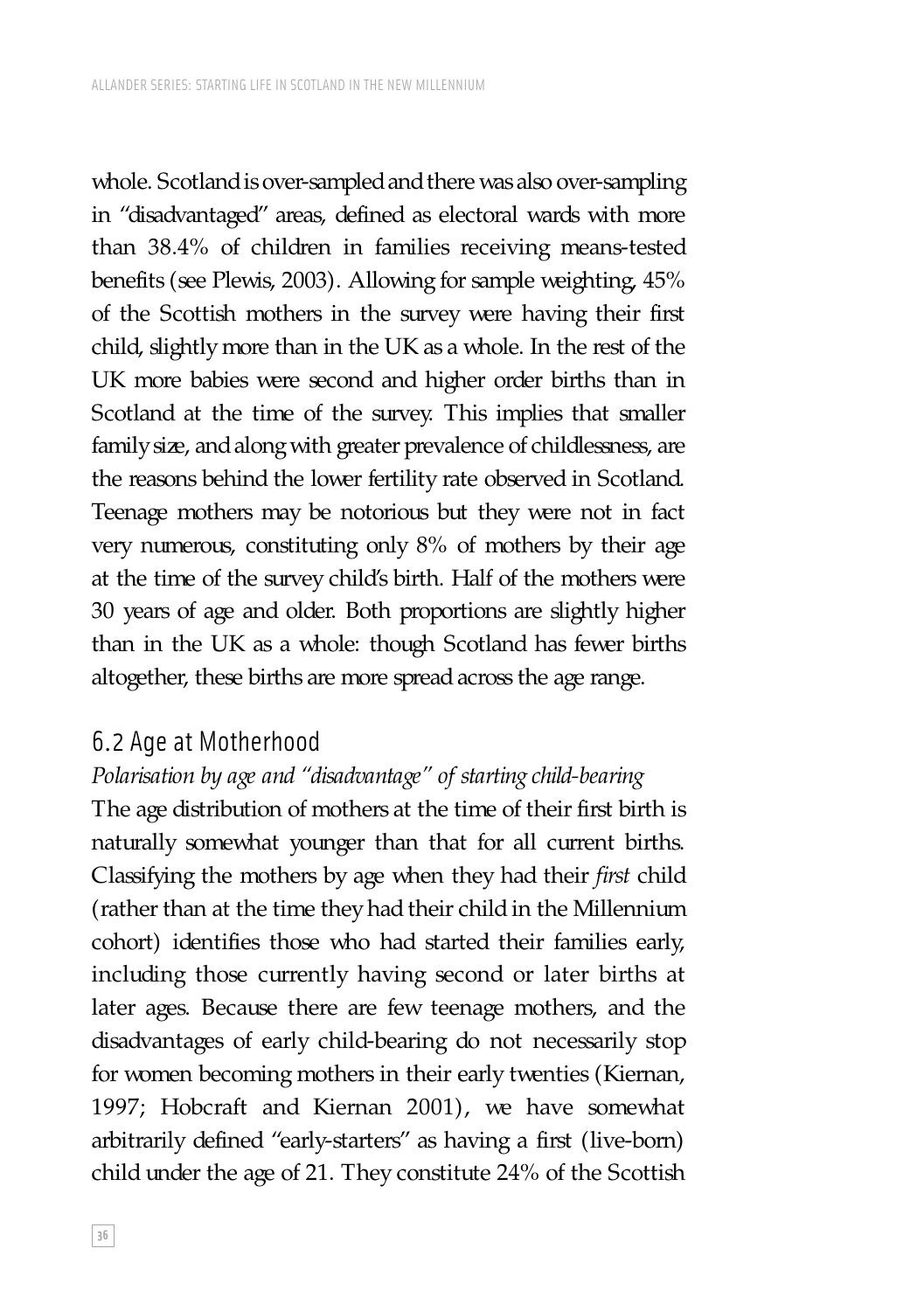|                                                                                                                                      |          |               |                                    | <b>SUULAND AND INE UNITED NINGDUM</b> |               |               |         |          |         |
|--------------------------------------------------------------------------------------------------------------------------------------|----------|---------------|------------------------------------|---------------------------------------|---------------|---------------|---------|----------|---------|
|                                                                                                                                      |          |               | Mothers Age at Cohort Baby's Birth |                                       |               |               |         |          |         |
| Whether Cohort                                                                                                                       | Upto     | 20 to 24      | 25 to 29                           | 30 to 34                              | 35 to 39      | $40$ plus     |         |          |         |
| Baby is First Live                                                                                                                   | 19 years | years old     | years old                          | years old                             | years old     | years old     |         | Weighted | Sample  |
| Born                                                                                                                                 | old (%)  | $\mathcal{S}$ | $\mathcal{S}$                      | ે                                     | $\mathcal{E}$ | $\mathcal{S}$ | Total   | Base     | Size(N) |
| SCOTLAND                                                                                                                             |          |               |                                    |                                       |               |               |         |          |         |
| First Born                                                                                                                           | 15%      | 20%           | 27%                                | 27%                                   | 10%           | $1\%$         | 100%    | 1011     | 1028    |
| Later Born                                                                                                                           | 2%       | 13%           | 23%                                | 36%                                   | 22%           | 4%            | $100\%$ | 1251     | 1266    |
| Total                                                                                                                                | 8%       | 16%           | 25%                                | 32%                                   | 16%           | 2%            | 100%    | 2262     | 2294    |
| ALL UK                                                                                                                               |          |               |                                    |                                       |               |               |         |          |         |
| First Born                                                                                                                           | 15%      | 20%           | 29%                                | 26%                                   | 10%           | $1\%$         | 100%    | 7785     | 7626    |
| Later Born                                                                                                                           | $2\%$    | 13%           | 26%                                | 36%                                   | 20%           | 3%            | 100%    | 10418    | 10647   |
| Total                                                                                                                                | 7%       | 16%           | 28%                                | 32%                                   | 15%           | 2%            | 100%    | 18203    | 18273   |
| Sample: All MCS Natural Mothers (Scotland is based on Mothers from Scotland and All UK is based on mothers from all                  |          |               |                                    |                                       |               |               |         |          |         |
| countries). The ALL UK total sample size excludes a total of 689 cases, 28 fathers, 20 mothers who gave no data, 1 household with    |          |               |                                    |                                       |               |               |         |          |         |
| two 'natural' mothers and 640 cases due to refusals or partial interviews only. The weights to represent the Scottish sub-sample are |          |               |                                    |                                       |               |               |         |          |         |
| different from those used to represent UK as a whole, so the values for the rest of the UK carnot be simply retrieved by subtraction |          |               |                                    |                                       |               |               |         |          |         |

TABLE 1<br>*Millennium Cohort Study* Wothers by Order of Cohort Birth *MILLENNIUM COHORT STUDY* **MOTHERS BY ORDER OF COHORT BIRTH SCOTI AND AND THE UNITED KINGDOM SCOTLAND AND THE UNITED KINGDOM** see Plewis 2003). Scotland total sample size excludes a total of 68 cases, 61 of which refused or only gave partial interviews. 4 cases (see Plewis 2003). Scotland total sample size excludes a total of 68 cases, 61 of which refused or only gave partial interviews. 4 cases represented mothers with no data, 1 foster mother and 2 natural fathers who did the main interview otherwise addressed to mothers. represented mothers with no data, 1 foster mother and 2 natural fathers who did the main interview otherwise addressed to mothers. **37**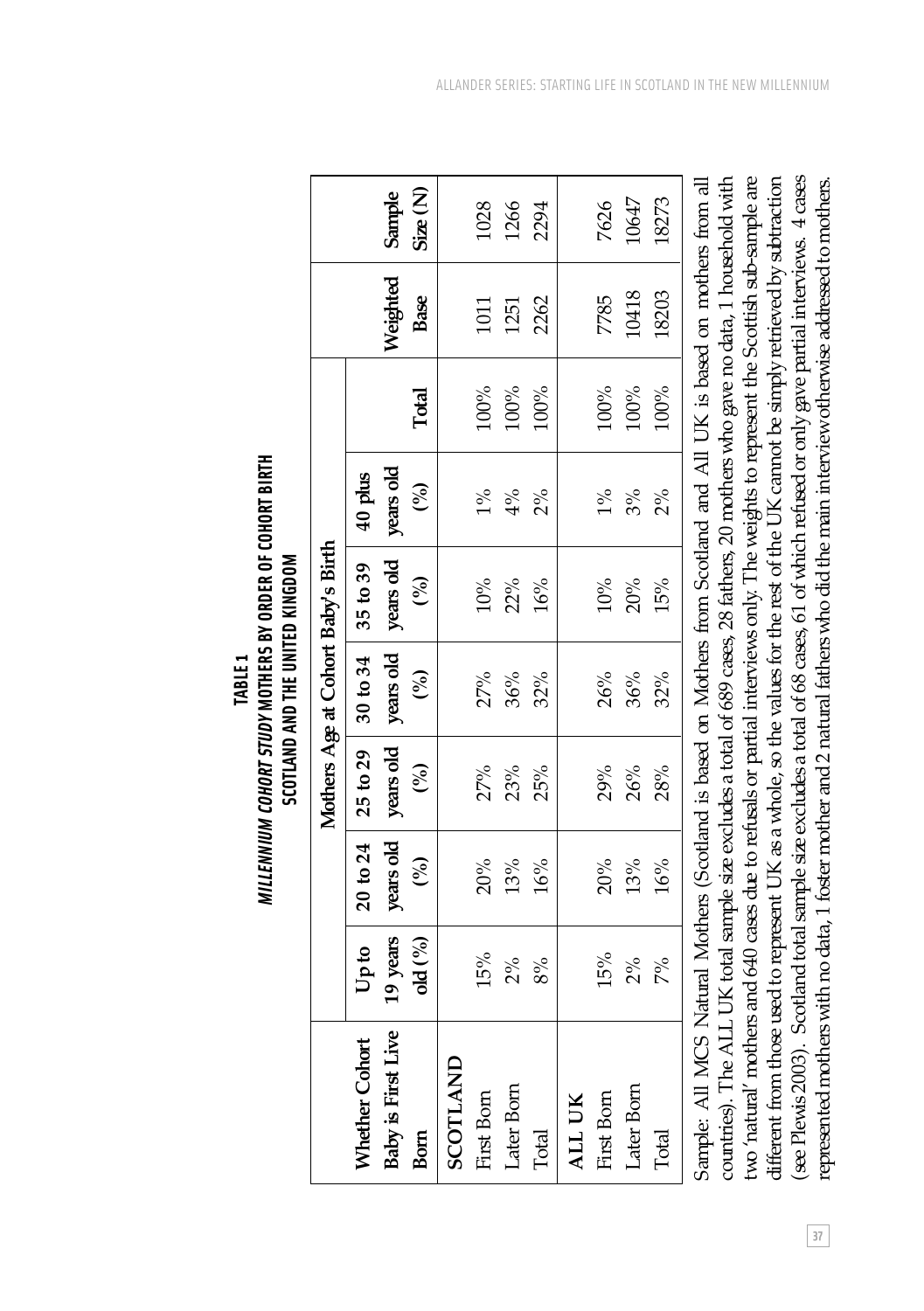| <b>TABLE 2</b> | MILLENNIUM COHORT STUDY MOTHERS | BY ORDER OF COHORT BIRTH AND TYPE OF WARD, SCOTLAND |
|----------------|---------------------------------|-----------------------------------------------------|
|----------------|---------------------------------|-----------------------------------------------------|

|                              |          |              |               |           | Mothers Age at Cohort Baby's Birth |           |         |          |         |
|------------------------------|----------|--------------|---------------|-----------|------------------------------------|-----------|---------|----------|---------|
| Whether Cohort               | upto     | $20$ to $24$ | 25 to 29      | 30 to 34  | 35 to 39                           | $40$ plus |         |          |         |
| <b>Baby is First Live</b>    | 19 years | years old    | years old     | years old | years old                          | years old |         | Weighted | Sample  |
| Bom                          | old (%)  | (%)          | $\mathcal{S}$ | (%)       | (5)                                | (%)       | Total   | Base     | Size(N) |
| First Born                   | 15%      | 20%          | 27%           | 27%       | 10%                                | $1\%$     | 100%    | 1011     | 1028    |
| Later Born                   | 2%       | 13%          | 23%           | 36%       | 22%                                | 4%        | $100\%$ | 1251     | 1266    |
| DISADVANTAGED (30 wards)     |          |              |               |           |                                    |           |         |          |         |
| First Born                   | 24%      | 24%          | 24%           | 19%       | 7%                                 | $1\%$     | 100%    | 397      | 528     |
| Later Born                   | 3%       | 21%          | 28%           | 30%       | 15%                                | 3%        | 100%    | 481      | 638     |
| NOT DISADVANTAGED (32 wards) |          |              |               |           |                                    |           |         |          |         |
| First Born                   | 9%       | 17%          | 29%           | 32%       | $11\%$                             | $1\%$     | 100%    | 615      | 500     |
| Later Born                   | 2%       | $9\%$        | 20%           | 40%       | 26%                                | 4%        | 100%    | 772      | 628     |
|                              |          |              |               |           |                                    |           |         |          |         |
| All Scotland                 |          |              |               |           |                                    |           |         |          |         |
| Total*                       | 8%       | 16%          | 25%           | 32%       | 16%                                | $2\%$     | 100%    | 2262     | 2294    |
|                              |          |              |               |           |                                    |           |         |          |         |

Sample: All MCS Natural Mothers in Scotland. (Mothers' age is taken from age at birth of cohort baby). In total the sample incorporated 32 non-disadvantaged sample wards and 30 Disadvantaged sample wards. All percentages are weighted to correct Sample: All MCS Natural Mothers in Scotland. (Mothers' age is taken from age at birth of cohort baby). In total the sample incorporated 32 non-disadvantaged sample wards and 30 Disadvantaged sample wards. All percentages are weighted to correct for differential sampling probabilities. Sample size is unweighted. for differential sampling probabilities. Sample size is unweighted.

**38**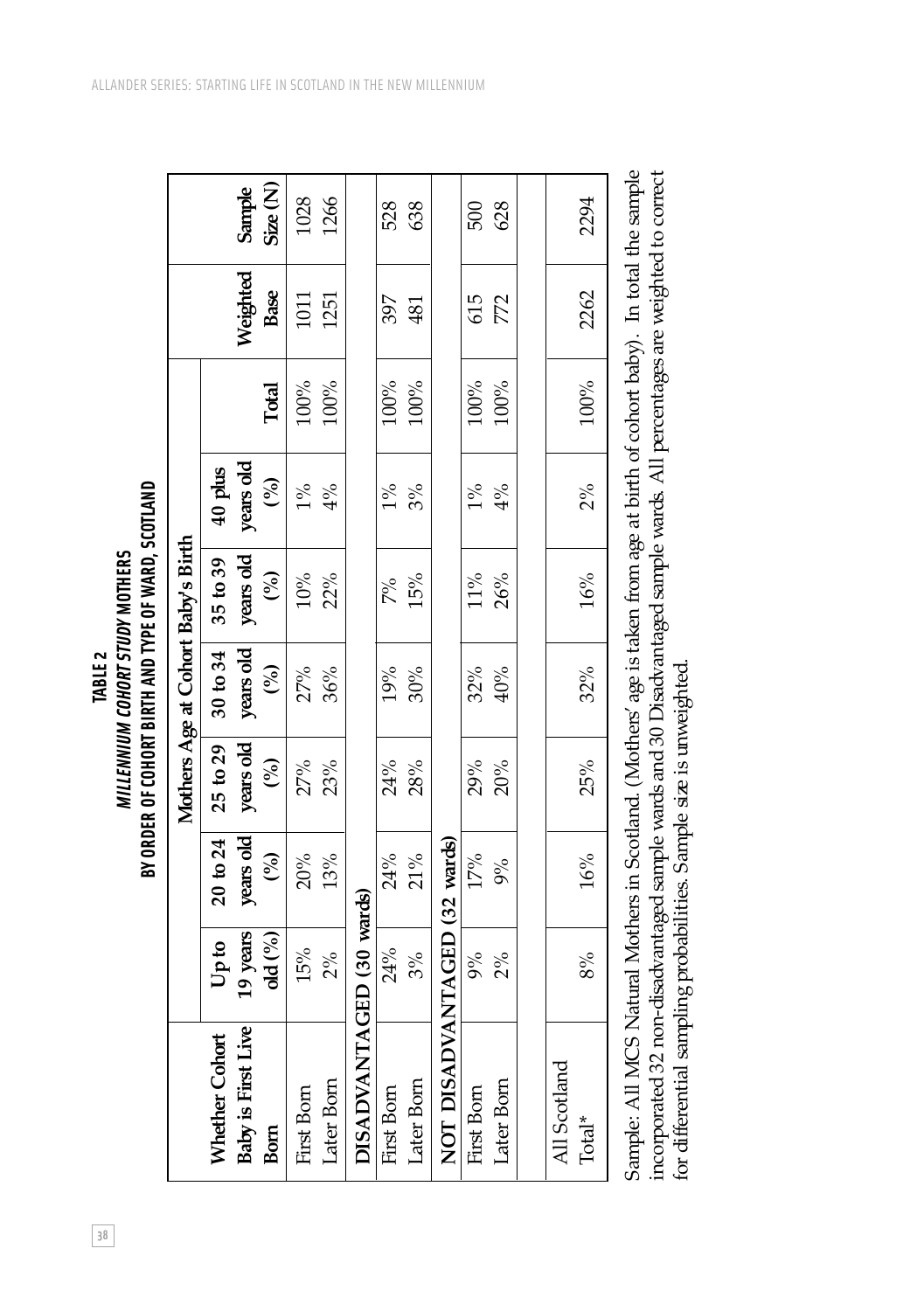sample. We have also arbitrarily drawn a line to divide the other mothers into middling and late-starters, setting 28 as the age threshold for a "late starter". Those who had their first births at age 28 or older constitute 43% of the Scottish sample.

We use this grouping of families for two reasons. First, it is the grouping that we will use in later analysis since early child-bearing has consequences for the family as a whole and not just for the first born. Second, this grouping is used to separate out within the group of currently older mothers those who had deferred child-bearing until or after their late twenties, and those who started earlier and now may be having second, third or later births. *As with the current age of mothers, Scotland has slightly more early entrants to motherhood and slightly more "deferrers" than the UK sample as a whole. Within Scotland, early-starters are most common in the "disadvantaged" areas and the deferred families most common in the other areas.* About half of the mothers outside the disadvantaged wards had started child-bearing late and only about one-sixth had started early. However, in disadvantaged wards the proportion who had started early is just over a third and the proportion who started late is just under a third.

Table 3 summarises a number of other ways in which the demographics of early and late child-bearing differ in Scotland. The current age of the three samples of mothers rises with the age at which they had started child-bearing. The current age of the earliest mothers is 23.5, those who had been 21 to 27 was currently nearly 29, and for those who had started child-bearing at 28 plus, average age was currently nearly 34. Just over half the mothers had had children previously. Those who had started earliest were more likely to have had more subsequent births, suggesting that earlier starts are associated with slightly larger families.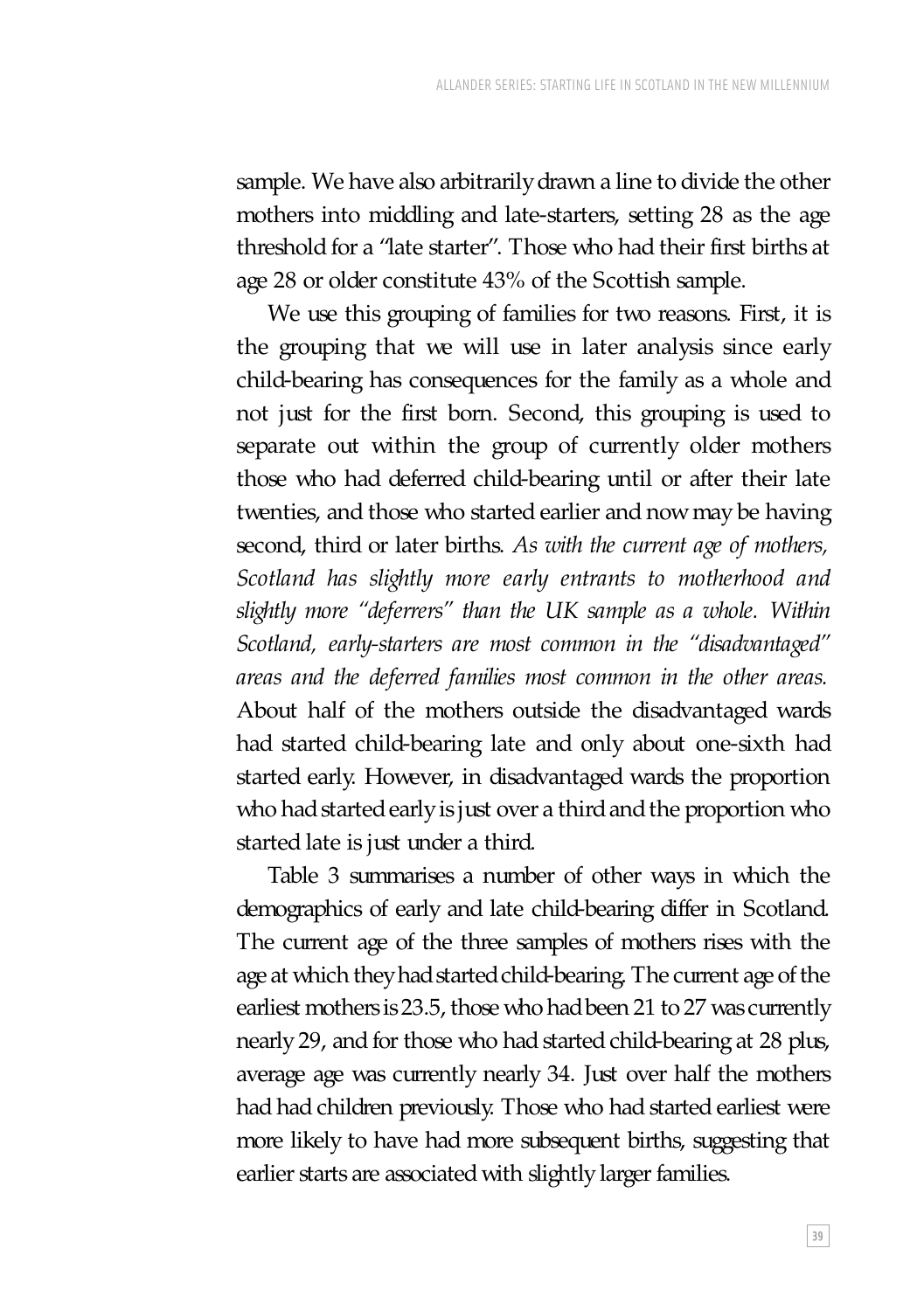SELECTED DEMOGRAPHIC CHARACTERISTICS OF *MILLENNIUM COHORT STUDY* MOTHERS BY AGE AT FIRST BIRTH **SELECTED DEMOGRAPHIC CHARACTERISTICS OF** *MILLENNIUM COHORT STUDY* **MOTHERS BY AGE AT FIRST BIRTH** SCOTLAND AND THE UNITED KINGDOM **SCOTLAND AND THE UNITED KINGDOM** TABLE<sub>3</sub> **40TABLE 3**

|                                                                    |                                   |              | Mothers Age at first ever live birth |                          |           |
|--------------------------------------------------------------------|-----------------------------------|--------------|--------------------------------------|--------------------------|-----------|
|                                                                    |                                   |              | SCOTLAND                             |                          | ALL UK    |
|                                                                    | Early Up                          | Middle       | Late 28                              |                          |           |
|                                                                    | to $20$                           | $21$ to $27$ | plus                                 | $\overline{AB}$          |           |
| $%$ of mothers starting in age group                               | 24%                               | 33%          | 43%                                  | 00%                      |           |
| Average age of mother at interview                                 | 23.5                              | 28.7         | 33.8                                 | 29.6                     | 29.6      |
| % where cohort baby is first born                                  |                                   | 37%          | 55%                                  | 45%                      |           |
| Average number of children in household                            | $39\%$<br>2.0                     | 1.9          | $\ddot{0}$                           | 1.8                      | $1.9^{6}$ |
| $%$ of lone mothers                                                |                                   | 13%          | $5\%$                                |                          |           |
| % of couples, legally married *                                    |                                   | 69%          |                                      |                          |           |
| Average age of fathers at interview (years)                        | $33%$<br>$35%$<br>$34.5$<br>$4.2$ | 31.8         | 84%<br>35.0<br>1.7<br>36%            | $14%$<br>$70%$<br>$33.3$ |           |
| Current age difference between mothers and fathers (yrs.mnths) $*$ |                                   | 3.1          |                                      |                          |           |
| Average current age of lone mothers (years)                        |                                   | 26.7         |                                      | 25.0                     |           |
| % of lone mothers who never lived with cohort baby's father        | 57%                               | 46%          |                                      | $59\%$                   |           |
| % lone mothers living with parents (cohort child's grandparents)   | 34%                               | 21%          | $7\%$                                | 26%                      |           |
| % with low qualifications (none $+$ nvq 1)                         | 32%                               | 15%          | $5\%$                                | 15%                      |           |
| % with tertiary qualifications (nvq $4$ and $5$ )                  | 6%                                | $30\%$       | 59%                                  | 37%                      | 34%       |
| Maximum unweighted sample size**                                   | 592                               | 751          | 925                                  | 2268                     | 17864     |
|                                                                    |                                   |              |                                      |                          |           |

\* Base is all natural mothers with resident or part-time resident partner \* Base is all natural mothers with resident or part-time resident partner

\*\* Unweighted sample of natural mothers for whom age at first birth known, before deletion of missing cases on particular variables \*\* Unweighted sample of natural mothers for whom age at first birth known, before deletion of missing cases on particular variables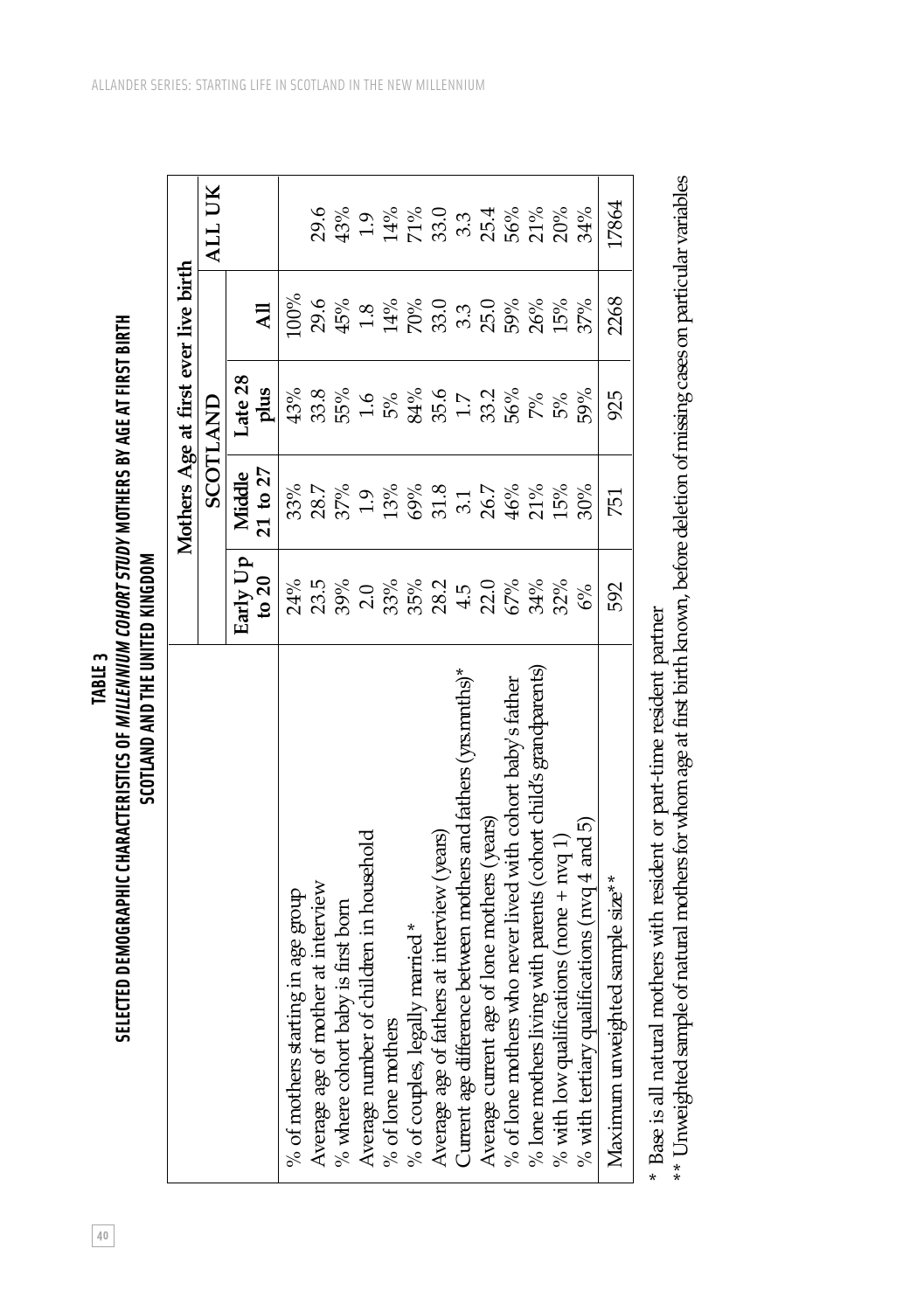## 6.3 Partnership Status

#### *Lone motherhood is more prevalent amongst early-starters*

At the time of the survey, 14% of all the mothers were living without a partner. This proportion is more than double the average (33%) amongst early-starters, but only 5% amongst late-starters. Those who are living in couples are more likely to be legally married the older they started child-bearing – the mothers who started young are almost twice as likely to be co-habiting with their partner if they have one than to be legally married to him. The fathers in these couples (married or otherwise) were on average two years older than their partners and the age gap was bigger in the families where the mothers had had their first child young. Those mothers currently living alone were younger than the mothers who were living with partners, with an average age of 25. Of those mothers not living with a partner at the time of the survey, 59% had never lived with the cohort baby's father. This proportion rises to 67% amongst the mothers who had started child-bearing youngest. Some of the mothers living without partners were living with their own parents or with the baby's grandparents and this is also more likely amongst the youngest group of mothers (34%) than amongst the older ones (7%). Thus early child-bearing in Scotland, as elsewhere, is more likely mean starting without a partner and either remaining or becoming unpartnered.

#### 6.4 Socio-economic Status

### *Polarisation between the early and late mothers in education, health and area*

We can also see from Table 3 that the early-starters have fewer educational qualifications than late-starters: 32% of earlystarters have low qualifications (none or the lowest NVQ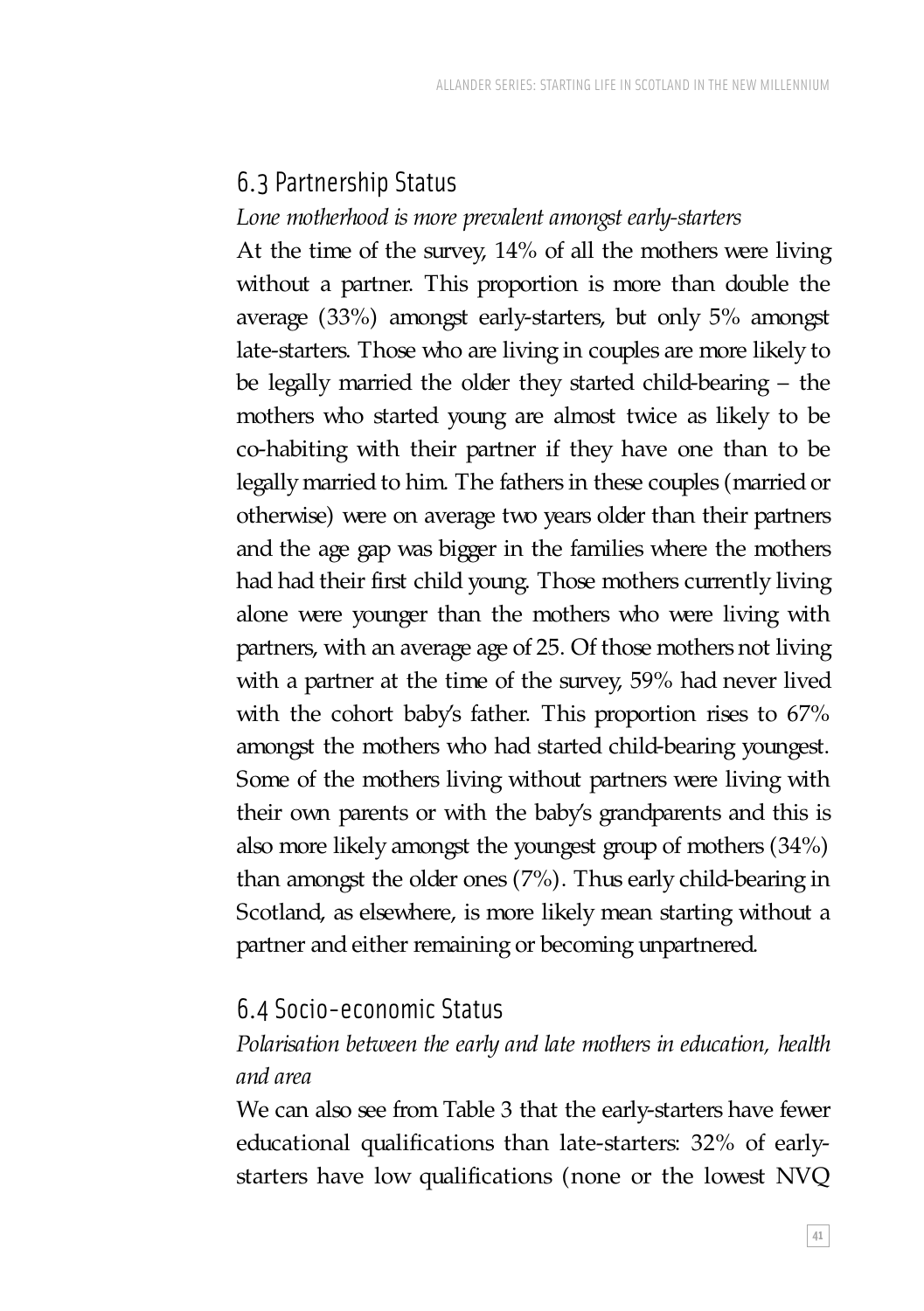level), compared to 5% of late-starters. Conversely, only 5% of the women who had their first child at or over age 28 had low levels of qualifications and nearly 60% were qualified at the tertiary level. Putting this the other way round, only 3% of the mothers who were highly qualified by the time of the interview had started child-bearing at or before age 21, and 71% had started at age 28 or over.

Note also from the Table 3 that the Scottish mothers in the survey are more highly qualified than mothers in the UK as a whole. The generally higher levels of educational attainment in Scotland are reflected in a lower proportion of mothers with low or zero levels of qualification (15% in Scotland versus 20% in the UK as a whole) as well as the higher proportion with tertiary level qualifications (37% versus 34%). The association of early child-bearing with educational disadvantage and unstable partnerships could be either cause or effect, or both, and the interpretation of this association is discussed in greater detail below. For the moment, *we should consider an early start to child-bearing as a marker of a set of disadvantageous circumstances – whatever their making – from which many of newborn Scots are setting out.*

For mothers were also asked whether their pregnancy with the current cohort child was a "surprise". As Table 4 shows, a much higher proportion of early-starters (72%), even those who are no longer themselves teenagers, reported that it was a surprise, although as many as 24% of late-starters were also surprised about their pregnancy. When further asked if they felt "unhappy or sad" about the prospect of having the baby, far fewer agreed – only 4% of late-starters were unhappy about the prospect of having the baby, but more, 20%, among earlystarters.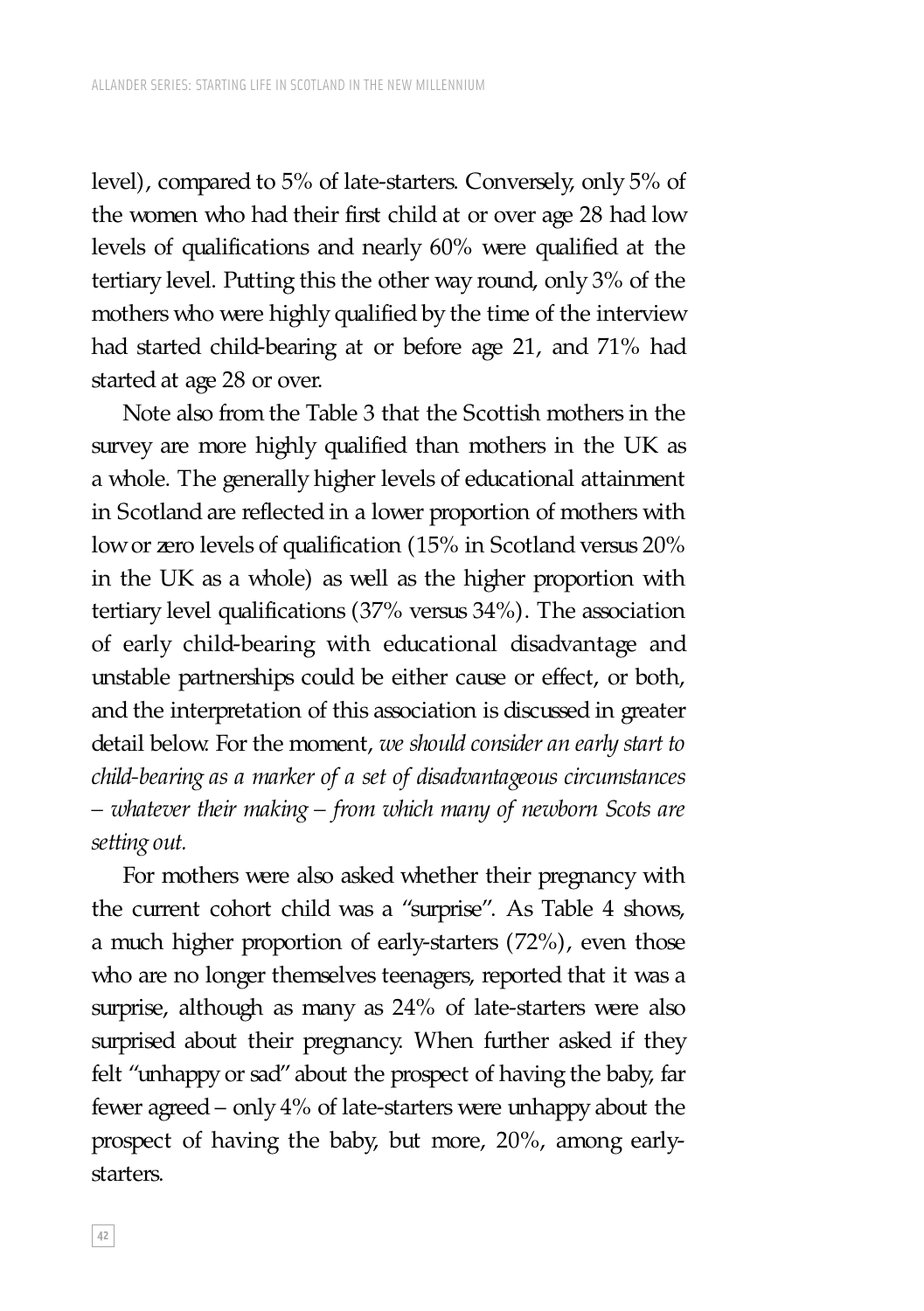| <b>TABLE 4</b> | REPRODUCTIVE HEALTH INDICATORS OF <i>Milliennium cohort study</i> mothers by age at first birth | SCOTLAND AND THE UNITED KINGDOM |
|----------------|-------------------------------------------------------------------------------------------------|---------------------------------|
|----------------|-------------------------------------------------------------------------------------------------|---------------------------------|

BIRTH

|                                                           |                     | Mothers Age at first ever live birth |                 |                 |        |
|-----------------------------------------------------------|---------------------|--------------------------------------|-----------------|-----------------|--------|
|                                                           |                     |                                      | <b>SCOTLAND</b> |                 | ALL UK |
| As percentage of all births                               | Early Up<br>to $20$ | Middle  <br>$21$ to $27$             | Late 28<br>plus | $\overline{AB}$ |        |
| % who indicated that their pregnancy was a surprise       | 72%                 | 46%                                  | 24%             | 43%             | 42%    |
| % who felt unhappy about the prospect of having this baby | 20%                 | 9%                                   | 4%              | 9%              | 10%    |
| Average birthweight (pounds)                              | 6.92                | 7.16                                 | 7.07            | 7.06            | 6.98   |
| % of those who ever tried to breastfeed cohort baby       | 42%                 | $\overline{5}$                       | 82%             | 66%             | 71%    |
| Maximum unweighted sample size *                          | 592                 | 751                                  | 925             | 2268            | 17864  |
| As percentage of first live births                        |                     |                                      |                 |                 |        |
| % who indicated that their pregnancy was a surprise       | 90%                 | 54%                                  | 23%             | 45%             | 42%    |
| % who felt unhappy about the prospect of having this baby | 19%                 | 6%                                   | $2\%$           | 6%              | 6%     |
| Average birthweight (pounds)                              | 6.8                 | 7.0                                  | 6.9             | 6.9             | 6.8    |
| % of those who ever tried to breastfeed cohort baby       | 41%                 | 62%                                  | 85%             | 70%             | 76%    |
| Maximum unweighted sample size *                          | 231                 | 286                                  | 513             | 1030            | 7628   |
|                                                           |                     |                                      |                 |                 |        |

<sup>\*</sup> Unweighted sample of natural mothers for whom age at first birth known, before deletion of missing cases on particular variables. \* Unweighted sample of natural mothers for whom age at first birth known, before deletion of missing cases on particular variables.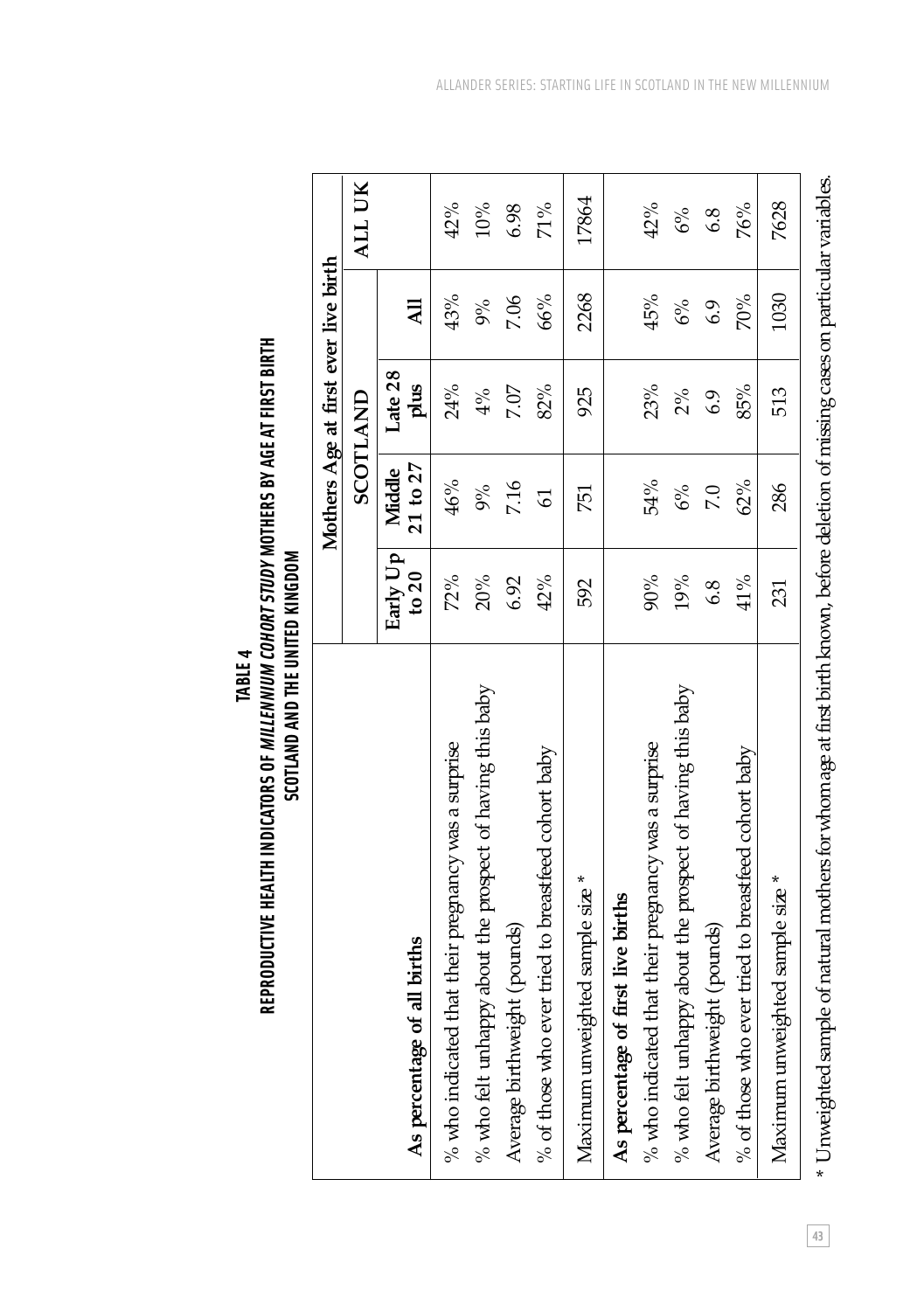| TABLE <sub>5</sub> | IVING ENVIRONMENTS OF <i>Millennium cohort study</i> mothers by age at first birth. | SCOTLAND AND THE UNITED KINGDOM |  |
|--------------------|-------------------------------------------------------------------------------------|---------------------------------|--|
| 4<br>4             |                                                                                     |                                 |  |

|                                                                                                                                     |                              |              | Mothers Age at first ever live birth |                              |                                |
|-------------------------------------------------------------------------------------------------------------------------------------|------------------------------|--------------|--------------------------------------|------------------------------|--------------------------------|
|                                                                                                                                     |                              |              | SCOTLAND                             |                              | ALL UK                         |
|                                                                                                                                     | Early Up                     | Middle       | Late 28                              |                              |                                |
|                                                                                                                                     | to $20$                      | $21$ to $27$ | plus                                 | $\overline{AB}$              |                                |
| % living in disadvantaged areas                                                                                                     | 58%                          | $40\%$       |                                      | 39%                          | 34%                            |
| $%$ living in a flat                                                                                                                |                              |              | १<br>१९८८ - २९८९<br>१९८८ - २०१८      |                              |                                |
| % who are local authority tenants                                                                                                   | 49%<br>52%%%%%%<br>920%2020% |              |                                      | 8% % % % % %<br>8% % % 2 % % | 13%%%%%<br>19%%%%%%<br>09%909% |
| % who have damp/condensation in their homes                                                                                         |                              |              |                                      |                              |                                |
| % who have no garden                                                                                                                |                              |              |                                      |                              |                                |
| % who are dissatisfied with the area that they live in                                                                              |                              |              |                                      |                              |                                |
| % indicating that noisy neighbours are very common                                                                                  |                              |              |                                      |                              |                                |
| % indicating that rubbish or litter lying around is very common                                                                     |                              |              |                                      |                              |                                |
| % who indicate that there are safe places for children to play                                                                      |                              | 65%          | 78%                                  | 68%                          |                                |
| % indicating that poor public transport is very common                                                                              | 9%                           | 12%          | 14%                                  | 12%                          | 11%                            |
| Analysis by birth order                                                                                                             |                              |              |                                      |                              |                                |
| % living in disadvantaged areas                                                                                                     |                              |              |                                      |                              |                                |
| cohort baby first born                                                                                                              |                              | 44%          |                                      | 39%                          |                                |
| cohort baby not first                                                                                                               | 9%<br>592<br>592             | $38\%$       | ಶ್ಯ<br>ನಿಸ್ತಿ<br>925                 | 38%<br>2268                  | 35%<br>34%                     |
| Maximum unweighted sample size *                                                                                                    |                              | 751          |                                      |                              | 17864                          |
| * Unweighted sample of natural mothers for whom age at first birth known, before deletion of missing cases on particular variables. |                              |              |                                      |                              |                                |

ALLANDER SERIES: STARTING LIFE IN SCOTLAND IN THE NEW MILLENNIUM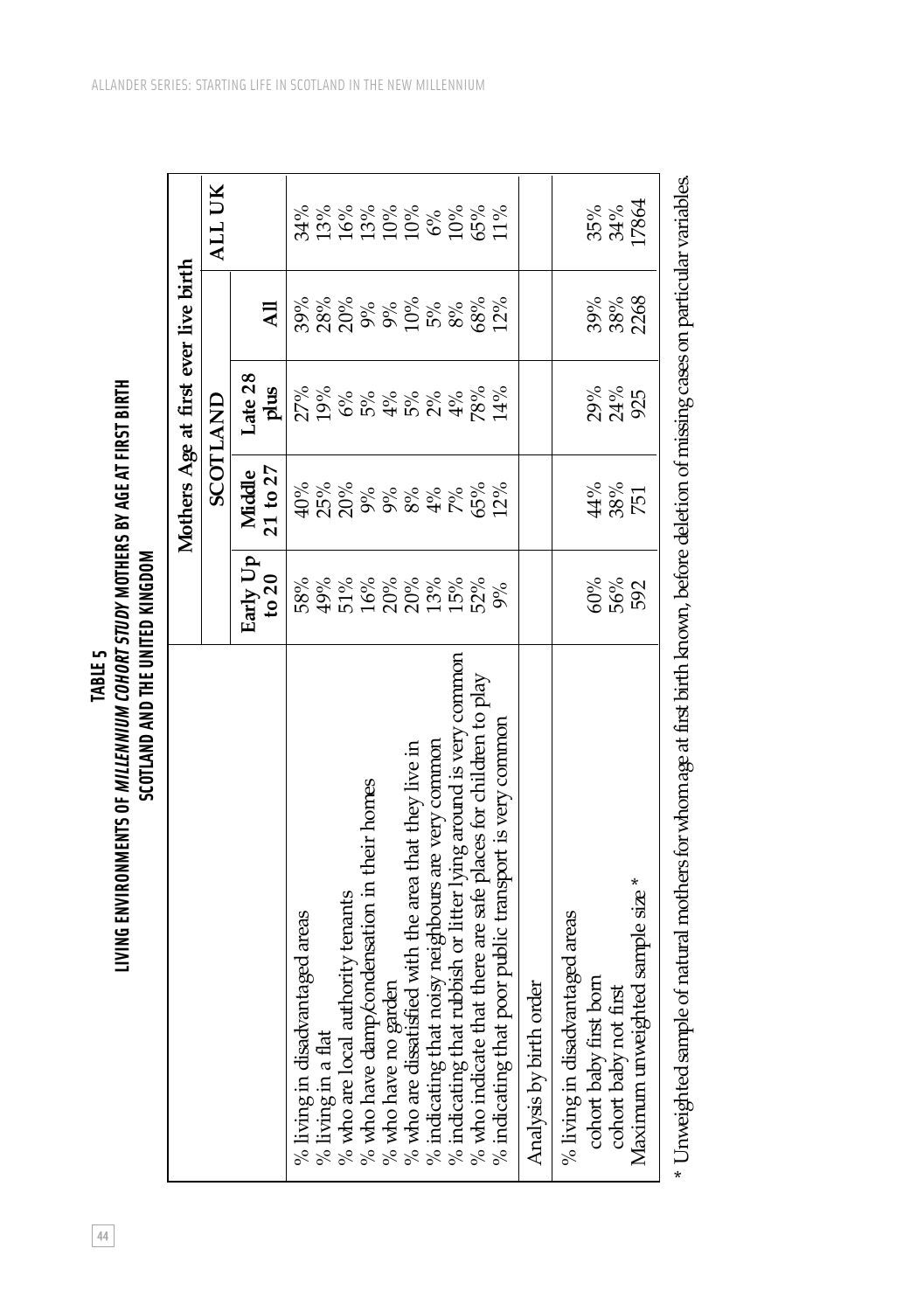There are also large differences in the proportion of mothers in the different groups who ever tried to breastfeed. The survey suggests that 82% of late-starters attempted to breastfeed, while the figure for early-starters is only 42%. It is also worth noting that Scotland has distinctly lower rates of breastfeeding than the UK as a whole – 66% versus 71%. Amongst earlystarters, the rates are lower for both Scotland and the UK at 41% and 50%, respectively. The lower chance of being breastfed, with its attendant benefits for health later on in life, is only one of the disadvantages which appear to be reproduced in the families whose mothers start childbearing early.

As Table 5 shows, nearly 40% of the sample of babies in Scotland was found to be living in disadvantaged areas at age nine months. The proportion is much lower if their mothers had started child-bearing late (27%) and much higher for mothers who had started child bearing young (58%). These contrasts are almost as strong for early and late-starters who have since moved on to have further children. This suggests that the disadvantages surrounding early first motherhood are carried through into later stages of family building, and it makes sense to look at all early mothers regardless of their current age.

## 6.5 Housing and Neighbourhood Characteristics

#### *The polarisation carries over into housing and environment*

The same kind of contrast is apparent across various indicators of the environment by age at first motherhood. For example, nearly half (49%) of early-starters were living in flats, compared to (19%) of late-starters; 51% of early-starters are housed in local authority dwellings compared to only 6% of late-starters. The problem of "damp and condensation" was reported by 16% of early-starters and by 6% of later starters. "Access to a garden"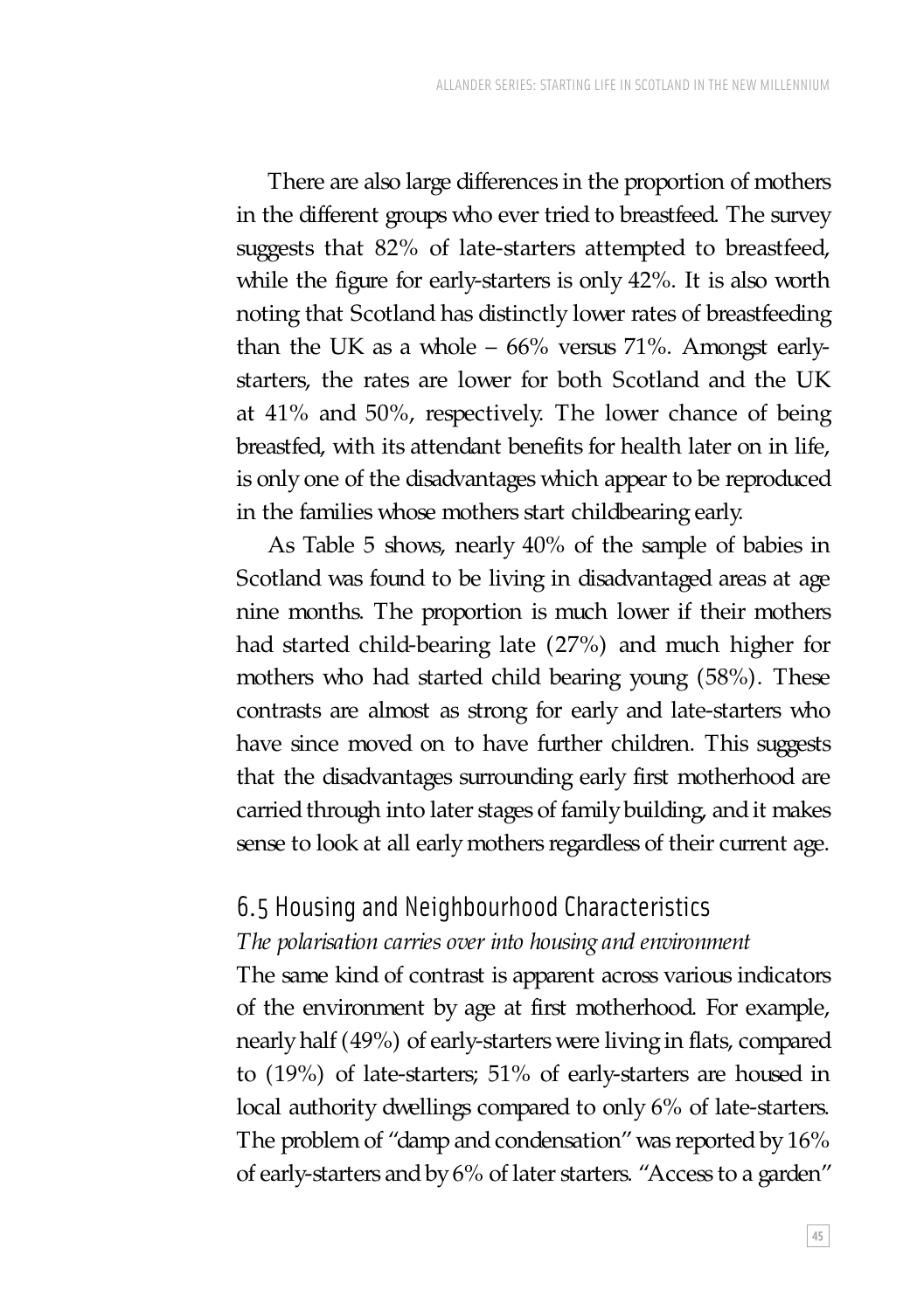was almost universal in families who started child-bearing later in life – only 4% for late-starters did not have a garden, compared to 20% for early-starters.

When asked to rate the area that they lived in, 10% of the Scottish families expressed "dissatisfaction". There are again sharp differences between early and late motherhood – 20% for early-starters and 5% for later starters. Amongst the factors that were mentioned as making the neighbourhood unsatisfactory were "noisy neighbours", reported by 13% of early-starters and 2% of late-starters. However, when it comes to questions about the "availability of public transport", the environments in which early-starters are living appear to be better supplied than the rest of Scotland since only 9% of them indicated that public transport was a "bad problem" compared to 12% overall. Altogether 68% of the mothers reported that they had access to "safe places for children to play". Again there is a clear gradient by age of motherhood with 52% of early-starters and 78% of later starters reporting such access.

#### 6.6 Income and Employment

*Employment status and income reflect the same polarised pattern* The educational differences discussed above are also reflected in differences in occupational attainment. Amongst late-starters, 58% of those who had ever had a job had managerial or professional occupations compared to only 5% for early-starters. Of the latter group 72% had predominantly routine or semiroutine occupations in their latest job compared to 14% for late-starters. It is worth remembering that they are all mothers with babies aged nine months old. How many of them were currently employed, thereby combining motherhood with paid work? Only 16% overall were working full-time at the time of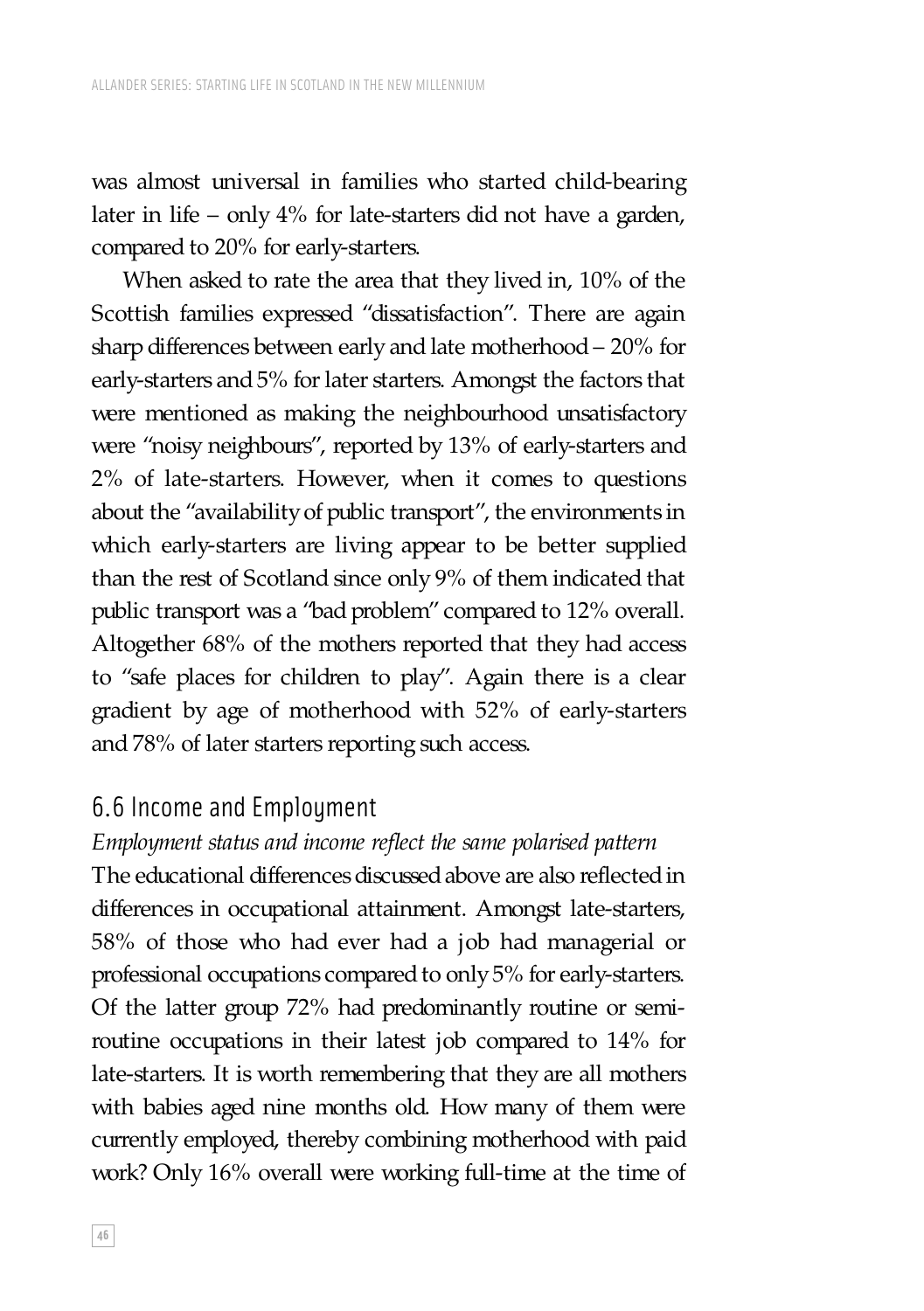

the survey and 2% were still on maternity leave. The probability of being in full-time work increases with the age at which the woman became a mother – only 6% for early-starters but 23% for late-starters. More of the Scottish mothers were combining motherhood with part-time work (38% overall) but again it was late-starters who were more likely to be doing  $\infty - 46\%$ compared to 23% for early-starters. The chances of employment are associated with education but differences in education do not account for all of the differences in employment rates by age of motherhood: as Figure 9 shows, there are sharp differences within education groups by age of motherhood.

Most of the women in couples are living with another earner so the fact that they may not themselves be earning does not mean that the family has no income. However, 7% of the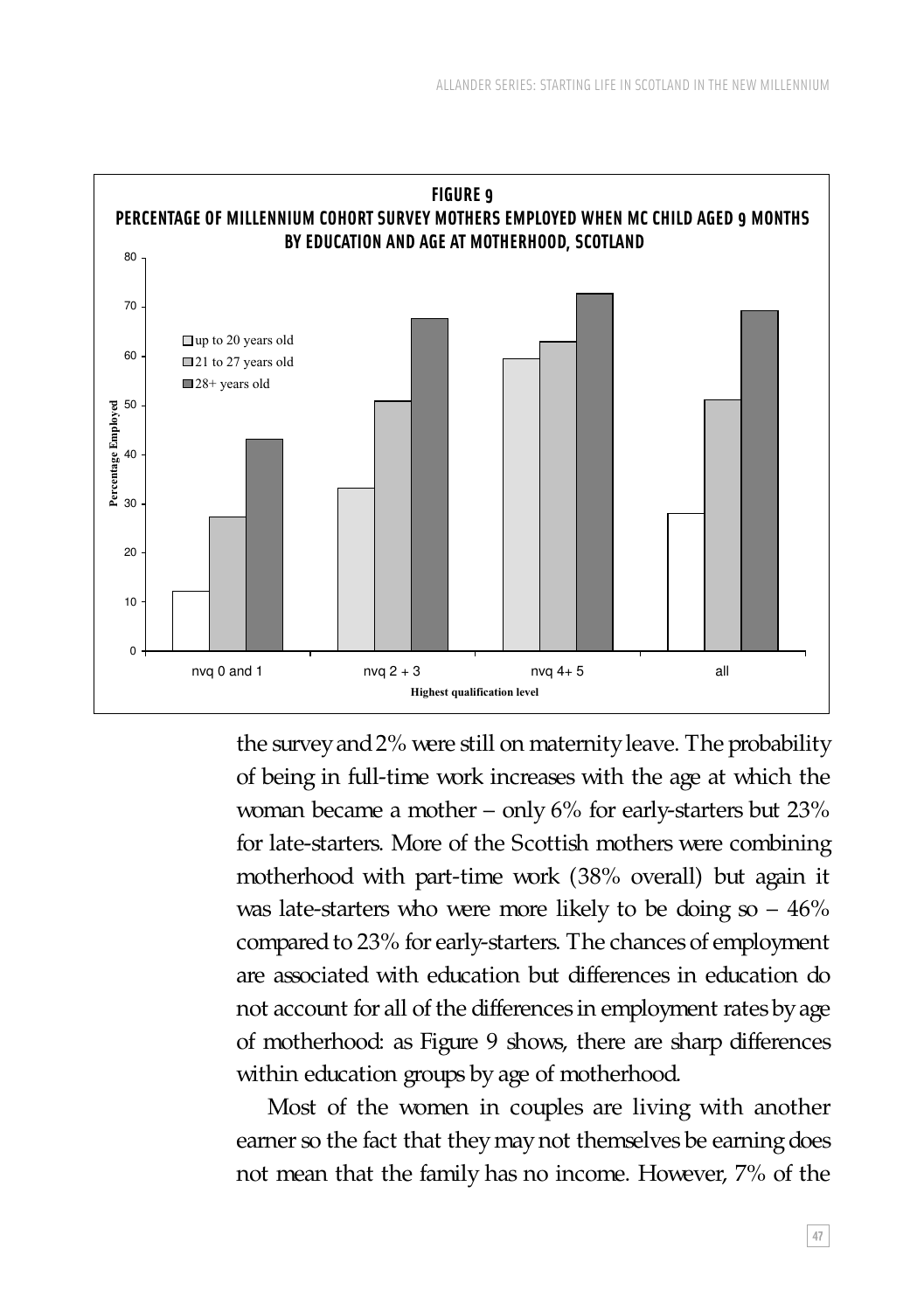couples had nobody earning. Joblessness within families is highly correlated with poverty, and this rate was three times higher (22%) for early-starters compared to late-starters (2%). Not only are the younger mothers less likely to have jobs themselves, but so are their partners. Amongst the mothers living without partners, 71% were not earning, and again the chances of this being the case were greatest for early-starters – 79% compared to 50% for lone mothers who had their first child at or over 28.

Turning to sources of income provided by the state, 35% of the families were receiving at least one of the means-tested benefits listed in the note to Table 6. The proportion for earlystarters was 72% and 13% for late-starters. A preliminary inspection of the family income data sets an arbitrary threshold for 'low' family income at £350 per week for couples, £235 for lone parents, and counts all other cases, including the 8 percent who did not report their income, as not having low income. On this basis, 40% of the families are classified as having "low or very low" income, but again this hides a span from 75% to 20% between early and late-starters.

How does the concentration of low income among the earlystarters compare with the concentration of such low income in disadvantaged areas? This question is relevant to the issue of how policy should be designed to reach families in need. Assume that the 40% in the low income group identified above (the bottom two fifths, labelled "poor") were the target of an anti-poverty policy which was not to be directly income-tested, but delivered on the basis of residence in target areas – say, for the sake of argument, in the wards such as those selected for the survey as having high child poverty rates. Almost as many families (39%) lived in the areas designated "disadvantaged" as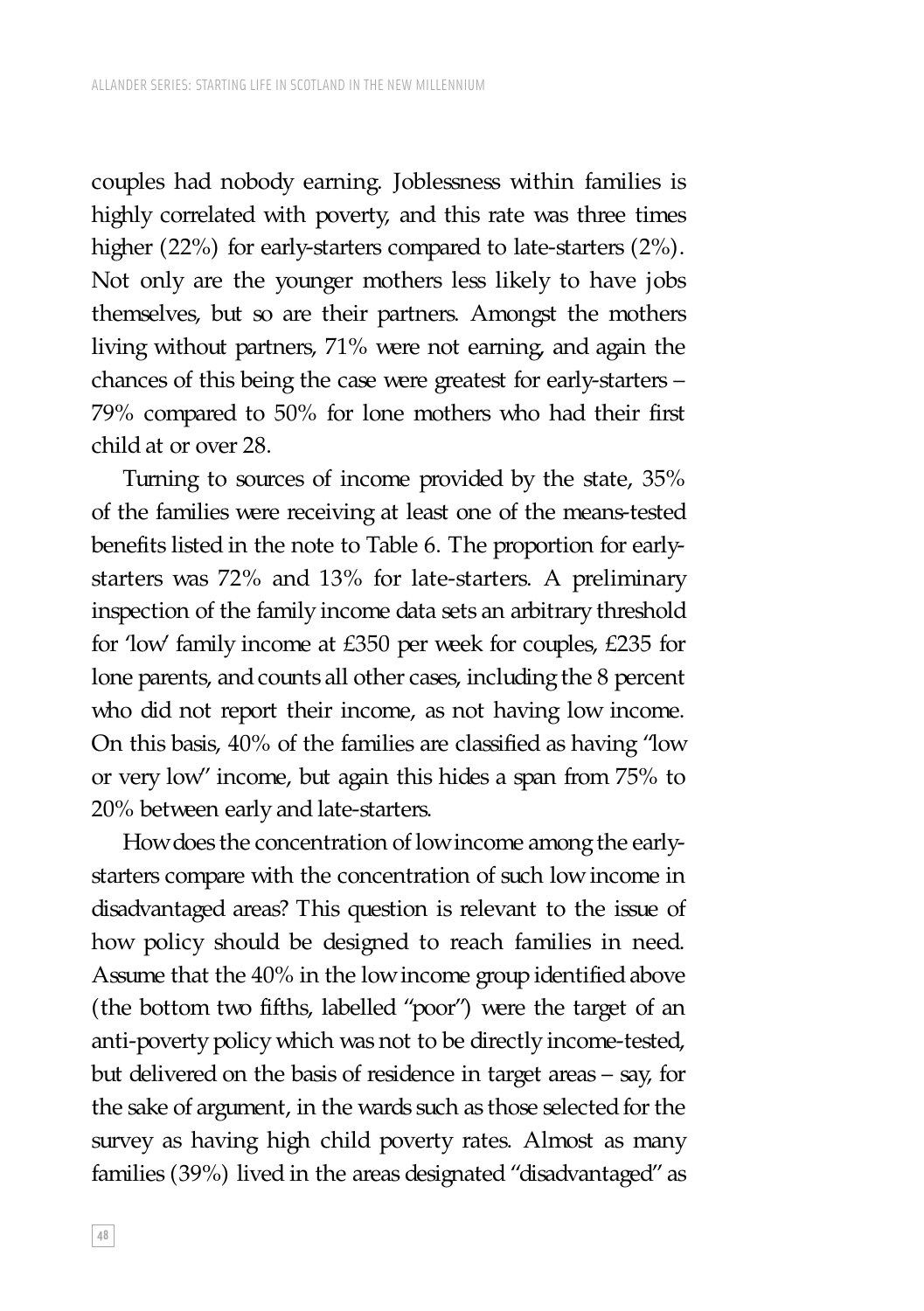|                                                                                                                                                                                                    |                                          | Mothers Age at first ever live birth |                    |                            |                   |
|----------------------------------------------------------------------------------------------------------------------------------------------------------------------------------------------------|------------------------------------------|--------------------------------------|--------------------|----------------------------|-------------------|
|                                                                                                                                                                                                    |                                          |                                      | <b>SCOTLAND</b>    |                            | ALL UK            |
|                                                                                                                                                                                                    | Early Up                                 | Middle                               | Late 28            |                            |                   |
|                                                                                                                                                                                                    | to $20$                                  | $21$ to $27$                         | plus               | All                        |                   |
| % in social class - management professional*                                                                                                                                                       | 5%                                       | 25%                                  | 58%                | 35%                        | 34%               |
| % in social class - semi-routine <i>foutine</i> *                                                                                                                                                  | 72%                                      |                                      |                    |                            |                   |
| % employed, full time                                                                                                                                                                              |                                          |                                      |                    |                            |                   |
| % employed, part time                                                                                                                                                                              |                                          |                                      |                    |                            |                   |
| % of couples with two earners                                                                                                                                                                      |                                          |                                      |                    |                            |                   |
| $%$ of couples, no earners                                                                                                                                                                         |                                          |                                      |                    |                            |                   |
| % of lone parents who are 'workless'                                                                                                                                                               | ូ<<br>ទី នី ៖ ៖ ៖ ៖ ៖<br>ទី នី នី នី ៖ ៖ | 8%%%%%%%%%%%%%%%%                    | 2%%%%%%<br>12%%%%% | 35%%%%%%%%%<br>18%%%%%%%%% | 36%%%%%%%%%%%%%%% |
| $%$ of all in workless families                                                                                                                                                                    |                                          |                                      |                    |                            |                   |
| % who receive means tested benefits (MTB)**                                                                                                                                                        |                                          |                                      | 13%                |                            |                   |
| % in low/very low income band $*$                                                                                                                                                                  | 75%                                      | 42%                                  | 20%                | $40\%$                     | 40%               |
| Analysis by birth order - % in low/very low income band***                                                                                                                                         |                                          |                                      |                    |                            |                   |
| cohort baby first born                                                                                                                                                                             | $80\%$                                   | $47\%$                               | 21%                | 40%                        | 40%               |
| cohort baby not first                                                                                                                                                                              | 73%                                      | 40%                                  | 18%                | 41%                        | 41%               |
| Analysis by type of area - % in low/very low income band***                                                                                                                                        |                                          |                                      |                    |                            |                   |
| living in Disadvantaged ward                                                                                                                                                                       | 82%                                      |                                      | 30%                |                            |                   |
| living in other areas                                                                                                                                                                              | 67%                                      | 54%<br>35%<br>9%                     | $\frac{16%}{5%}$   | 57%<br>30%                 | 57%<br>30%<br>10% |
| % experiencing financial difficulties****                                                                                                                                                          | 14%                                      |                                      |                    | 9%                         |                   |
| Maximum unweighted sample size ****                                                                                                                                                                | 592                                      | 751                                  | 925                | 2268                       | 17864             |
| *social class based on current or last occupation of those who ever had one. 74 unweighted cases are missing on occupation for the early<br>mothers, 14 for the middle and 14 for the late mothers |                                          |                                      |                    |                            |                   |

TABLE 6<br>EARNING AND FINANCES OF *MILLENNIUM COHORT STUDY M*OTHERS BY AGE AT FIRST BIRTH **EARNING AND FINANCES OF** *MILLENNIUM COHORT STUDY* **MOTHERS BY AGE AT FIRST BIRTH** SCOTLAND AND THE UNITED KINGDOM **SCOTLAND AND THE UNITED KINGDOM** mothers, 14 for the middle and 14 for the late mothers

\*\*MTB refers to those who receive one or more of the following: Jobseekers Allowance, Income Support, Working Families Tax Credit or \*\*MTB refers to those who receive one or more of the following: Jobseekers Allowance, Income Support, Working Families Tax Credit or Disabled Persons Tax Credit Disabled Persons Tax Credit

\*\*\* low income is below £12,200 net income per annum for lone parents and £18,200 per annum for couples \*\*\* low income is below £12,200 net income per annum for lone parents and £18,200 per annum for couples

\*\*\*\* Financial difficulties refers to those who are finding it difficult or very difficult to manage financially \*\*\*\* Financial difficulties refers to those who are finding it difficult or very difficult to manage financially

\*\*\*\*\* unweighted sample of natural mothers for whom age at first birth known, before deletion of missing cases on particular variables \*\*\*\*\*unweighted sample of natural mothers for whom age at first birth known, before deletion of missing cases on particular variables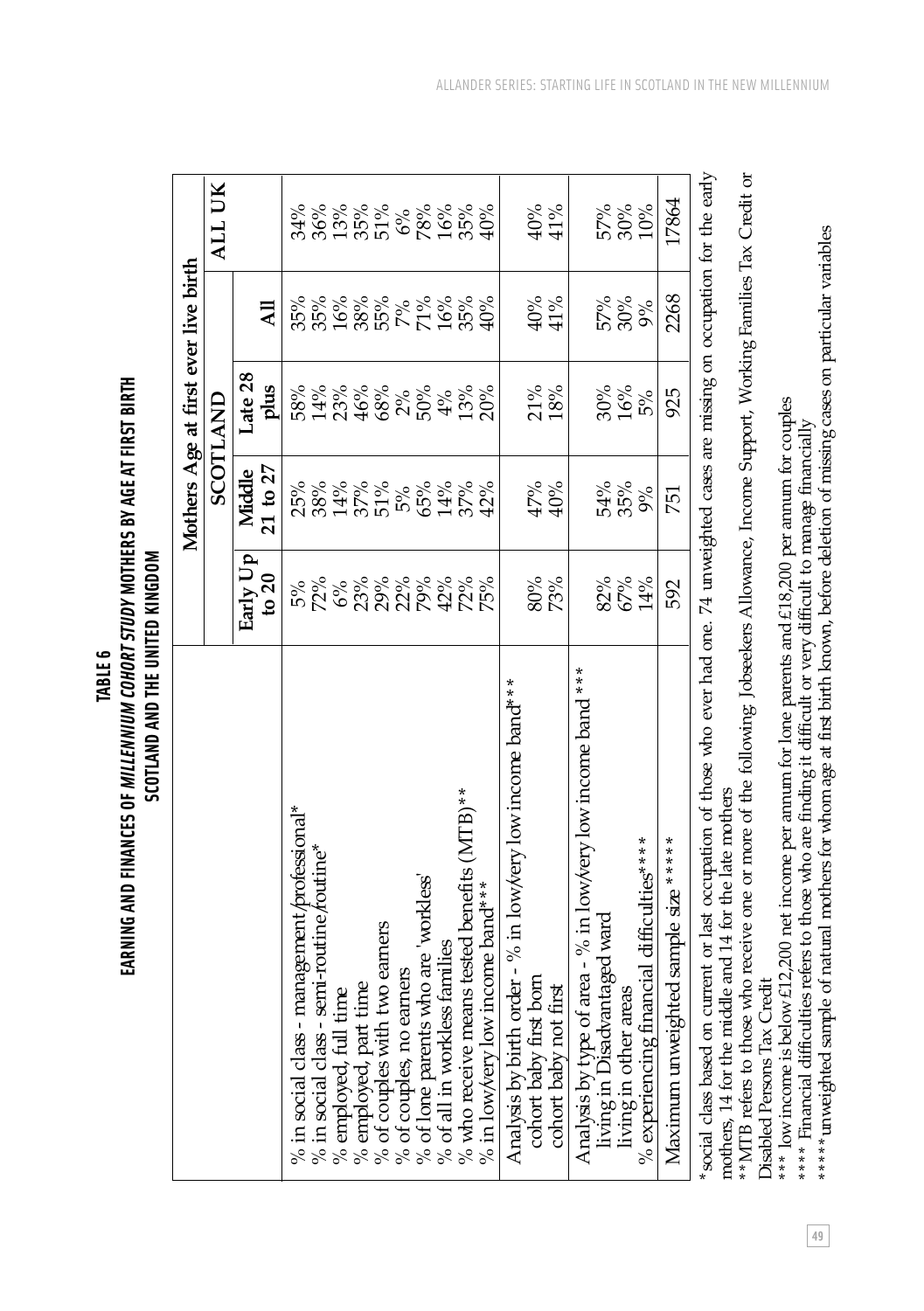we have classified as "poor", but they were not all the same people. For 21% of the sample were "poor" and living in deprived areas and therefore almost as many, nearly 19%, were "poor" living outside disadvantaged areas. Another 17% of the total were "non-poor" living in the disadvantaged areas. This can be seen in Figure 10, where the two darkest shaded areas represent the low-income families and the lighter two shaded areas the "non-poor". There are roughly as many "poor" in each type of area, and although there are more "non-poor" outside the disadvantaged areas, they also have a substantial presence there too. Therefore, were anti-policy poverty to be targeted only on the families living in these areas, almost half the "poor" would be missed and almost half the target area population would be "non-poor". While areas are convenient for targeting many types of social policy, they miss some potential beneficiaries (see Joshi, 2001).

Would targeting by age of first motherhood be any more efficient at reaching low-income families? This assumes it would be practicable to target all mothers who had ever had a birth below a given age, set here at 21, not just those who are still very young. In one sense, it would be more efficient, because such a high proportion, 75%, of the early mothers are "poor". On the other hand, early mothers, even when set the age threshold at 21, are a relatively small group. There are substantial numbers on low income (over half) who started childbearing after 21, or about 22% of the whole population. Figure 10 shows how early mothers are found in both types of area but are not very many among the "non-poor". Of all low-income families, 44% were early-starters, 54% lived in disadvantaged areas and 28% satisfied both criteria. Were age to be used as a criterion for identifying families at risk of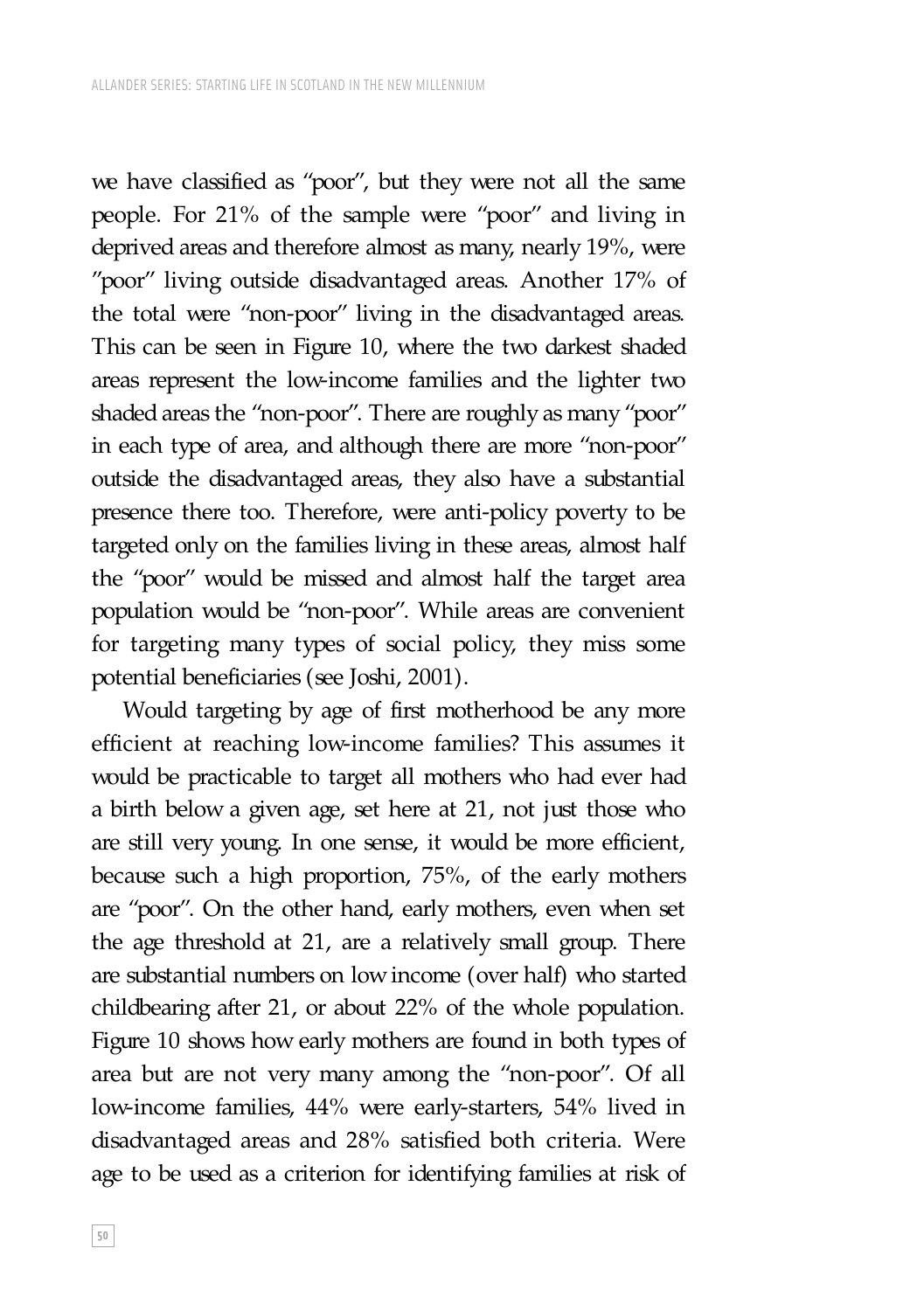poverty, it would be necessary to investigate whether 21 was the best cut-off age. Age could also be used in conjunction with other criteria; perhaps to identify those at risk outside designated "disadvantaged" areas, rather than to disqualify those within them. This question warrants further investigation but this very simple illustration may serve to show the limitations of using single indicators to target populations on low income – unless of course income itself can be used as the criterion for eligibility.

Table 6 also reports a subjective measure of financial circumstances. When the mothers were asked how they were managing financially, only 5% of late-starters reported that they were finding it "difficult or very difficult" to manage, but the share of early-starters reporting difficulties was much higher at 14%.

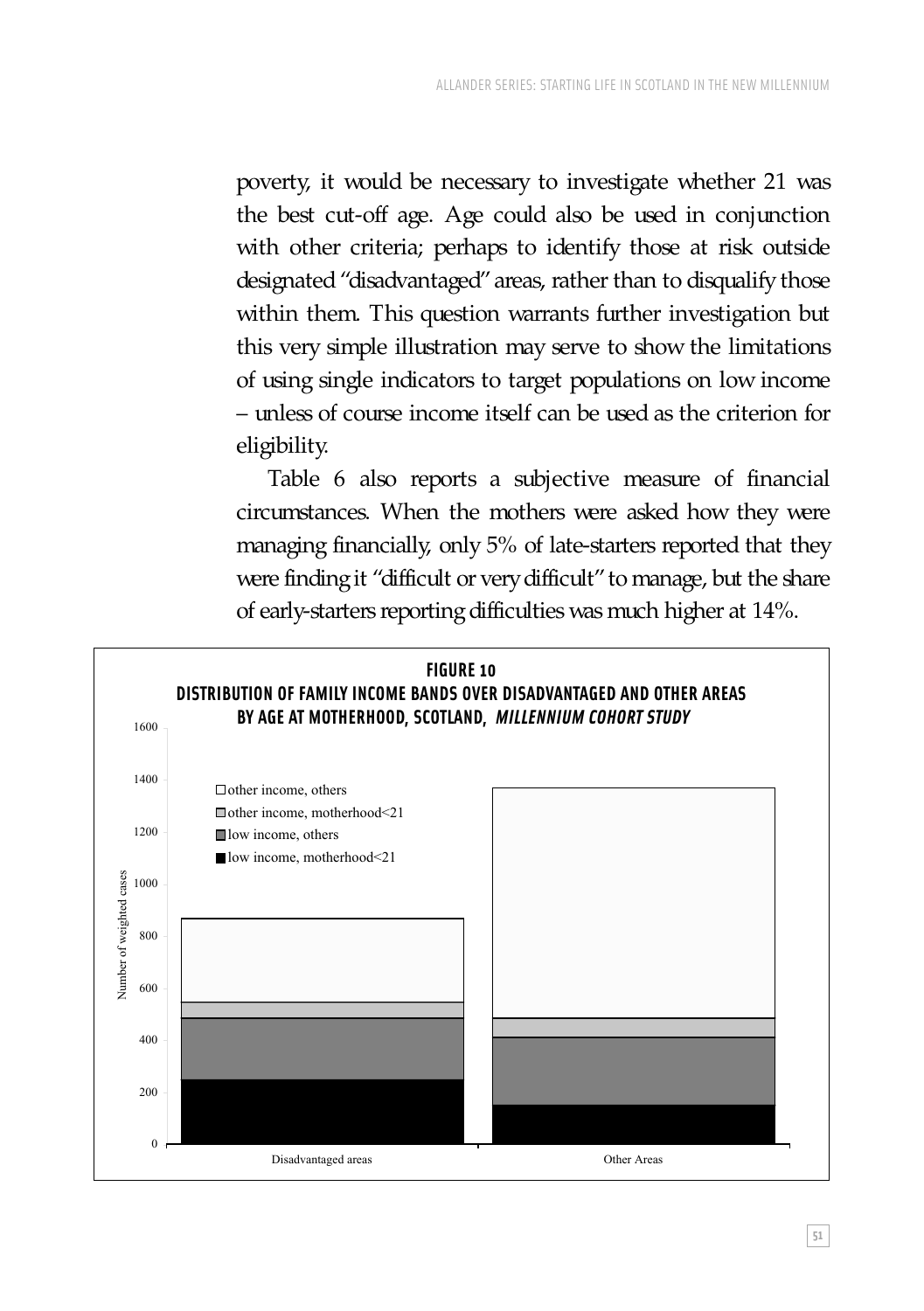### 6.7 Time and Psychological Well-being *High malaise also amongst early-starters*

Finally we have reports from the mothers about other aspects of child-bearing – for example, whether they have "enough time to spend with their child". Late-starters, particularly those who are employed, are more likely than early-starters to report that they do not have enough time to spend with their baby; 84% of early-starters reported that they have "plenty of time" with their baby compared to only 62% for late-starters. However, this extra time with the baby does not seem to outweigh the relative difficulties faced by these different groups of mothers of young babies. In answer to a simple question designed to detect post-natal depression mothers were asked if they "felt low or sad" since their birth. This was more likely for early-starters – 41% compared to 26% for late-starters.

Asked about their current state of mind on a set of questions selected from the malaise inventory, 32% of early-starters scored as having "high malaise" (i.e. 3 out of 9 symptoms) compared to 18% for late-starters. Mothers were also asked to rate themselves on a "life satisfaction in general" scale that ranges from 1 (low) to 10 (high). Most scored between 8 and 10, indicating a generally high level of satisfaction. However, 16% scored themselves at 6 or less. Of this group, 28% were early-starters and 10% were late-starters. This difference suggests that younger mothers seem to be having a more difficult time in their child's first year of life. This is not only a cost to them personally but is also potentially a cost to their baby.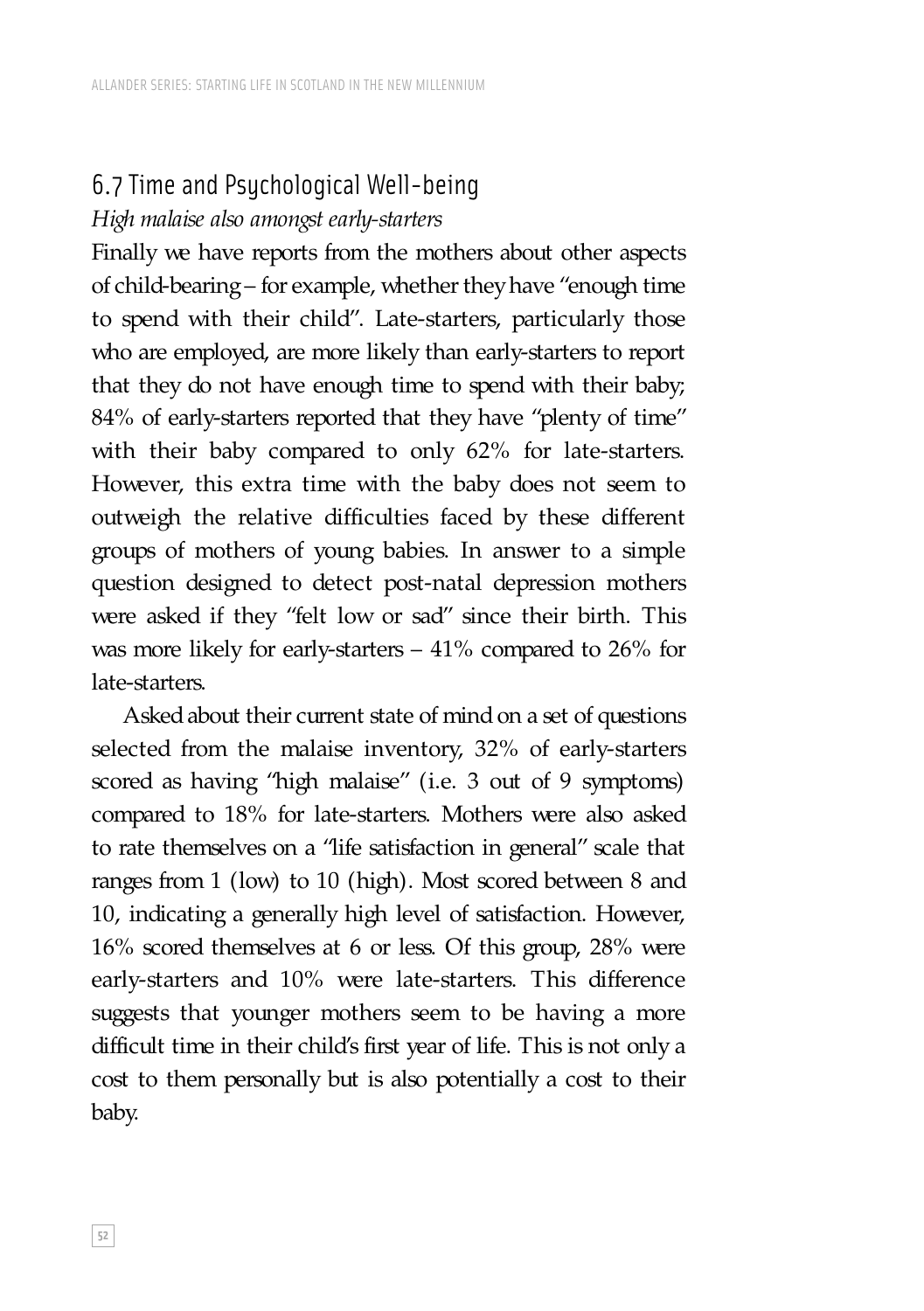|                                                                              |                     |                        | Mothers Age at first ever live birth |                 |        |
|------------------------------------------------------------------------------|---------------------|------------------------|--------------------------------------|-----------------|--------|
| WELL-BEING                                                                   |                     |                        | SCOTLAND                             |                 | ALL UK |
|                                                                              | Early Up<br>to $20$ | $21$ to $27$<br>Middle | Late 28<br>plus                      | $\overline{AB}$ |        |
| % of mothers reporting feeling low or sad since cohort birth                 | $41\%$              | 34%                    | 26%                                  | 32%             | 33%    |
| % in 'high malaise' = 3 or more symptoms out of 9                            | 32%                 | 24%                    | 18%                                  | 24%             | 24%    |
| % indicating that they do not spend enough time with baby                    | 7%                  | 15%                    | 23%                                  | 16%             | 16%    |
| % indicating that they spend plenty of time with baby                        | 84%                 | 71%                    | 62%                                  | 70%             | 70%    |
| % indicating low life satisfaction (6 or less out of a scale of 10)          | 28%                 | 17%                    | $10\%$                               | 16%             | 19%    |
| % in 'high malaise' = 3 or more symptoms out of 9<br>Analysis by birth order |                     |                        |                                      |                 |        |
| cohort baby first born                                                       | 32%                 | 22%                    | 19%                                  | 22%             | 22%    |
| cohort baby not first                                                        | 33%                 | 26%                    | $18\%$                               | 24%             | 25%    |
| Maximum unweighted sample size *                                             | 592                 | 751                    | 925                                  | 2268            | 17864  |
|                                                                              |                     |                        |                                      |                 |        |

<sup>\*</sup> unweighted sample of natural mothers, before deletion of missing cases on particular variables \*unweighted sample of natural mothers, before deletion of missing cases on particular variables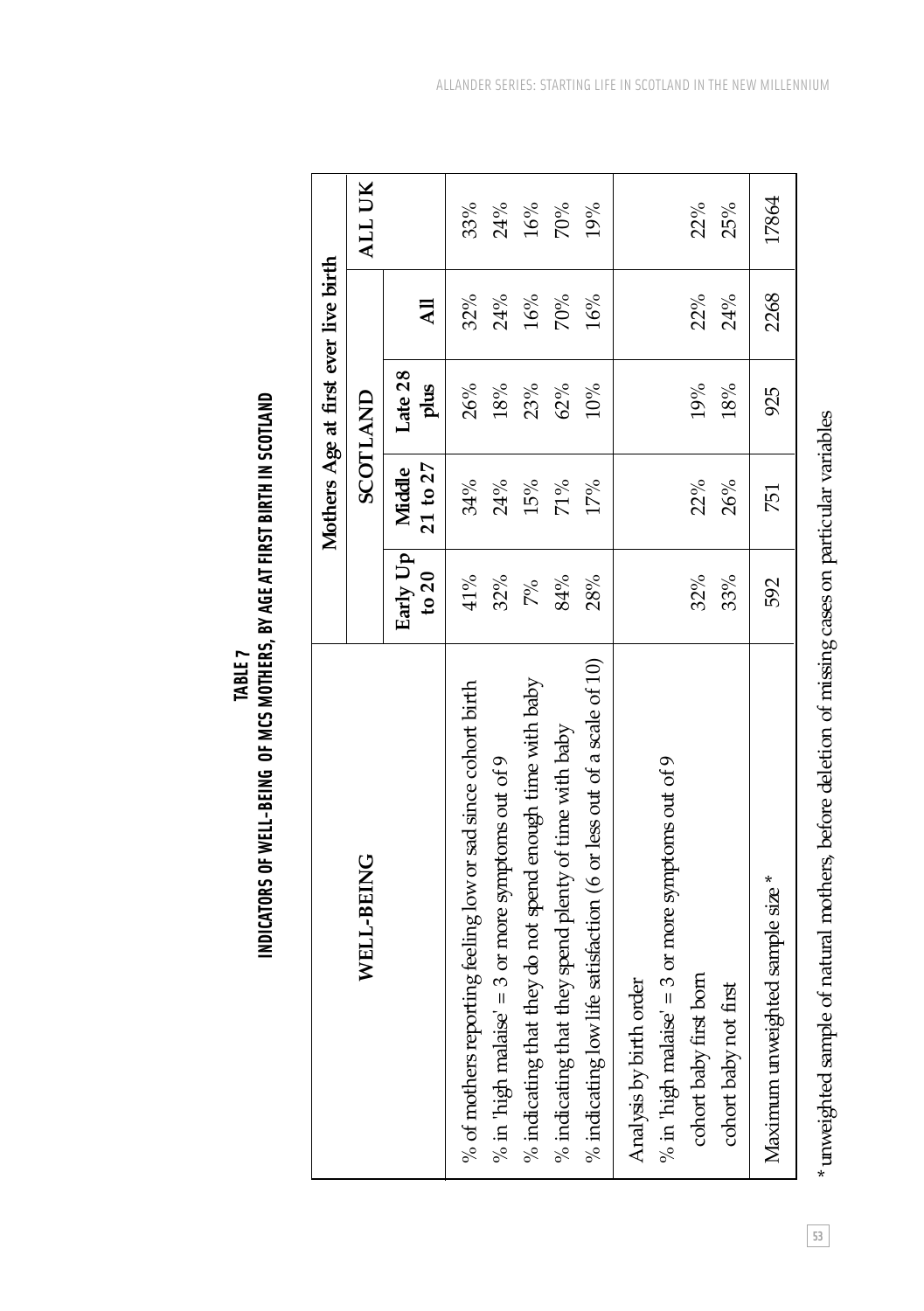#### INTERPRETING THE DIFFERENCES BETWEEN EARLY AND LATE FAMILY FORMATION 07

The evidence from the *Millennium Cohort Study* tells us a lot about the different sorts of families involved in the trend towards postponed child-bearing. In Scotland, as in the rest of the UK, families where child-bearing has been delayed are generally better off. The residual minority having children exceptionally early are characterized by a number of disadvantages. Part of the answer to this is that women who postpone child-bearing are generally combining motherhood with employment, and may indeed have timed their familybuilding to allow them to establish their careers first, as well as (relatively) secure partnerships with their children's fathers. The opposite may very likely be the case for early and teenage mothers. However, it would be unwise to assume that the disadvantages we observe are all consequences of early childbearing. It is also likely that those who had poor prospects, of either educational advancement or of good jobs, choose (or fail to avoid) to become mothers early, and would not be doing well in education or employment anyway.

Although this survey does not provide direct evidence on what would have happened to the early mothers if their first child had come later, there is recent work on British data which has been able to address this issue. For example, Ermisch and Pevalin (2003) and Hawkes (2003) (each looking at Great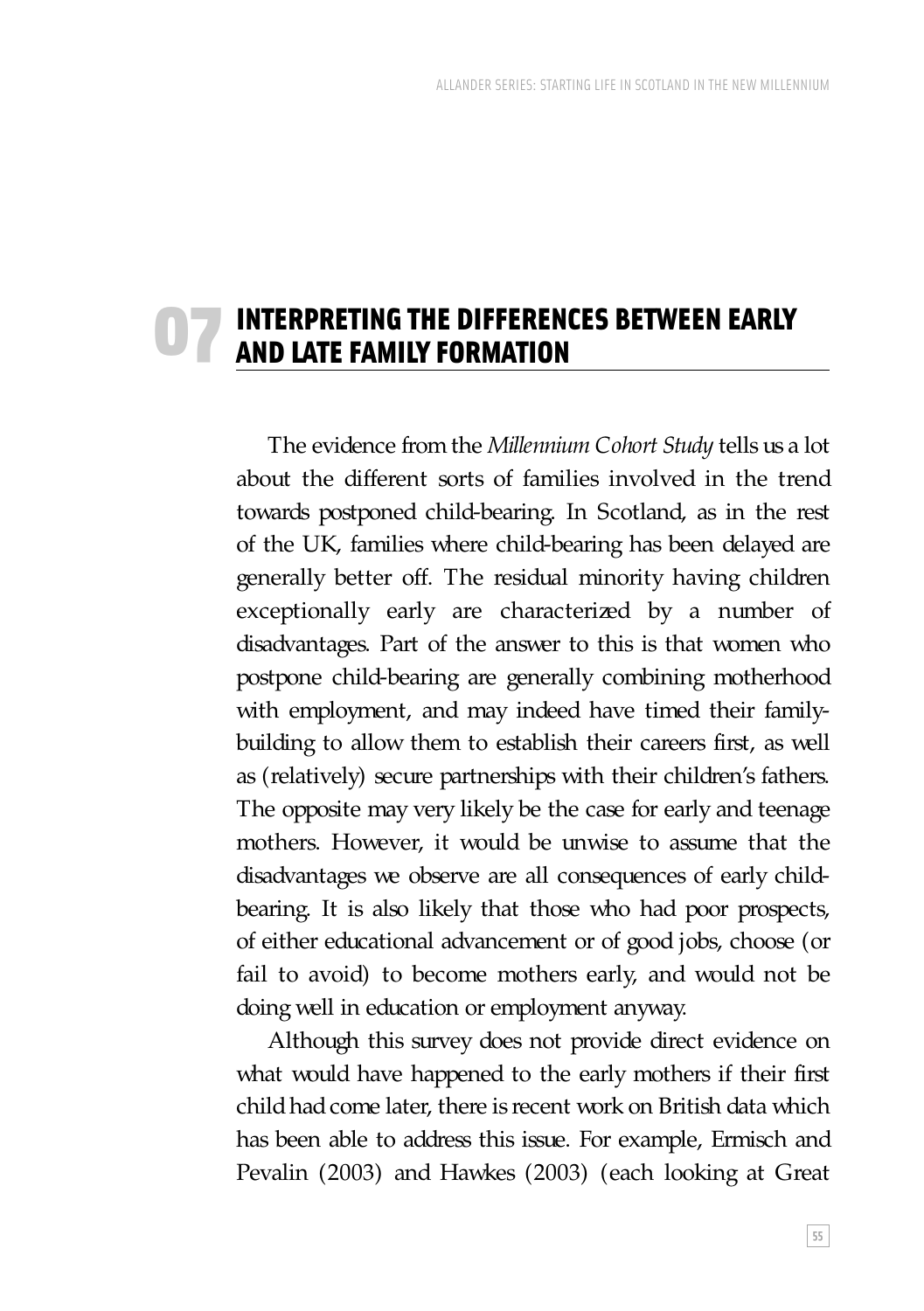Britain-wide data) conclude that early disadvantage influences the likelihood of early child-bearing more than poor educational attainments are influenced by giving birth early. Ermisch and Pevalin also conclude that the poor labour market record of teenage mothers in the 1970 Birth Cohort Study is largely due to earlier disadvantages. While this implies that the adverse consequences of teenage motherhood are often overstated, they do find that original disadvantages are compounded as a result of early motherhood, particularly in respect of mental health and of later partnerships. These other studies suggest – though they cannot prove – that the disadvantages observed amongst those who started childbearing early are unlikely to be just the result of unwise decisions to forgo better life opportunities. It is more likely the case that in many cases the course taken was not unreasonable, given their bleak alternatives and disadvantaged family circumstances. Whatever the balance of cause, choice and consequence, there are likely to be cumulative mechanisms at work. And whatever brought about early motherhood, it was not a choice made by the child. Likewise, whether or not deferred child-bearing was deliberately chosen, later-born children stand a better chance of finding themselves with parents better equipped – emotionally and financially – to bring them up.

The polarisation in timing of child-bearing by the woman's level of educational attainment seen here is not internationally universal, though it is found in the rest of the UK and in southern European countries such as Spain and Italy. The differentials are much smaller in Sweden and France, for example (see Ekert-Jaffé et al., 2002; Gutierrez Domench, 2003). The analysis in this paper suggests that the greater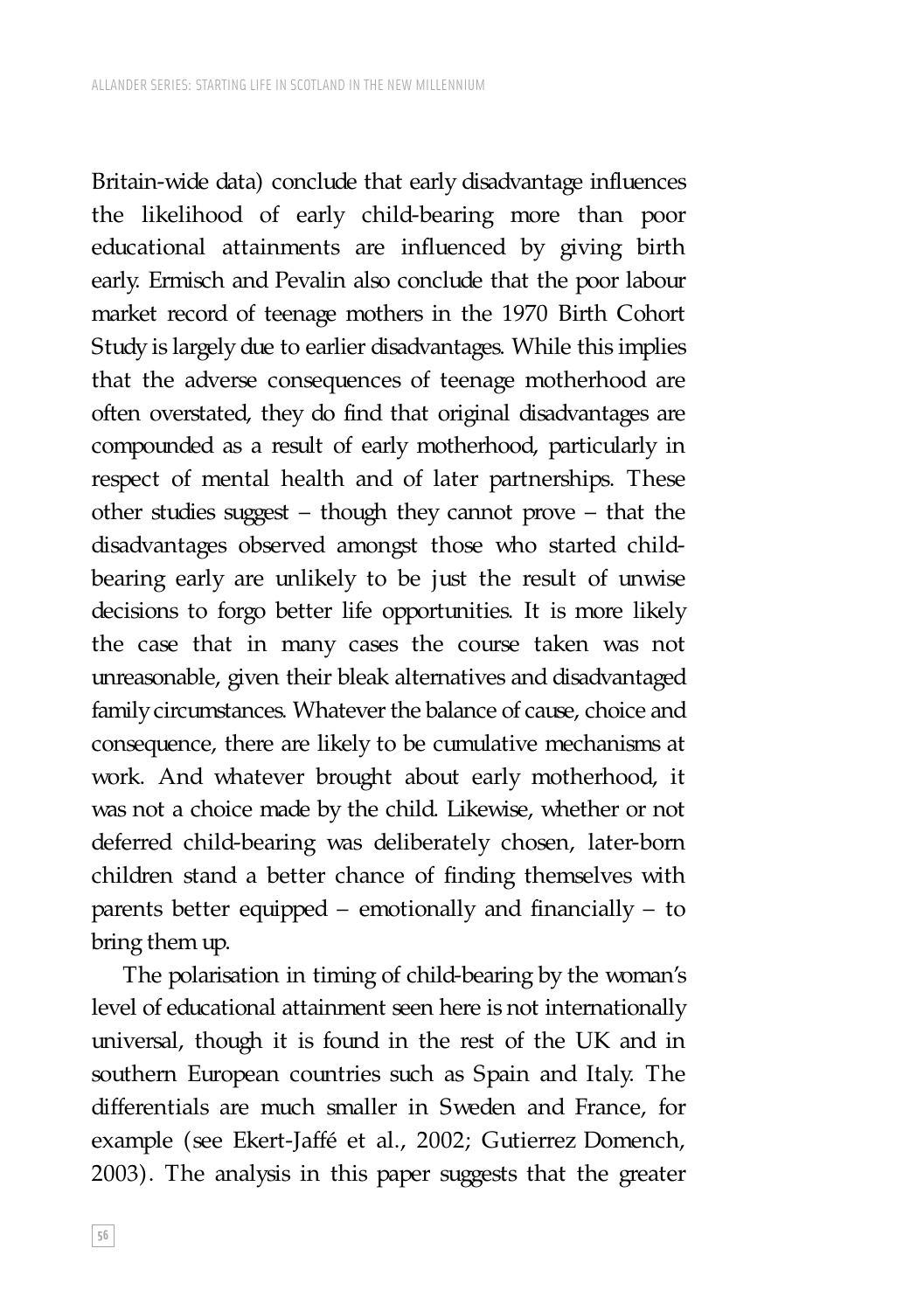dispersion in age of starting child-bearing in Britain might be attributable to worse opportunities for prolonged education, training or employment for women in their late teens along with fewer opportunities for less-skilled women to become part of a two-earner couple. For the more highly skilled, combining employment with motherhood is increasingly likely, when they are ready for it, particularly in countries which have longestablished regimes of "family friendly" policies in employment and child-care (such as Sweden and France). Where these facilities are not universal, women with less earning power are more likely to see participating in the labour market and homemaking as alternative – and not complementary – activities. Those who do end up starting early may have less reason to wait than those who do not, although we have little evidence of early child-bearing being a conscious strategy.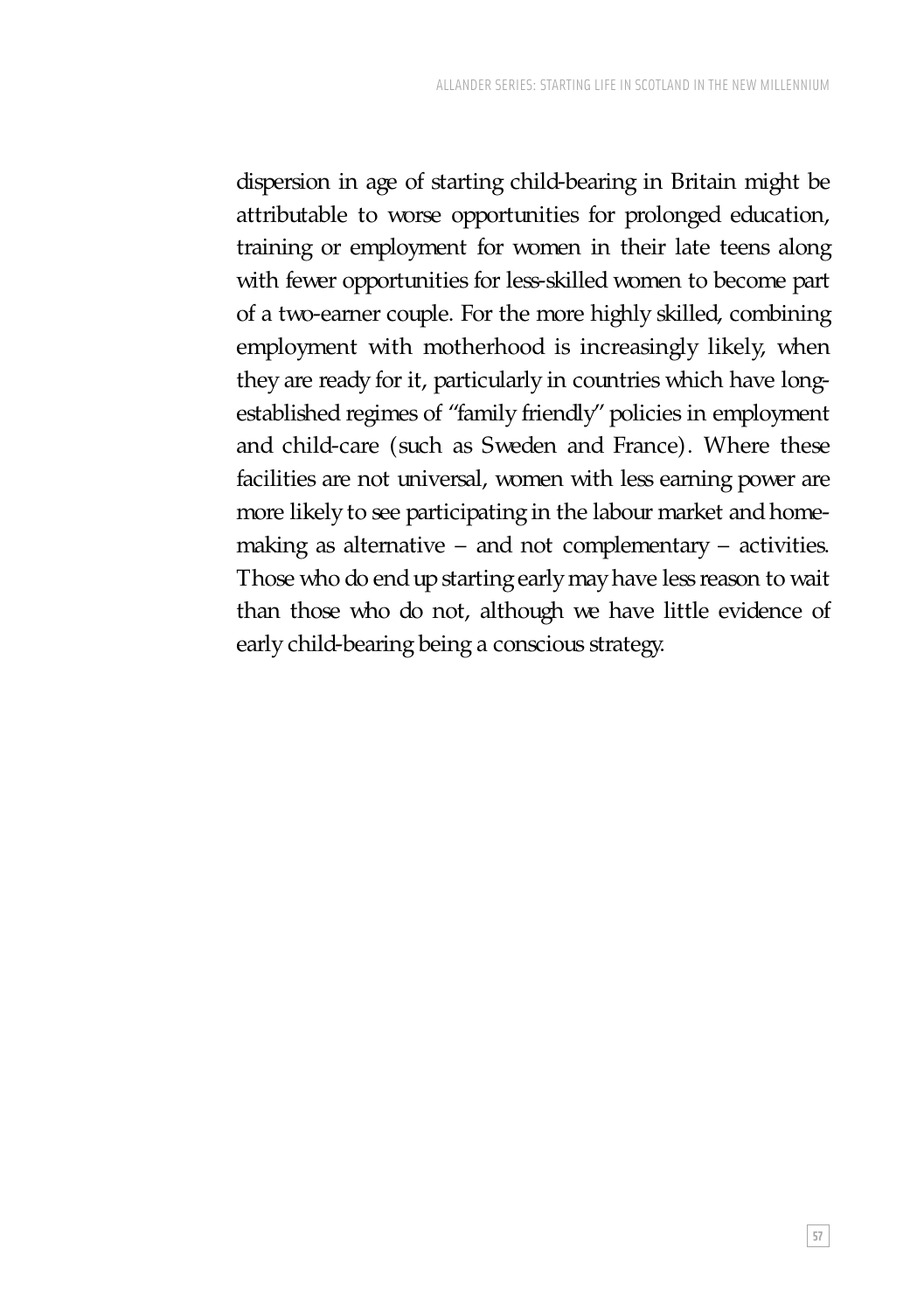#### POLICY MEASURES TO INCREASE THE COMPATIBILITY OF CHILDREARING AND EMPLOYMENT 08

In the Scandinavian countries and France there is a more compressed age range for child-bearing. These countries have better-developed sets of policies aimed at aiding the combining of employment and motherhood across the whole social spectrum. At the centre of these policies is some form of subsidized child-care. In Scandinavia there are policies that allow for significant leave from the labour market, for fathers as well as mothers, and the periods of paid leave are longer than those available in the UK. Policies to spread such facilities in Scotland might have the effect of reducing the delay by late-starters and even averting some childlessness among high earners. They are less likely to accelerate early motherhood by those not engaged in the labour market. Paradoxically, though, they could encourage delay by early-starters. There would still be a positive effect on total fertility if it reduced the number of women remaining childless or permitted late-starters to have more children, although stable or buoyant job prospects would also help.

International evidence on aiming policies at demographic targets is not very encouraging, however (see Graham and Boyle, 2003). The main argument for such policies is not so much the demographic impact as the fact that they improve choice and the quality of life at all ages of motherhood. There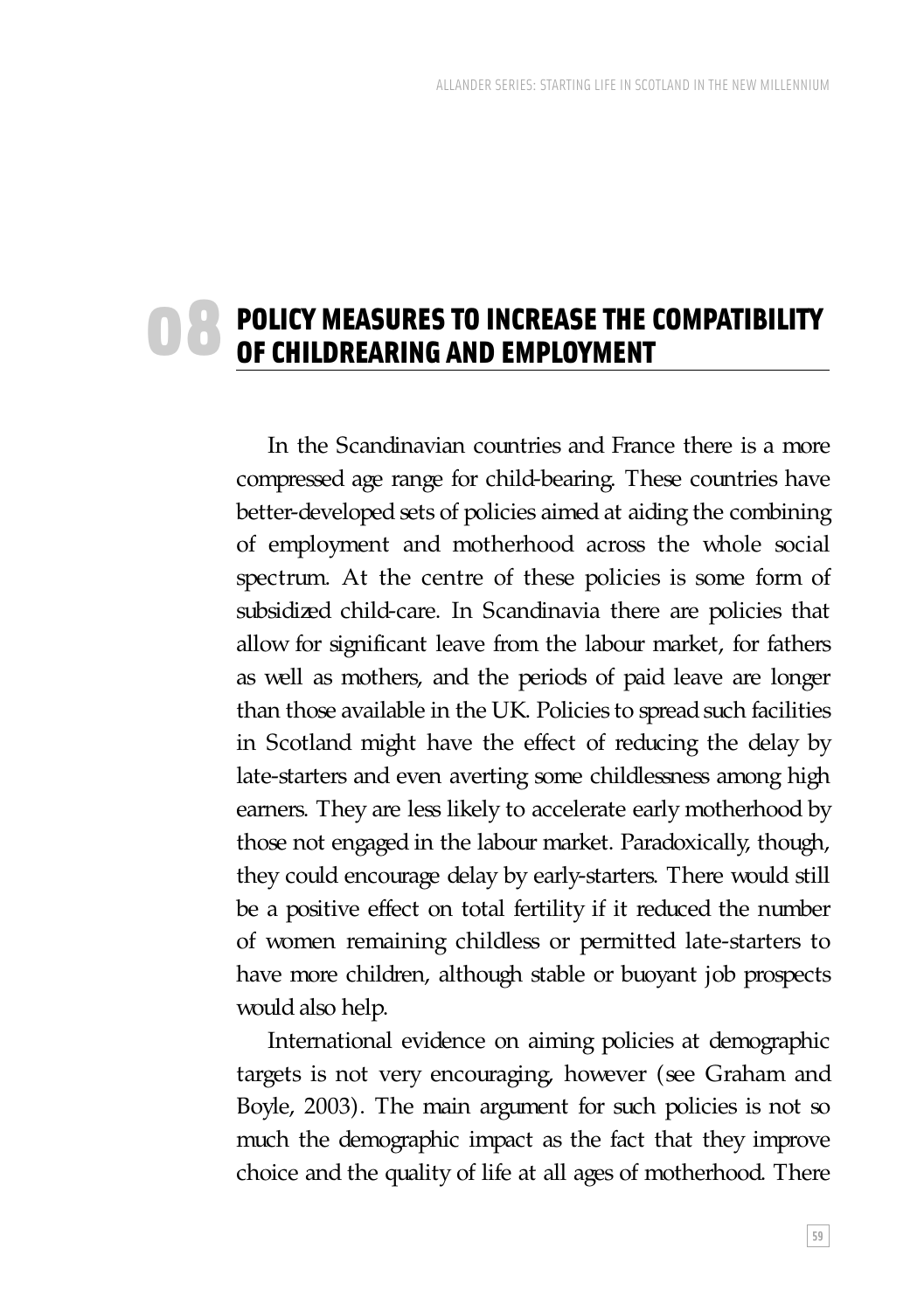is a range of policies which facilitate the compatibility of motherhood and employment – including employment practices, hours of work, parental leave, tax and social insurance provisions, poverty relief, childcare provisions, opening hours of commercial and public services, and the child-friendliness of public space (Dex and Joshi, 1999). We focus here just two of the areas on which the *Millennium Cohort Study* provides evidence – employment leave for fathers and the provision of affordable child-care.

#### 8.1 Fathers' Involvement

Childrearing is no longer just a mother's business. For that reason the survey interviewed fathers as well as mothers, when they were present and willing to answer. In the survey 86% of families consisted of two parents and in Scotland 88% of the fathers identified responded. Few of these fathers actually quit jobs on the arrival of a baby, but many took some form of leave. For example, 76% of fathers in Scotland took some "time off work" at the time of the birth (compared to 79% for the UK). Only half of these reported taking paternity leave, and very few mentioned parental leave. Most in fact used annual or sick leave. We cannot tell whether this leave was paid or unpaid. In addition, we cannot tell if these fathers would have preferred to take more leave, particularly if it was paid. However, it would seem that the practice of fathers taking leave might be better established, especially for the partners of early mothers, as they report the lowest rates of leave-taking.

Table 8 summarizes some other indicators of fathers' involvement with the children in Scotland. These measures are roughly similar in Scotland and UK as a whole, with one notable exception – 66% of Scottish fathers report changing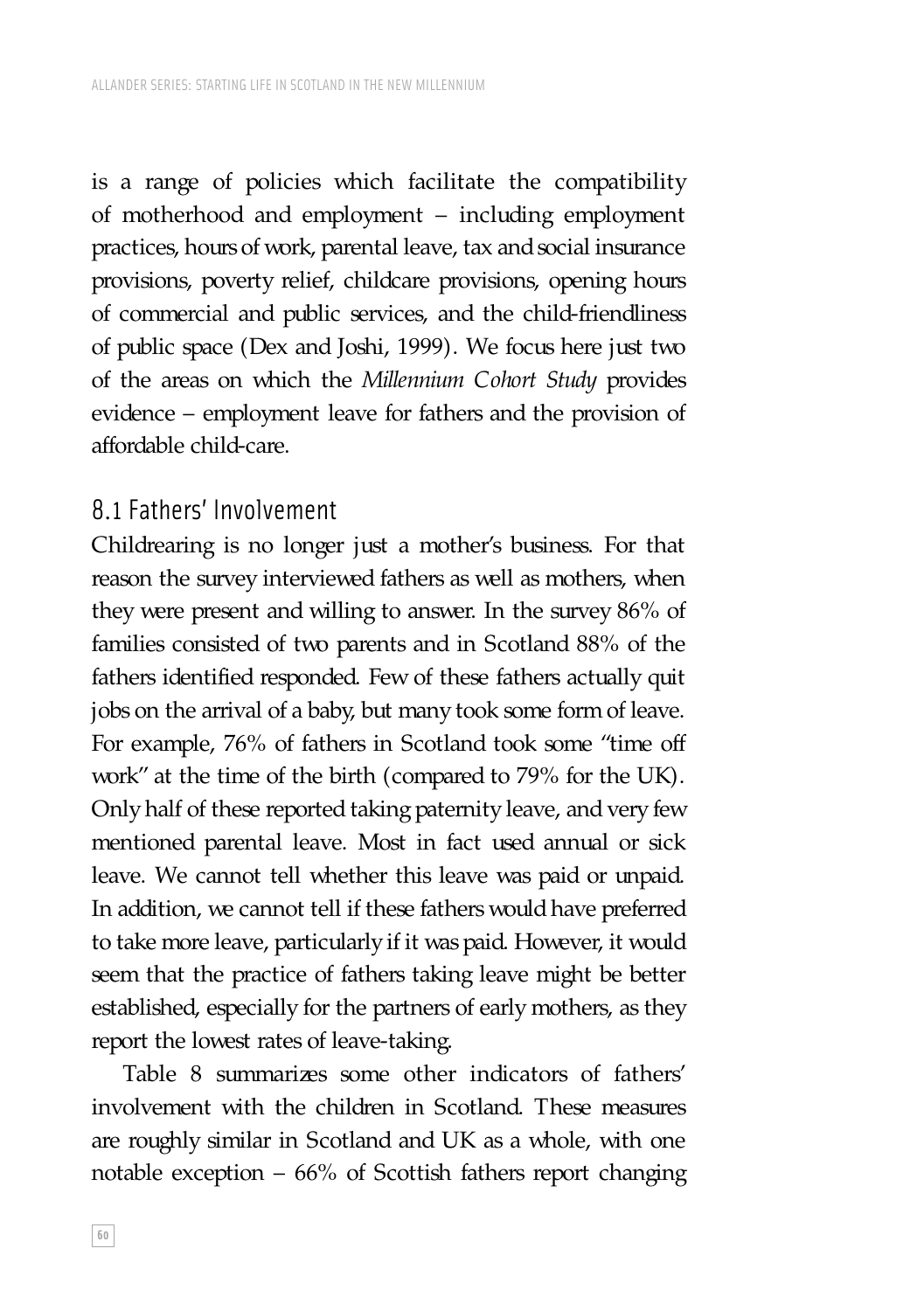|                                                                        |              | Employment Status of Father |          |                |        |
|------------------------------------------------------------------------|--------------|-----------------------------|----------|----------------|--------|
|                                                                        |              | SCOTLAND - weighted data    |          |                |        |
|                                                                        | Time<br>Full | Time<br>Part                | Non-     | $\overline{A}$ |        |
|                                                                        |              |                             | employed |                | ALL UK |
| % who look after baby on their own at least once a day                 | 28%          | 53%                         | 53%      | $31\%$         | $31\%$ |
| % who look after baby on their own less than once a week               | 38%          | 16%                         | 21%      | 36%            | 41%    |
| % who change their babys nappy at least once a day                     | 65%          | 72%                         | 74%      | 66%            | 57%    |
| % who who change their baby's nappy less than once a week              | 13%          | 12%                         | 18%      | 13%            | 20%    |
| % indicating that they spend plenty of time with baby                  | 17%          | 63%                         | 87%      | 25%            | $21\%$ |
| % indicating that they do not spend enough time with baby              | 60%          | 20%                         | 6%       | 53%            | 57%    |
| % indicating low life satisfaction (6 or less out of a scale of $10$ ) | $11\%$       | 21%                         | 39%      | 14%            | 15%    |
| Maximum unweighted sample size *                                       | 1424         | 51                          | 179      | 1654           | 12882  |
|                                                                        |              |                             |          |                |        |

TABLE 8<br>FATHERS INVOLVEMENT WITH *MILLENNIUM COHORT STUDY* BABIES **FATHERS INVOLVEMENT WITH** *MILLENNIUM COHORT STUDY* **BABIES** SCOTLAND AND THE UNITED KINGDOM **SCOTLAND AND THE UNITED KINGDOM** \* These totals relate to cases who had partner information, who answered question, and also who had answered number of \* These totals relate to cases who had partner information, who answered question, and also who had answered number of hours worked each week. hours worked each week.

**61**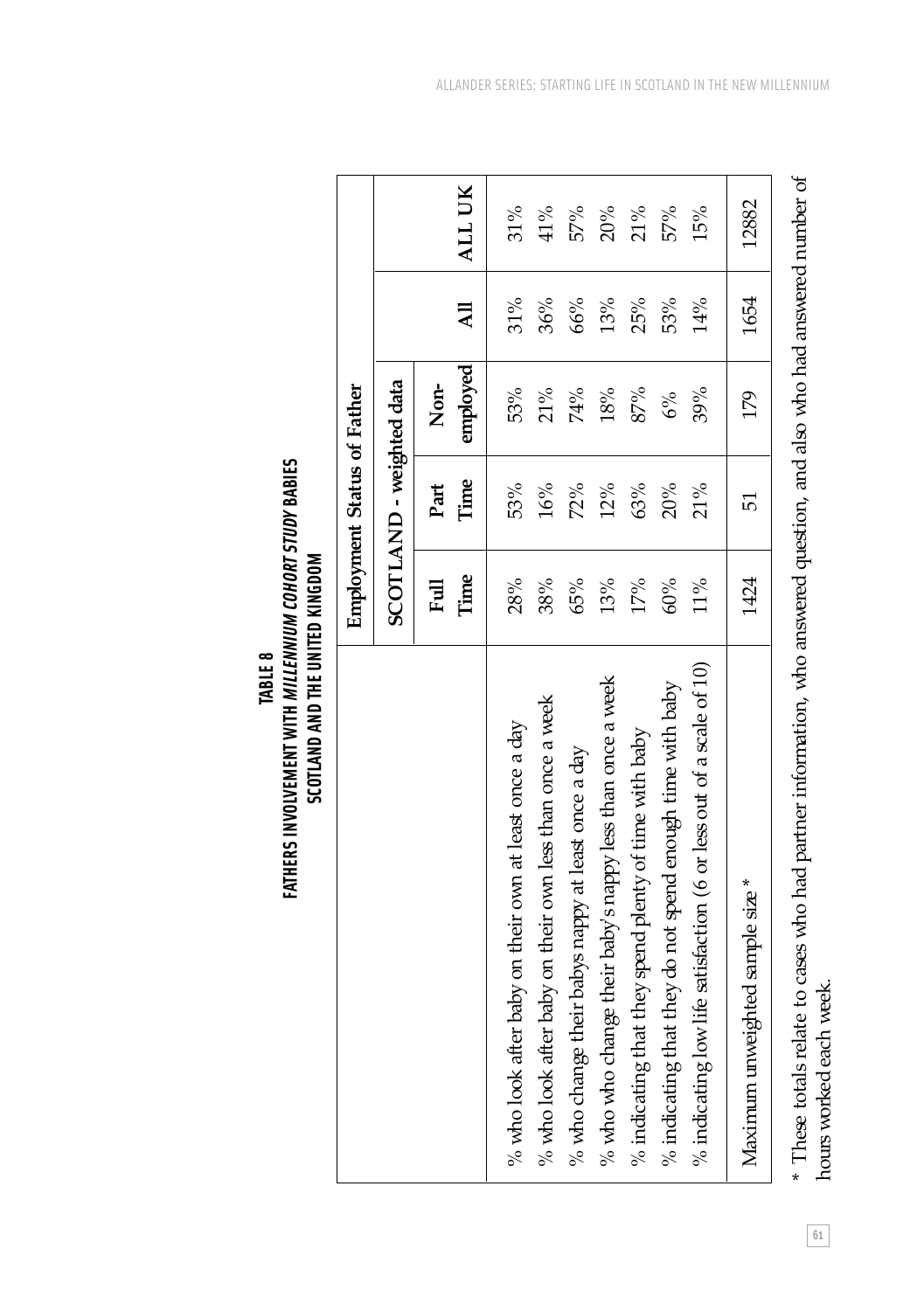the baby's nappy "at least once a day" compared to a UK average of 57%.

Within Scotland, fathers' involvement with their babies is affected by their labour force status. For example, 60% of those employed full-time report they "do not spend enough time with the baby", compared with only 6% of those out of employment. However, as with mothers, having plenty of time with the baby is not enough to compensate the effect of being out of work on general life-satisfaction. They are most likely (39%) to report a low life satisfaction score compared with 11% of the fathers employed full time. If fathers were able to increase their parenting activities without dropping out of employment, there could be benefits of combining employment with fatherhood as well as motherhood.

#### 8.2 Child-care

Child-care is still mainly the mothers' responsibility, although fathers play an important role in the portfolios of arrangements. Table 9 reports the main child-care arrangements of the mothers in employment when their child was nine months old. Around one quarter of them relied on the fathers as the main source of care, fewer if the mother's job was full-time. The largest category of main childcare arrangement was grandparents (36% in Scotland and 31% in the UK as a whole). Including other sources of informal help such as neighbours, friends and other relatives, and the mother remaining responsible for the child while on the job, the vast majority of the arrangements were informal (71% in Scotland), although some of them were paid. Nurseries and crèches accounted for one sixth of all arrangements, and nannies, au pairs and childminders for one in eight. Mothers with full-time jobs were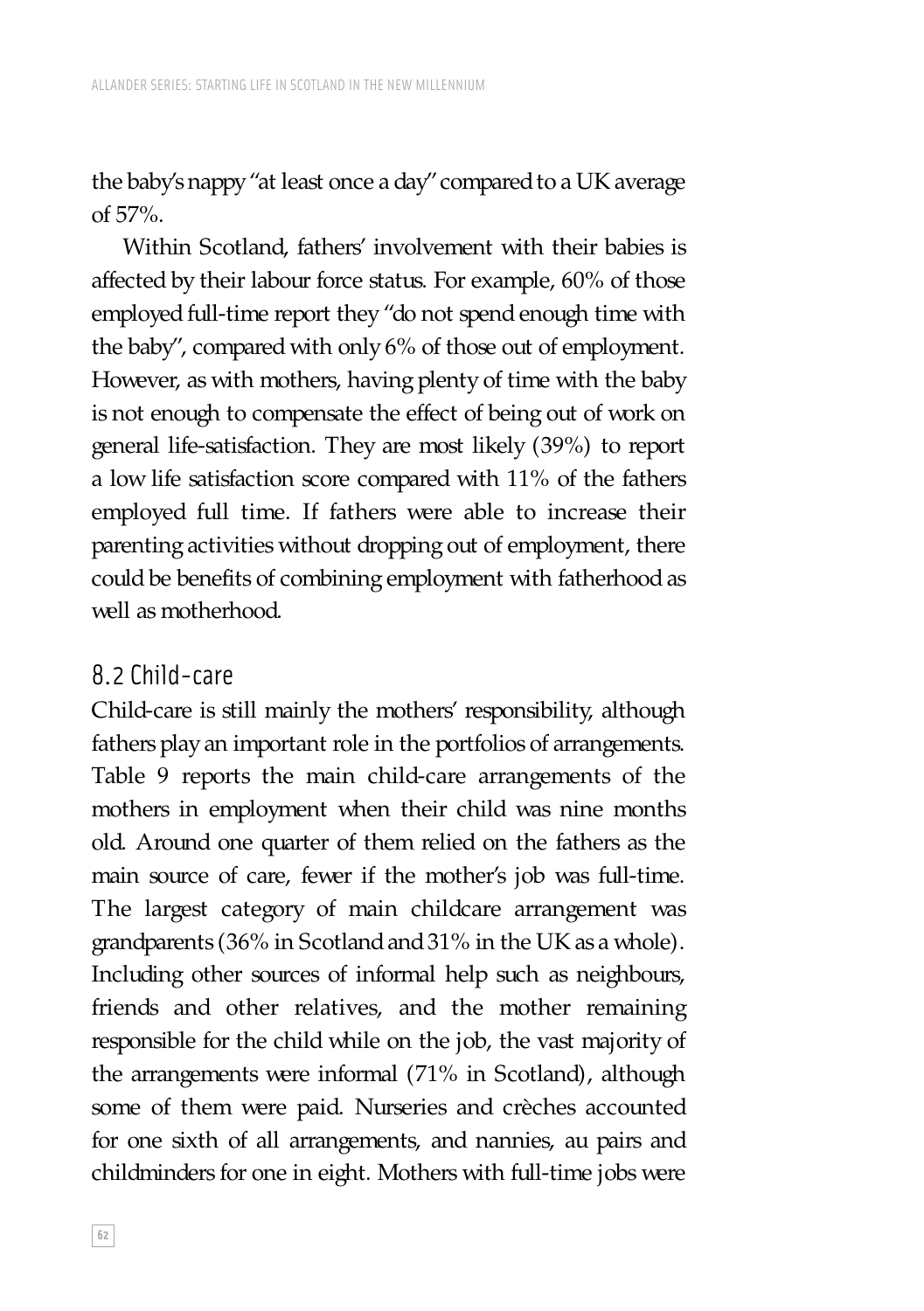|                                                                                                                         |              | SCOTLAND                       |        |         |
|-------------------------------------------------------------------------------------------------------------------------|--------------|--------------------------------|--------|---------|
|                                                                                                                         |              | Respondent's Employment Status |        |         |
|                                                                                                                         | Full<br>Time | Part<br>Time                   | ALL*   | ALL UK* |
| Main carer of cohort child while mother at work:                                                                        |              |                                |        |         |
| Father                                                                                                                  | 17%          | 25%                            | 23%    | 25%     |
| Grandparent(s)                                                                                                          | 32%          | $38\%$                         | 36%    | $31\%$  |
| Other relatives/friends or neighbours                                                                                   | 10%          | $7\%$                          | $8\%$  | $7\%$   |
| Nanny, au pair, childminder                                                                                             | 17%          | 10%                            | 12%    | 15%     |
| Creche/nursery                                                                                                          | 20%          | 16%                            | $17\%$ | 17%     |
| Other, including respondent                                                                                             | 4%           | 4%                             | 4%     | 5%      |
| % who used informal childcare as main source of care                                                                    | 63%          | 74%                            | 71%    | 68%     |
| $%$ who used formal care as main source of care                                                                         | 37%          | 26%                            | 29%    | 32%     |
| % who paid for childcare, whether formal or informal                                                                    | 54%          | 38%                            | 42%    | 46%     |
| % of those paying who receive childcare tax credit                                                                      | 29%          | 38%                            | 35%    | 49%     |
| Maximum unweighted sample size                                                                                          | 363          | 841                            | 1204   | 8157    |
| * Includes a few cases with known childcare arrangements for work who were not currently employed. All main respondents |              |                                |        |         |

TABLE 9<br>CHILD-CARE ARRANGEMENTS OF *MILLENNIUM COHORT STUDY* BABIES<br>SCOTLAND AND THE UNITED KINGDOM **CHILD-CARE ARRANGEMENTS OF** *MILLENNIUM COHORT STUDY* **BABIES**

including up to 21 fathers in UK including up to 21 fathers in UK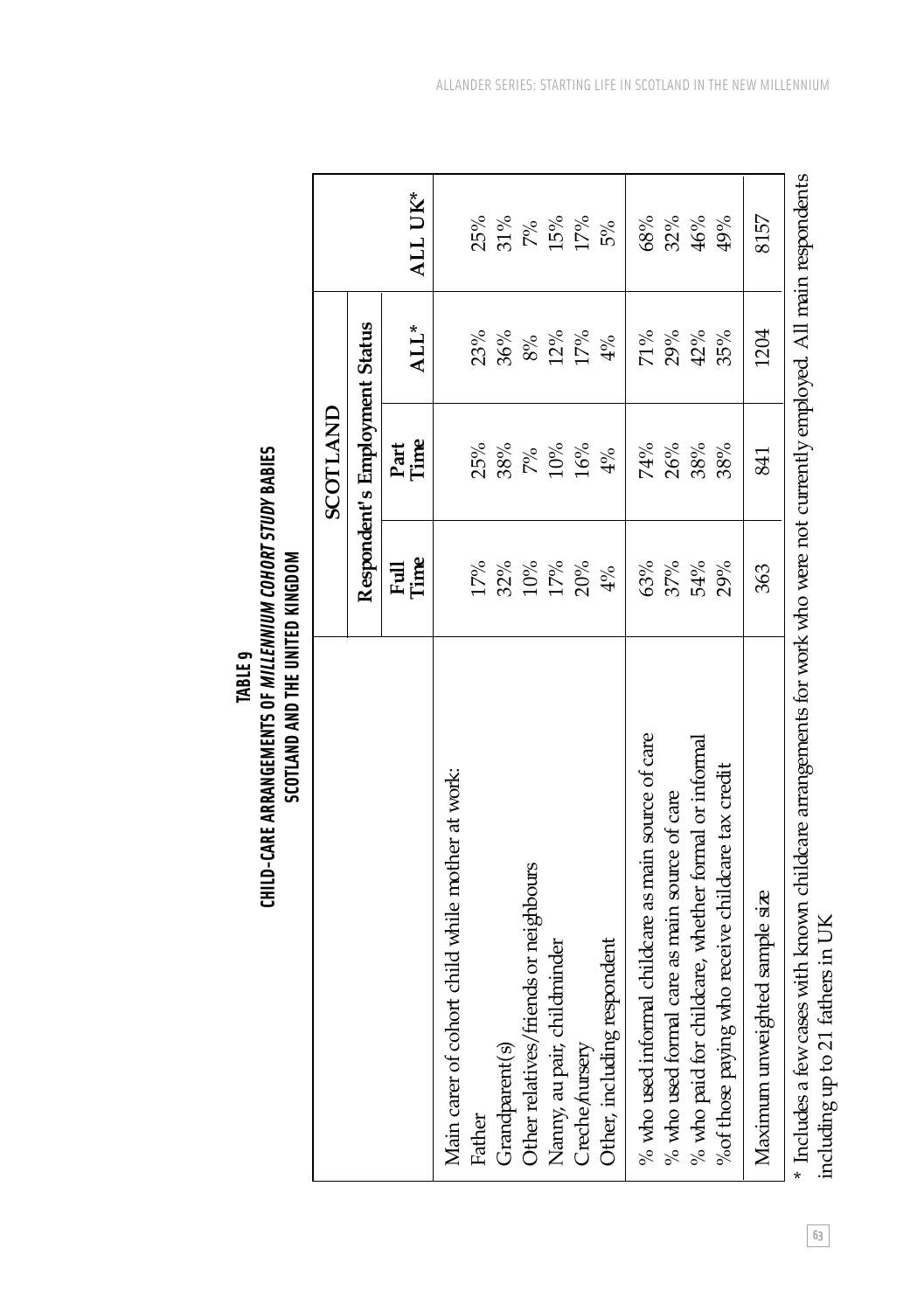more likely to pay for child-care (54%) than those in part-time jobs (38%). Child-care tax credit reached 35% of those who paid for child-care in Scotland (compared to 49% in the UK as a whole). These estimates suggest that there could be room for expansion of the provision of formal child-care in Scotland, but there may be too few personnel qualified to care for children under the age of one. It is therefore all the more important for public policy to support the informal carers.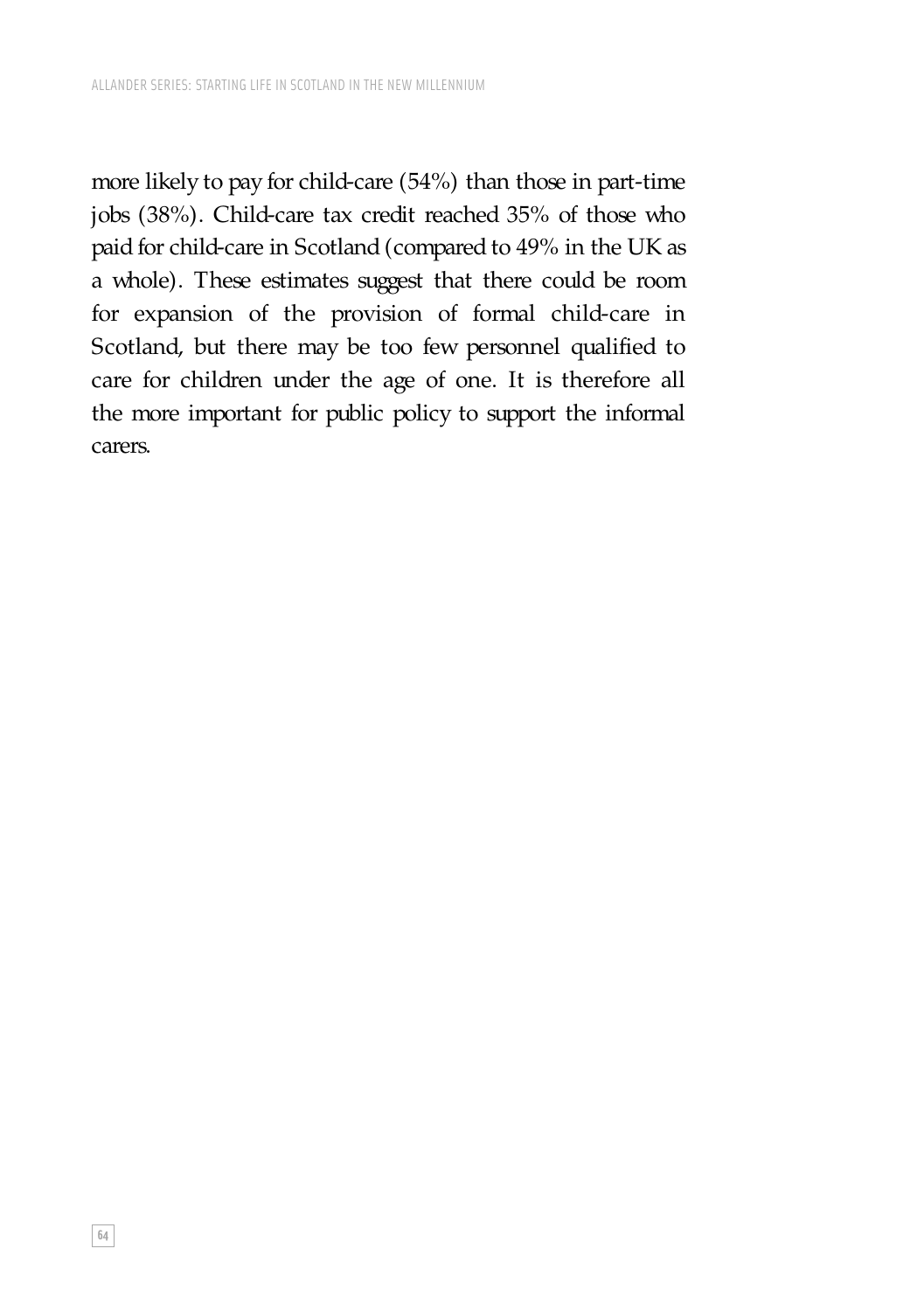# **CONCLUSIONS**

09

The process of political devolution in Scotland has increased the demand for evidence-based economic research concerned with Scottish-specific issues that are policy relevant. Such research (which has been sadly lacking in the past) is crucially needed by the departments of the Scottish Executive in order to design and execute policy effectively. However, evidence-based research by its very nature demands that rich and detailed data sources, both at the micro- and macro-level, are available. This paper has demonstrated that the *Millennium Cohort Study* could assist in the serious examination of some vital issues. The analysis presented here has just scratched the surface of what can be done. It is our hope that this paper will encourage others to delve more deeply into the first round of survey results. The survey of the cohort at age three is already under way, and we will soon be able to gauge the progress made by those born at the start of the new millennium.

The early part of this paper sketched a picture of Scotland's future demography that could be bleak indeed. Population ageing is going to present the Scottish people and government with serious economic and social challenges. If these challenges are not met through effective public policy there is a real risk that the standard of living in Scotland will track the decline of the population.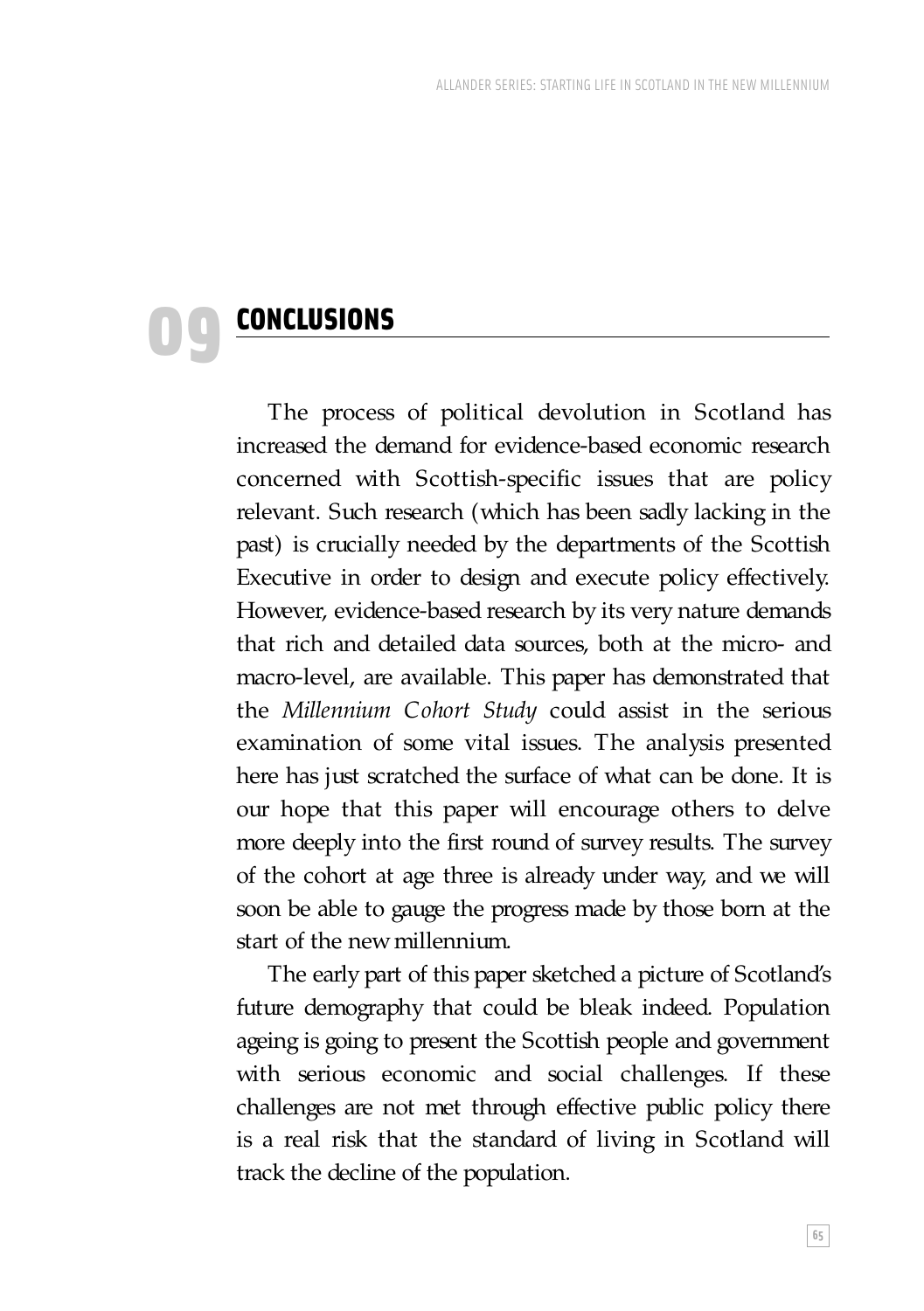Some argue that the ageing of the Scottish population can be slowed through increased immigration. Although this is technically correct, the scale of the immigration needed would be very large (see Wright, forthcoming). This is not to say that increased immigration or prevention of out-migration will not make a valuable contribution to the Scottish economy, especially in the shorter term. For instance, it can help plug skill shortages. Immigration can also have other beneficial spillover effects on the wider economy. But the numbers needed to make a demographic impact over a longer period are prohibitively large.

It is low fertility that is the main cause of population ageing. An increase in fertility, on a sufficient scale, would have a favourable impact on population ageing. In this sense policies successfully aimed at increasing fertility could be money well spent, although governments have seldom had much success in targetting the birth rate. Still, there may be scope for encouraging those with the lowest and latest fertility, particularly the most educated, to bring births forward and in some cases eschew their childlessness by enhancing the compatibility of careers and parenthood. Resources such as child tax credits and baby bonds may encourage people to embark on the responsibilities of parenthood, and there is scope for the labour market, education and other public services to be more consistently family-friendly, attuned to the needs of young families.

Even if the chances of encouraging Scottish people to have more children are somewhat uncertain, there is all the more need for policies to ensure those children who are born attain their full potential. Scotland needs to invest in its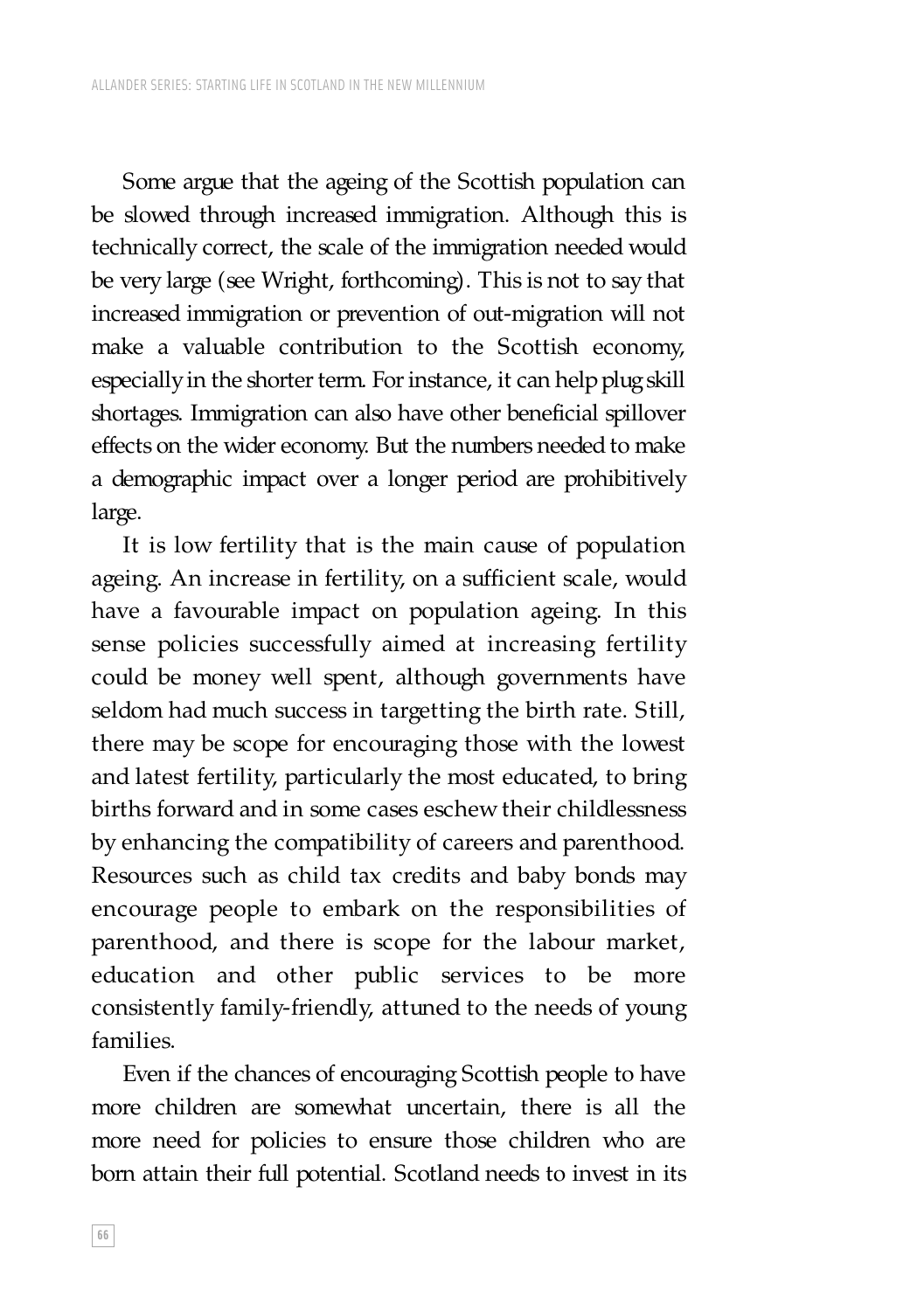people, including the newborn. The polarisation of family circumstances suggests that some children are at risk of much poorer life chances than those born into the more advantaged families with older parents and somewhat fewer siblings.

Yet the more advantaged families should be just as concerned about what happens a generation down the line. The generation of women who are now avoiding or delaying motherhood will find in the mid 21st century that they have fewer of their own offspring around as potential providers of care. Where generations are lengthening, the women in the middle are more likely to find themselves in the uncomfortable "pivot" position of simultaneous responsibility for elders and children.

The main social concern highlighted in this paper, however, is the diminishing group who are still becoming mothers very early in their lives. Girls who become teenage mothers lack competence with contraceptives, but they often lack a good many other skills as well. If it is just labour market competence which is lacking, there is case for arguing that motherhood is not a bad solution for their transition to adulthood. On the other hand, one may argue that they also lack the maturity, people skills and material resources needed to raise their children as successfully as women who start the enterprise later. In this narrower sense, public concern about teenage mothers is not misplaced. Policies to make it easier to combine careers with motherhood are unlikely to encourage these largely unemployed young women to have their largely unplanned births any earlier; indeed it can be argued that they create an incentive to develop a foothold in the labour market which at present seems relatively pointless. Evidence from the *Millennium Cohort Study* (along with other survey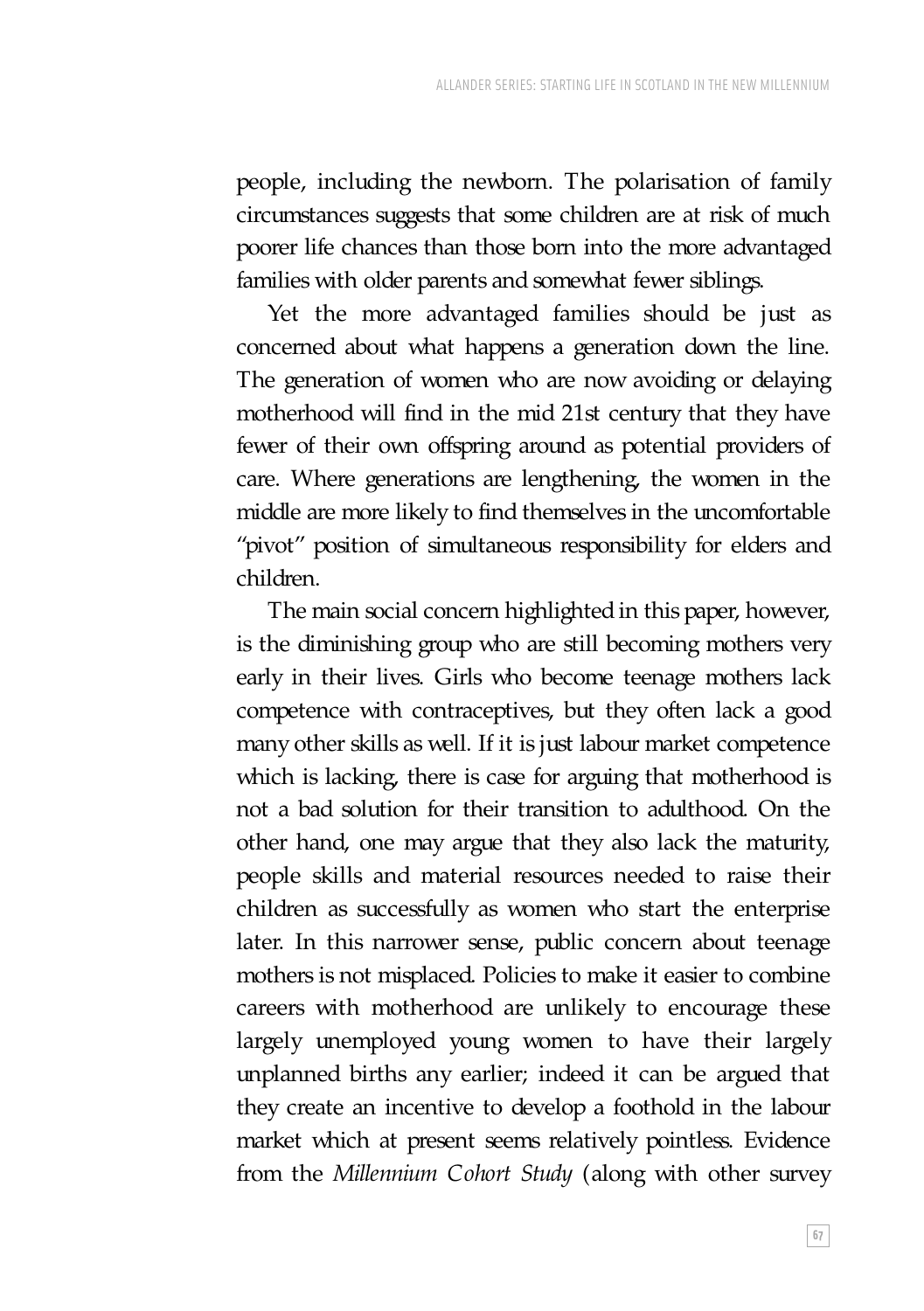results) suggests that the target group for interventions to support parenting should ideally not just be the inhabitants of particular areas (as in the local programmes of English *Sure Start*), and not just mothers of particular ages. The target should be all families who are struggling to provide a fulfilling upbringing to their offspring, and fathers as well as mothers may very well need this support.

The gradual improvement of the terms on which parenthood can be combined with employment – or to put it the Swedish way, the terms on which workers can be parents – has yet to trickle down the social scale and the age-at-motherhood gradient. It should not be taken as a prescription that everyone should work their way out disadvantage and poverty while simultaneously raising, at a minimum, the 2.1 children needed for population replacement. While many women do combine paid and unpaid work, the alternative of specializing in the unpaid and often unacknowledged work of caring for young and old should also be a viable and valued option. Policies aimed at supporting "workless" parents while at the same time enhancing the compatibility of the "double burden" of parenthood and employment, would bring improve the standard of living of families in Scotland, contribute to a broader work/life balance, and arguably improve the productivity of the next generation.

Such an approach might also bring about some demographic dividend in the form of a revived Scottish fertility rate, although this is hard to guarantee. It is also possible that the level or composition of net migration might be affected by the family-friendliness of policies in Scotland as well as the buoyancy of labour markets. This consideration remains a speculation, but it is worth thinking about the possibility that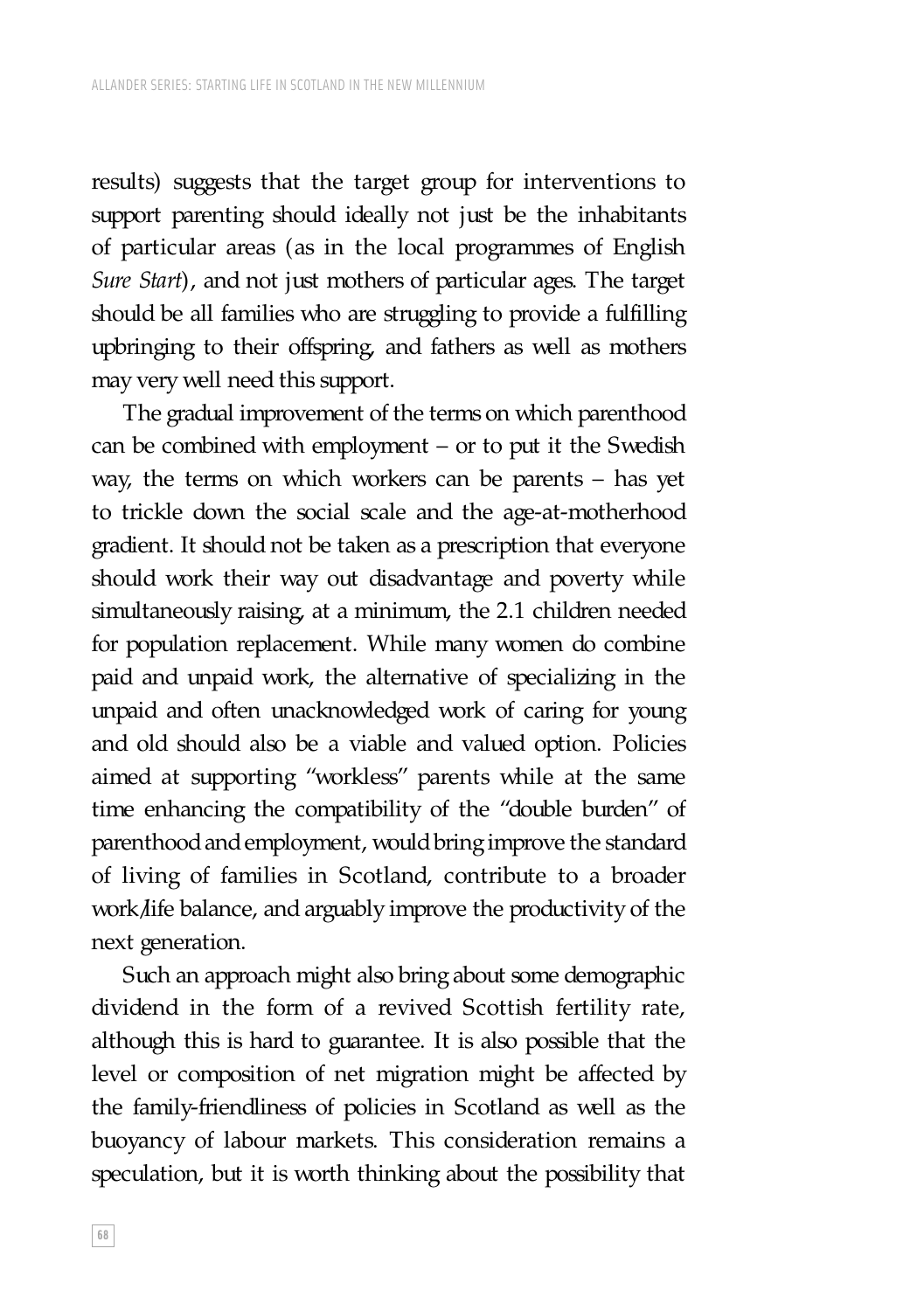the quality of life may have some impact on the quantity of people through migration as well as fertility. The parents and potential parents of the new century's children may not be the most vociferous political lobby, but they hold Scotland's future in their cradles. The aim of this paper is to bring their diverse requirements to public attention. Policy that nurtures the nurturers is worth having for its own sake.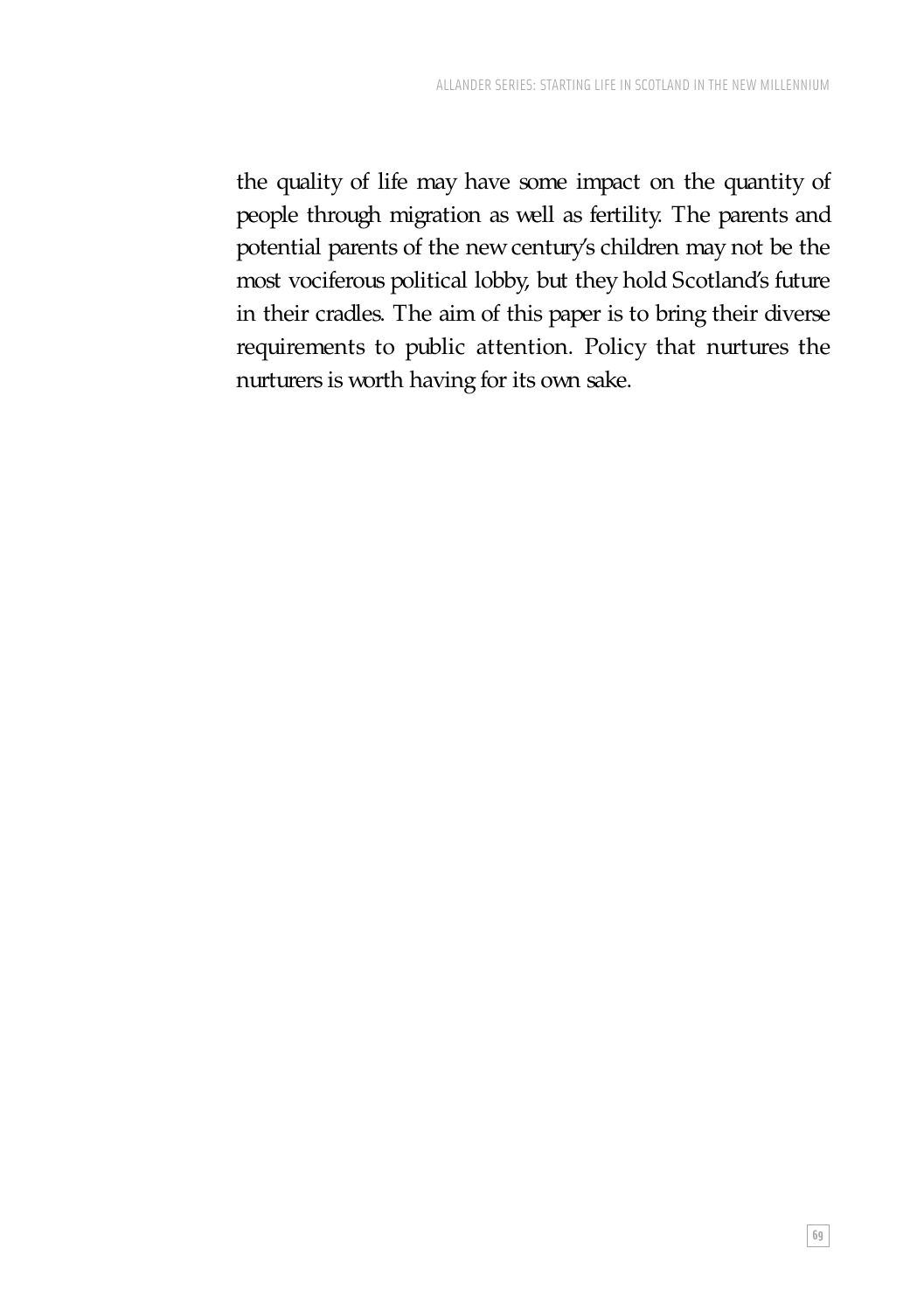## REFERENCES

Anderson, M., (2004), One Scotland, or Several? The Historical Evolution of Scotland's Population over the Past Century and its Implications for the Future". In: R.E. Wright, (ed.), *Scotland's Demographic Challenge*, Scottish Economic Policy Network, Universities of Stirling and Strathclyde, Stirling/Glasgow, forthcoming

Brice J., N. Buck and E. Prentice-Lane, (2001a), *British Household Panel Survey User Manual Volume A: Introduction, Technical Report and Appendices*, Institute of Social and Economic Research, University of Essex, Colchester

Brice J., N. Buck and E. Prentice-Lane, (2001b), *British Household Panel Survey User Manual Volume B: Codebook*, Institute of Social and Economic Research, University of Essex, Colchester

Bynner, J., H. Joshi and M. Tsatsas, (2000), *Obstacles and Opportunities: Evidence from Two British Birth Cohort Studies*, Occasional Paper, Smith Institute, London

Dex, S. and H. Joshi, (1999), "Careers and Motherhood: Policy for Compatibility", *Cambridge Journal of Economics*, vol. 23, pp. 641-659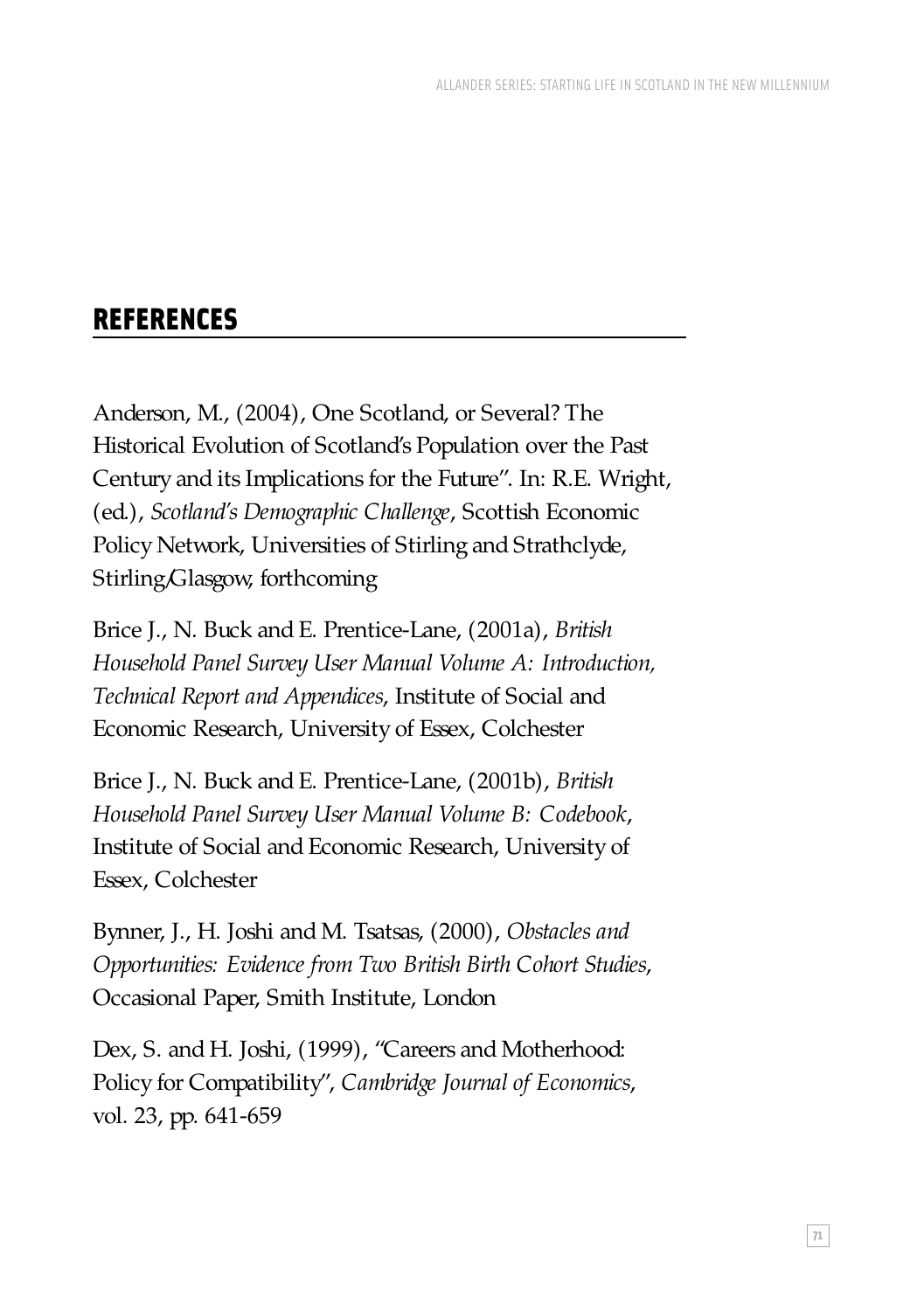Ekert-Jaffé, O., H. Joshi, K. Lynch, R. Mougin and M. Rendall, (2002), "Fertility Timing of Births and Socio-economic Status in France and Great-Britain: Social Policies and Occupational Profiles", *Population*, E-57(30), pp. 475-508

Ermisch J. and D. Pevalin, (2003), *Does a Teen Birth Have Longer-term Impact on the Mother? Evidence for the 1970 British Cohort Study*, Working Paper no. 2003-28, Institute of Social and Economic Research, University of Essex, Colchester

Feinstein, L., (2003), "Inequality in the Early Cognitive Development of British Children in the 1970 Cohort", *Economica*, vol. 70, pp.73-98

General Register Office for Scotland, (2003), *Registrar General's Review of Demographic Trends*, General Register Office for Scotland, Edinburgh

Government Actuary's Department, (2002), *National Population Projections: 2001-based*, Government Actuary's Department, London

Graham, E. and P. Boyle, (2003), "Low Fertility in Scotland: A Wider Perspective". In: General Register Office for Scotland, *Registrar General's Review of Demographic Trends*, General Register Office for Scotland, Edinburgh, pp. 40-52

Gregg, P., S. Harkness, and S. Machin, (1999), *Child Development and Family Income*, Joseph Rowntree Foundation, York

Gutierrez Domench, M., (2003), *Combining Family and Work in Europe: 1960-2000*, Ph.D. Thesis, London School of Economics, London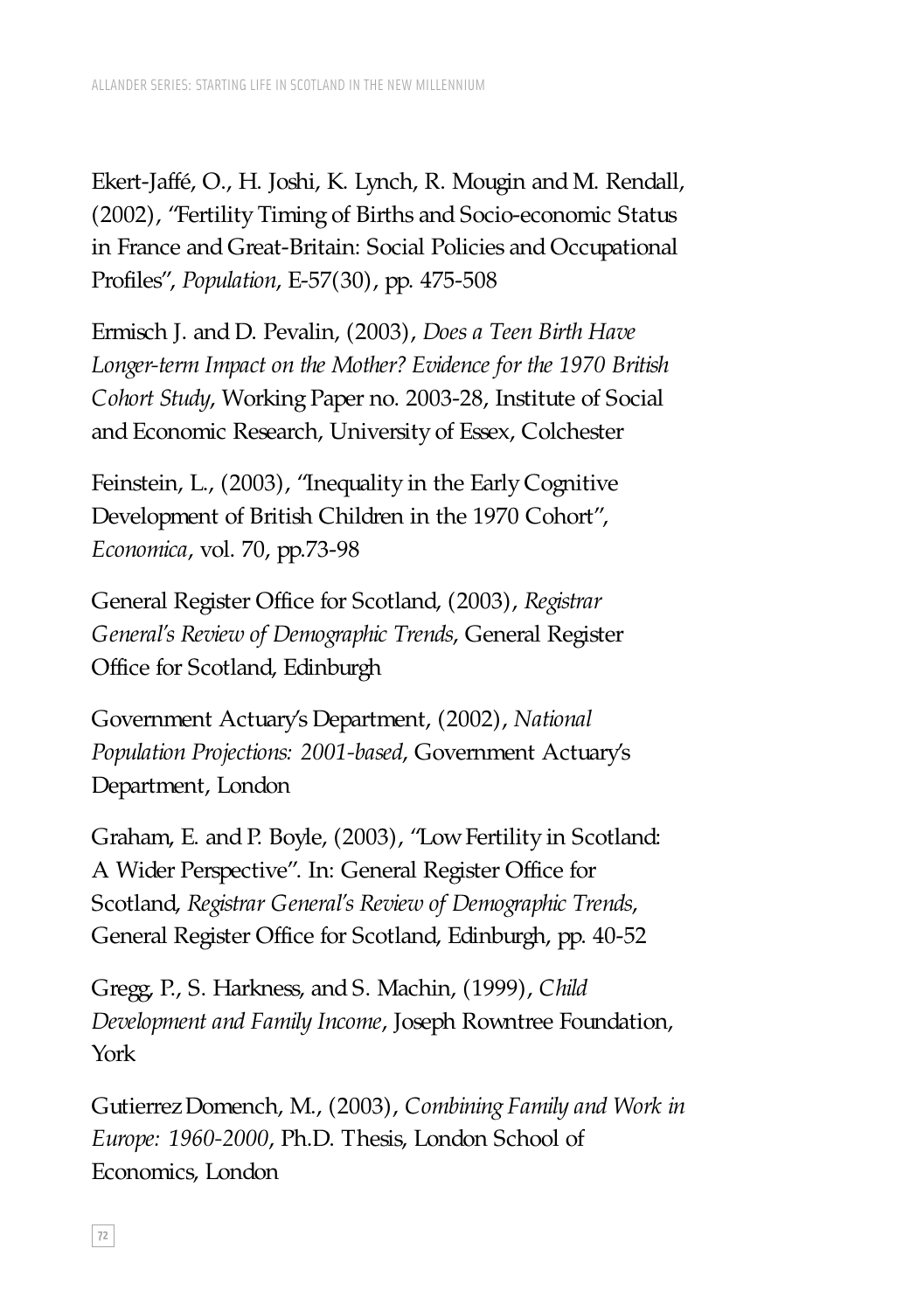Hawkes, D., (2003), *Education, Earnings, Ability and Early Child Bearing: Evidence from a Sample of UK Twins*, Ph.D. Thesis, Queen Mary College, University of London, London

Hobcraft, J. and K. Kiernan, (2001), "Early Motherhood and Adult Social Exclusion", *British Journal of Sociology*, vol. 52, pp. 495-517

Joshi, H., (2001), "Is there a Place for Area-based Initiatives?", *Environment and Planning A*, vol. 33, pp. 1349-1352

Kiernan, K., (1997), "Becoming a Young Parent: A Longitudinal Study of Associated Factors", *British Journal of Sociology*, vol. 48, pp. 406-28

McCulloch, A and H. Joshi, (2002), "Child Development and Family Resources: An Exploration of Evidence from the Second Generation of the 1958 Birth Cohort. *Journal of Population Economics*, vol.15, pp. 283-304

McCulloch, A and H. Joshi, (2001), "Neighbourhood and Family Influences on the Cognitive Ability of Children in the British National Child Development Study", *Social Science and Medicine*, vol. 53, pp. 579-591

Pevalin, D., (2003), *Outcomes in Childhood and Adulthood of Mother's Age at Birth: Evidence from the 1970 British Cohort Study*, Working Paper no.2003-31, Institute of Social and Economic Research, University of Essex, Colchester

Plewis, D., (2003), *The Millennium Cohort Study First Survey: Technical Report on Sampling, Centre for Longitudinal Studies*, Institute of Education, University of London, London